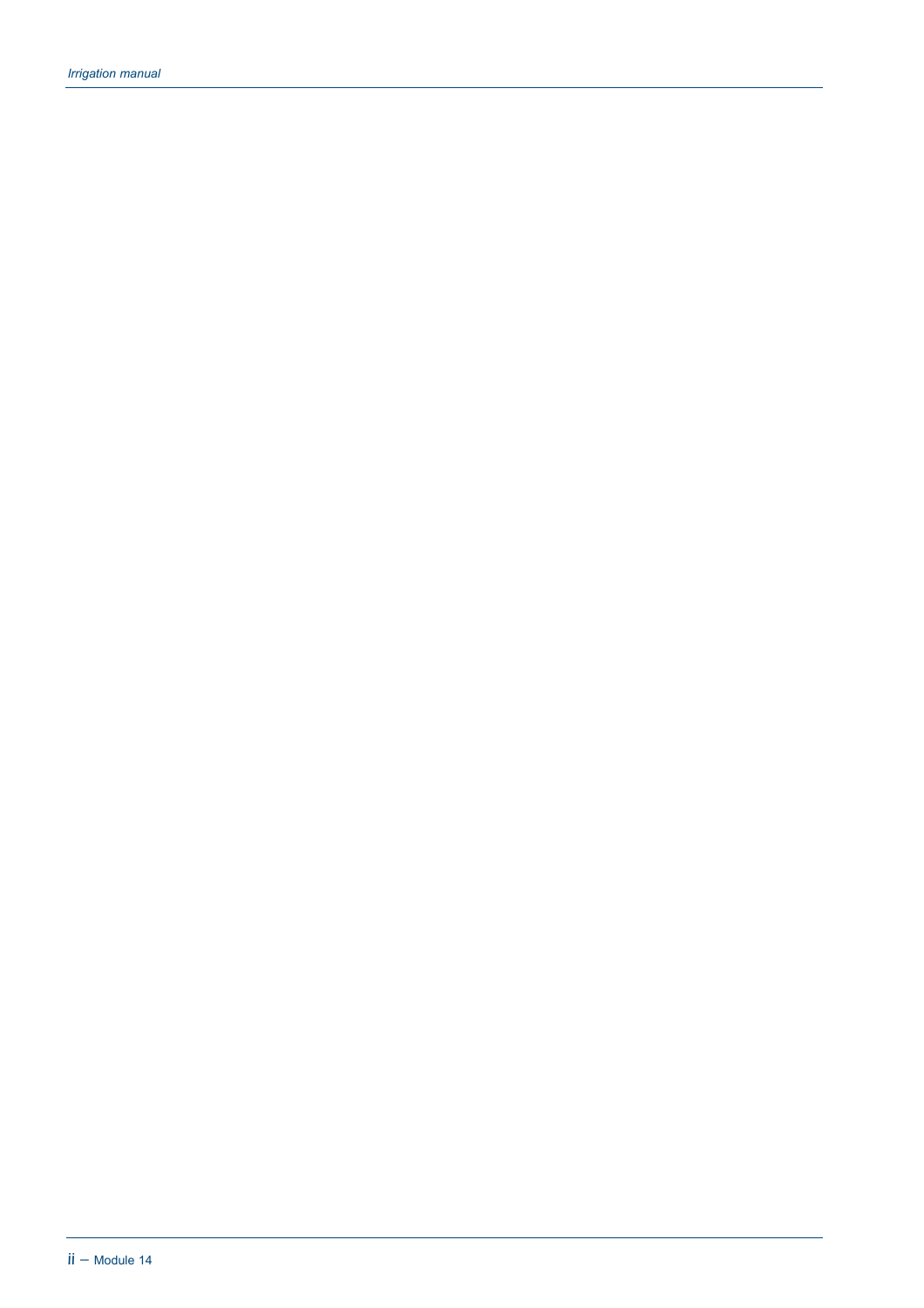# **Contents**

| List of tables                                                            |                                                                                   | $\mathbf{V}$   |
|---------------------------------------------------------------------------|-----------------------------------------------------------------------------------|----------------|
|                                                                           | List of abbreviation                                                              | <b>VI</b>      |
| 1.                                                                        | INTRODUCTION TO MONITORING AND EVALUATION                                         | $\mathbf 1$    |
|                                                                           | 1.1. Definitions                                                                  | 1              |
|                                                                           | 1.1.1. Monitoring                                                                 | 1              |
|                                                                           | 1.1.2. Evaluation                                                                 | $\mathbf 1$    |
|                                                                           | 1.1.3. Indicators                                                                 | $\mathbf{1}$   |
|                                                                           | 1.1.4. Parameters                                                                 | $\overline{2}$ |
|                                                                           | 1.2. Monitoring and evaluation design and process                                 | $\overline{c}$ |
|                                                                           | 1.3. Use of the logical framework                                                 | $\overline{3}$ |
|                                                                           | 1.4. Participatory monitoring and evaluation                                      | 5              |
|                                                                           | 1.5. Why monitor and evaluate smallholder irrigation schemes?                     | 6              |
|                                                                           | 1.6. Development of indicators to monitor the performance of irrigation schemes   | 6              |
|                                                                           | 1.6.1. Technical performance indicators                                           | 7              |
|                                                                           | 1.6.2. Agronomic performance indicators                                           | 7              |
|                                                                           | 1.6.3. Financial performance indicators                                           | 7              |
|                                                                           | 1.6.4. Socio-economic performance indicators                                      | 8              |
|                                                                           | 1.6.5. Environmental and health performance indicators                            | 8              |
|                                                                           | 1.6.6. Managerial performance indicators                                          | 8              |
|                                                                           | 1.7. Examples of indicators to monitor the technical and agronomic performance of |                |
|                                                                           | smallholder irrigation schemes                                                    | 8              |
| 2.<br>MONITORING THE TECHNICAL PERFORMANCE OF A SURFACE IRRIGATION SCHEME |                                                                                   | 13             |
|                                                                           | 2.1. Field topography                                                             | 13             |
|                                                                           | 2.2. Soil moisture in the field                                                   | 13             |
|                                                                           | 2.3. Water distribution and application                                           | 14             |
|                                                                           | 2.3.1. Stream size and water intake opportunity time                              | 14             |
|                                                                           | 2.3.2. Water distribution uniformity                                              | 15             |
|                                                                           | 2.3.3. Irrigation efficiencies                                                    | 15             |
| 3.                                                                        | MONITORING THE TECHNICAL PERFORMANCE OF A SPRINKLER IRRIGATION SCHEME             | 19             |
|                                                                           | 3.1. Soil moisture in the field                                                   | 19             |
|                                                                           | 3.2. Pressure and discharge in the sprinkler system                               | 20             |
|                                                                           | 3.3. Irrigation efficiencies                                                      | 20             |
| 4.                                                                        | MONITORING THE TECHNICAL PERFORMANCE OF A LOCALIZED IRRIGATION SCHEME             | 23             |
|                                                                           | 4.1. Soil moisture in the field                                                   | 23             |
|                                                                           | 4.2. Emission uniformity                                                          | 23             |
|                                                                           | 4.3. Irrigation efficiencies                                                      | 24             |
| 5.                                                                        | MONITORING THE FINANCIAL PERFORMANCE OF AN IRRIGATION SCHEME                      | 25             |
|                                                                           | 5.1. Monitoring the financial performance at plot level                           | 25             |
|                                                                           | 5.2. Monitoring the financial performance at scheme level                         | 30             |
|                                                                           | 5.2.1. Irrigators' data and records                                               | 30             |
|                                                                           | 5.2.2. Irrigation Management Committee (IMC) data and records                     | 30             |
|                                                                           | 5.2.3. Agricultural Extension Workers (AEW) data and records                      | 31             |
|                                                                           | 5.2.4. Experts data and records                                                   | 31             |
|                                                                           |                                                                                   |                |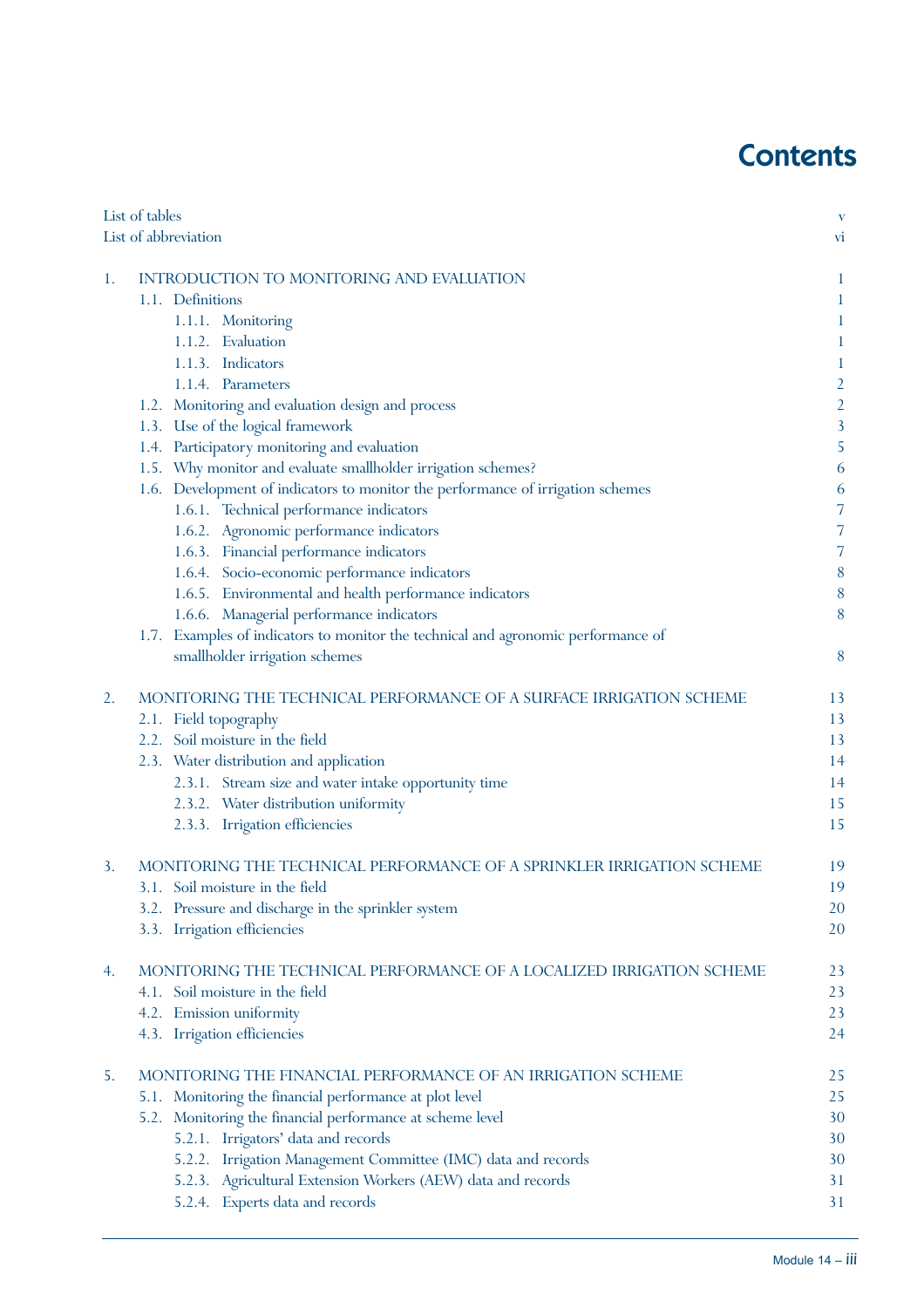|    | 5.2.5. External evaluators data and records                                                            | 31 |
|----|--------------------------------------------------------------------------------------------------------|----|
|    | 5.2.6. Monitoring the financial performance of Mutange irrigation scheme                               | 32 |
|    | <b>REFERENCES</b>                                                                                      | 37 |
|    | <b>APPENDICES</b>                                                                                      | 39 |
| 1. | Examples of indicators used for monitoring and evaluation of activities, outputs, immediate objectives |    |
|    | and goals                                                                                              | 39 |
| 2. | Examples of questionnaires and checklists                                                              | 45 |
|    | 2-1. Questionnaire for plot holders to be used for smallholder irrigation scheme evaluation            | 45 |
|    | 2-2. Checklist for scheme level records of the IMC and AEW                                             | 50 |
|    | Checklist for the IMC                                                                                  | 50 |
|    | Checklist for the AEW                                                                                  | 51 |
|    | 2-3. Checklist for experts data                                                                        | 51 |
|    | Environmental expert                                                                                   | 51 |
|    | Irrigation engineer                                                                                    | 51 |
|    |                                                                                                        |    |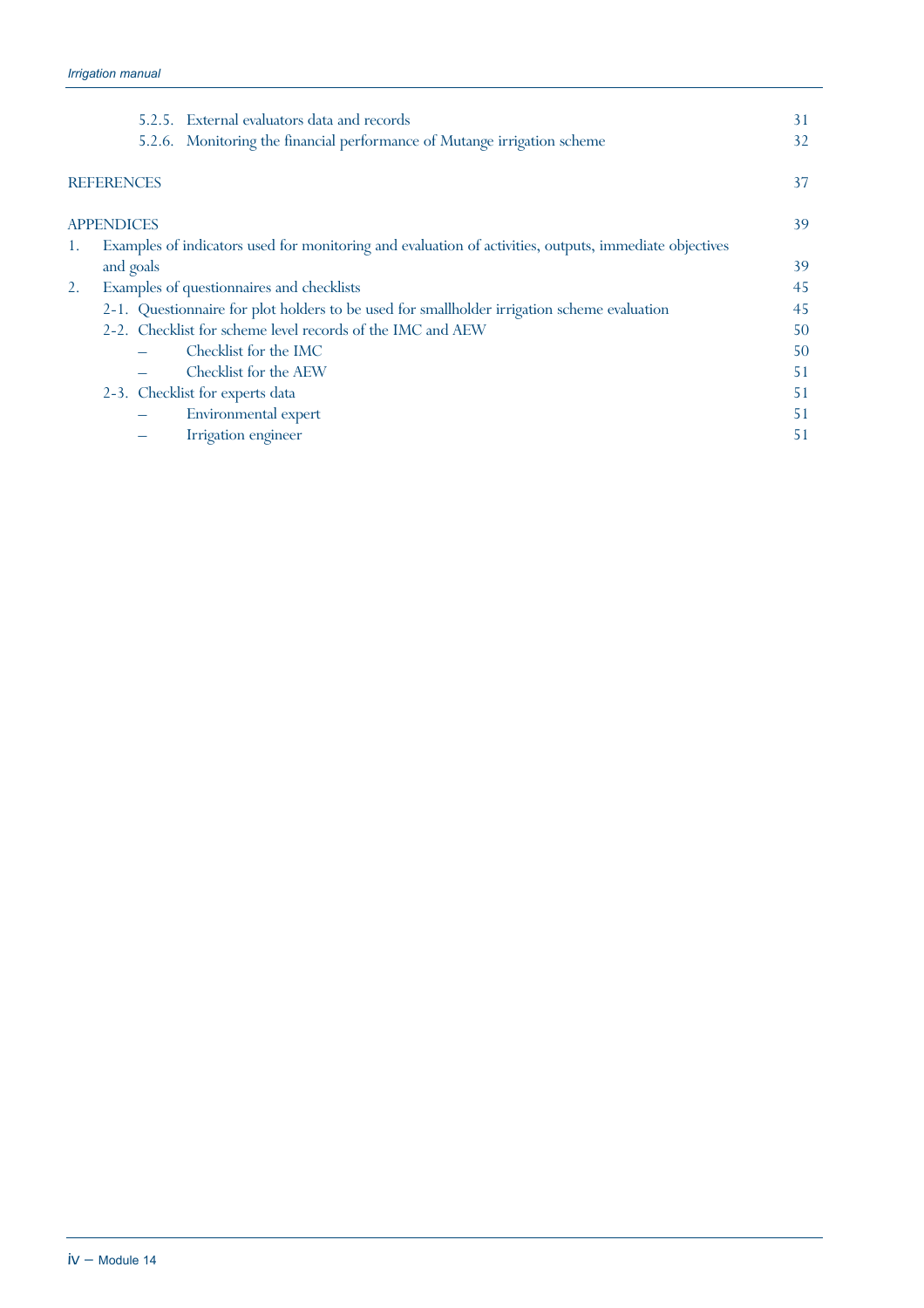# List of tables

| 1.  | Examples of indicators and related parameters                                                                                                                                                                       | 2               |
|-----|---------------------------------------------------------------------------------------------------------------------------------------------------------------------------------------------------------------------|-----------------|
| 2.  | A logical framework (DFID Model)                                                                                                                                                                                    | $\overline{4}$  |
| 3.  | A logical framework for a smallholder drag-hose irrigation scheme in Zimbabwe                                                                                                                                       | $\overline{4}$  |
| 4.  | Conventional versus participatory monitoring and evaluation                                                                                                                                                         | 5               |
| 5.  | Guidelines for evaluating soil moisture by feel                                                                                                                                                                     | 14              |
| 6.  | Borderstrip water advance and recession data                                                                                                                                                                        | 16              |
| 7.  | Gross margin analysis for the tomatoes of farmer Farai                                                                                                                                                              | 28              |
| 8.  | Gross margin analysis for the sweet potatoes of farmer Betty                                                                                                                                                        | 28              |
| 9.  | Gross margin for an irrigated plot of 0.5 ha (200% cropping intensity) at Mutange irrigation scheme                                                                                                                 | 29              |
| 10. | Gross margin for a rainfed area of 3 ha close to Mutange irrigation scheme                                                                                                                                          | 29              |
| 11. | Gross margin of Mutange irrigation scheme, total 105 ha (200% cropping intensity)                                                                                                                                   | 30              |
| 12. | Financial analysis of Mutange irrigation scheme, 7 years into operation (US\$)                                                                                                                                      | 33 <sup>2</sup> |
| 13. | Financial analysis of Mutange irrigation scheme, as established during the financial and economic appraisal<br>of the project (US\$)                                                                                | 34              |
|     | 14. Financial analysis of Mutange irrigation scheme, as established during the financial and economic appraisal<br>of the project, taking into consideration a 30% increase in investment, replacement, repairs and |                 |
|     | maintenance costs (US\$)                                                                                                                                                                                            | 35              |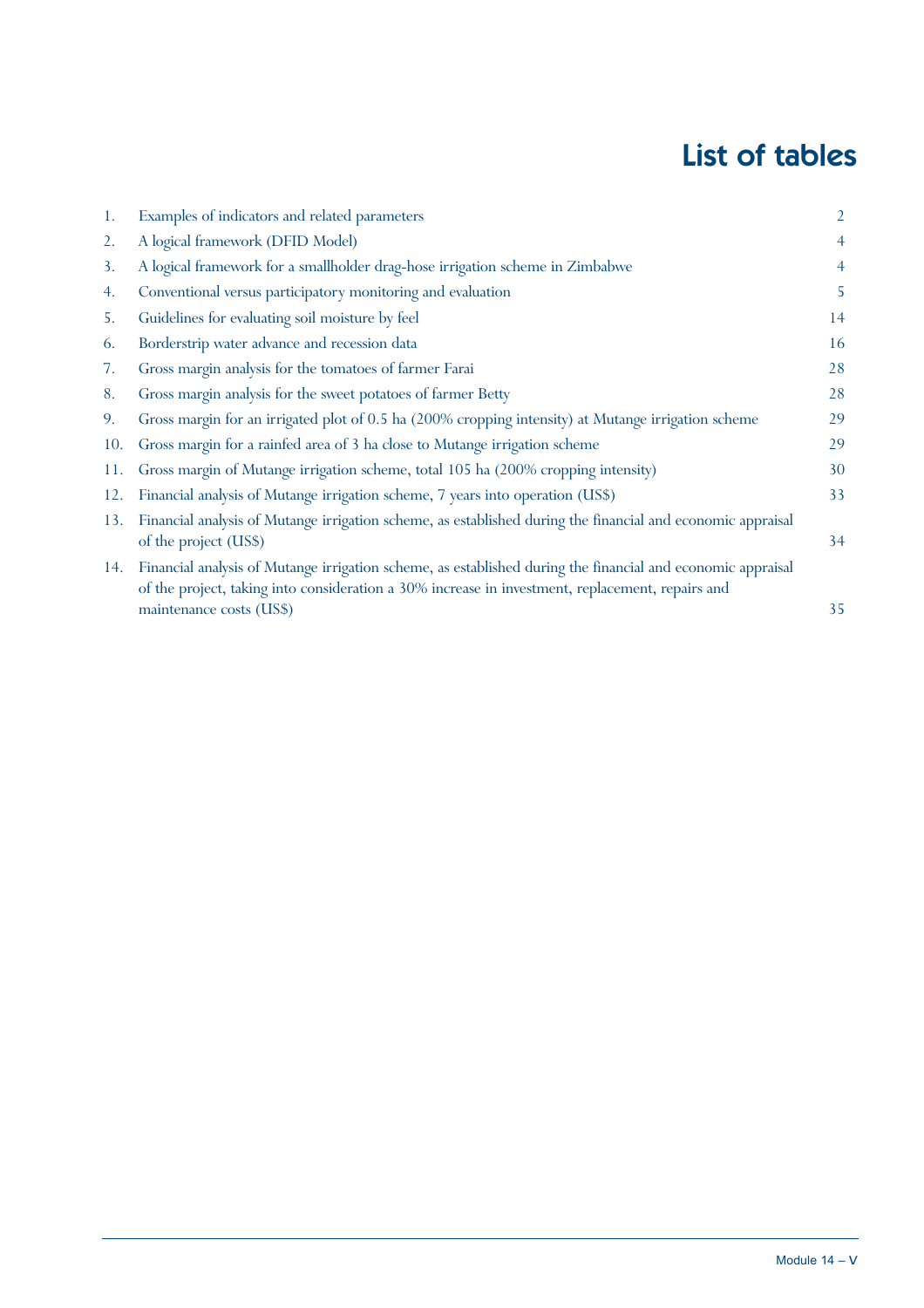# List of abbreviations

| <b>AEW</b>   | <b>Agricultural Extension Worker</b>                             |
|--------------|------------------------------------------------------------------|
| Agritex      | Department of Agricultural Technical and Extension Services      |
| B/C          | Benefit/Cost                                                     |
| <b>BD</b>    | <b>Bulk Density</b>                                              |
| <b>BOND</b>  | British Overseas NGOs for Development                            |
| CI.          | <b>Cropping Intensity</b>                                        |
| CP           | Crop Production                                                  |
| <b>DAEO</b>  | District Agricultural Extension Officer                          |
| <b>DFID</b>  | Department For International Development (UK)                    |
| DU           | Distribution Uniformity                                          |
| E            | Efficiency                                                       |
| EU           | <b>Emission Uniformity</b>                                       |
| FARMESA      | Farm level applied research methods for East and Southern Africa |
| FC           | <b>Field Capacity</b>                                            |
| <b>ICID</b>  | International Commission on Irrigation and Drainage              |
| <b>IDS</b>   | Institute of Development Studies                                 |
| <b>IIMI</b>  | International Irrigation Management Institute (now renamed IWMI) |
| <b>IMC</b>   | <b>Irrigation Management Committee</b>                           |
| IR           | <b>Irrigation Requirement</b>                                    |
| <b>IRR</b>   | <b>Internal Rate of Return</b>                                   |
| <b>IWMI</b>  | <b>International Water Management Institute</b>                  |
| M&E          | Monitoring and Evaluation                                        |
| <b>MOV</b>   | <b>Means Of Verification</b>                                     |
| <b>NPV</b>   | Net Present Value                                                |
| O&M          | <b>Operation and Maintenance</b>                                 |
| <b>OVI</b>   | Objectively Verifiable Indicator                                 |
| PM&E         | Participatory Monitoring and Evaluation                          |
| PWP          | Permanent Wilting Point                                          |
| <b>RDC</b>   | <b>Rural District Council</b>                                    |
| <b>SEAGA</b> | Socio-Economic And Gender Analysis                               |
| SМ           | Soil Moisture                                                    |
| <b>SPFS</b>  | Special Programme for Food Security                              |
| <b>WUA</b>   | <b>Water Users Association</b>                                   |
| Y            | Yield                                                            |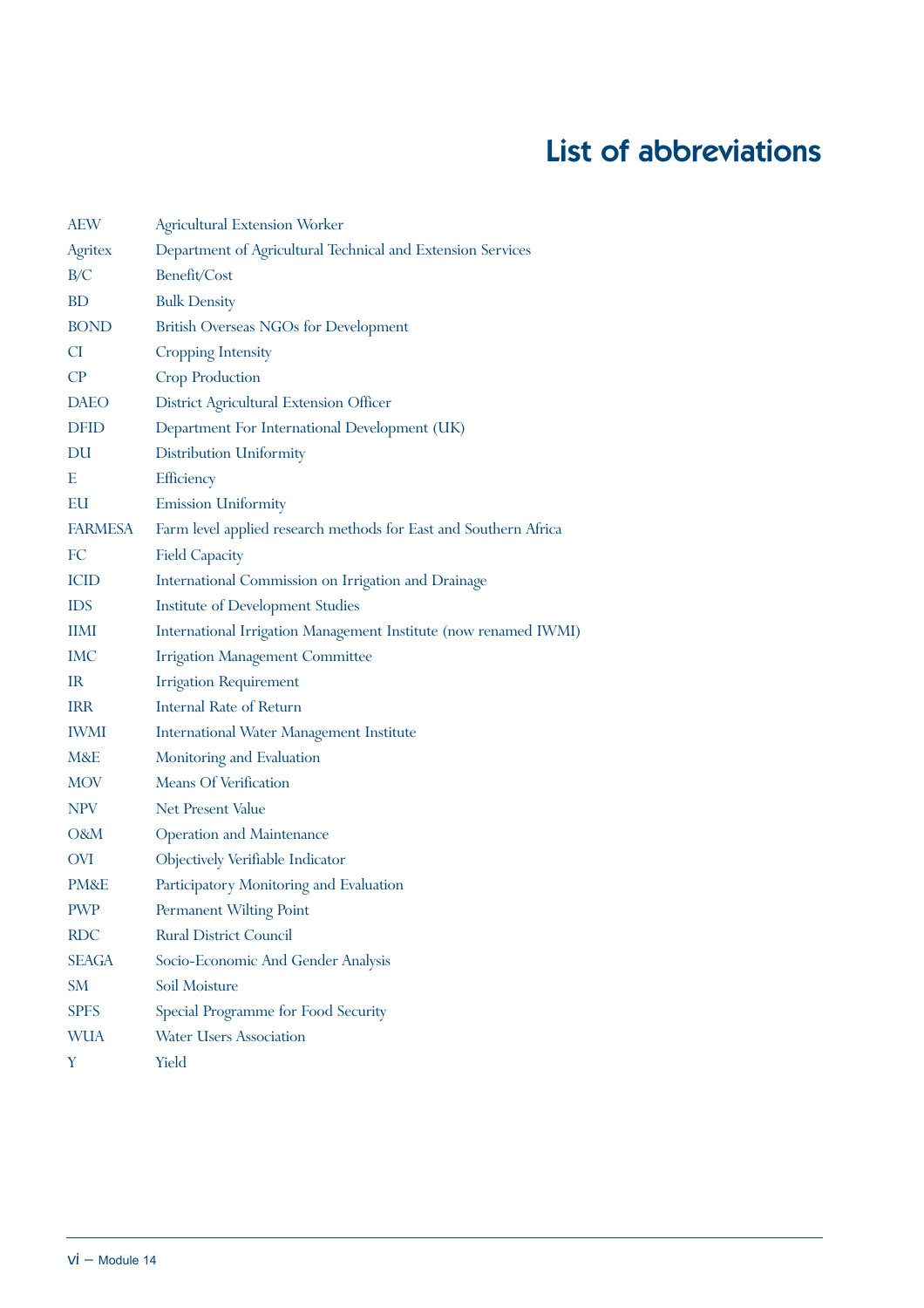# Chapter 1 Introduction to monitoring and evaluation

Monitoring and Evaluation (M&E) of a programme or a project or, in our case, an irrigation scheme is important in order to provide information about how it is performing. There are four distinct reasons for carring out M&E:

- To keep track of the progress of development activities during implementation and to remain alert in case of shortfalls or deviations from projections to enable them to be corrected
- Y To determine the relevance, efficiency and effectiveness of development activities and the impact on the different stakeholders
- Y To learn lessons for future development planning, in order to improve the formulation and implementation of projects and increase their performance
- $\triangleleft$  To share progress and results with others

A wealth of literature is available on monitoring, evaluation, indicators and their parameters. This Module briefly touches on a few aspects, without pretending to be exhaustive. Some basic information and definitions related to M&E are given in Chapter 1. Chapters 2, 3 and 4 concentrate on monitoring the technical performance of surface, sprinkler and localized irrigation schemes respectively, while Chapter 5 provides guidance on monitoring the financial performance of an irrigation scheme. The reader is referred to Module 1 for checklists for socio-economic, agro-technical, health and environmental impact assessment (indicators, potential negative impacts and possible mitigation measures).

### 1.1. Definitions

#### 1.1.1. Monitoring

Monitoring is the collection of information and the use of that information to enable management to assess the progress of implementation and take timely decisions to ensure that progress is maintained according to schedule (Casley and Lury, 1981). Monitoring assesses whether *inputs* are being delivered, are being used as intended and are having the *initial effects* as planned. Monitoring is an internal project or scheme activity, an essential part of good management practice and therefore an integral part of dayto-day management.

The purpose of monitoring is to achieve efficient and effective project or scheme performance by providing feedback to the management at all levels. This enables management to improve operational plans and to take timely corrective action in case of problems. Monitoring is a continuous or regular activity.

#### 1.1.2. Evaluation

Evaluation is a process of determining systematically and objectively the relevance, efficiency, effectiveness and impact of activities in the light of their objectives. It is an organizational process for improving activities still in progress and for aiding management in future planning, programming and decision-making (Casley and Kumar, 1990). Evaluation in the context of rural development programmes is concerned with the assessment of effects, benefits or disbenefits and impacts, on the beneficiaries.

Evaluation concerns are: *who* or *which group* has benefited (or has been adversely affected), by *how much* (compared to the situation before the activity), in *what manner* (directly or indirectly), and *why* (establishing causal relationships between activities and results to the extent possible).

While monitoring is a continuous or regular activity, evaluation is a management task that takes place at critical times of the life of a project or programme (FAO/DFID/ICID, undated). Evaluation can be carried out (FARMESA, 2001):

- Y during project planning (ex-ante): to assess the potential impact
- Y during project implementation (ongoing): to evaluate the performance and quality
- at completion (ex-post): to determine the successful completion
- some years after completion (impact): to assess its ultimate impact on development

#### 1.1.3. Indicators

Indicators are a way of measuring progress towards the achievement of the goal, i.e. the targets or standards to be met at each stage. They provide an objective basis for monitoring progress and evaluation of final achievements. A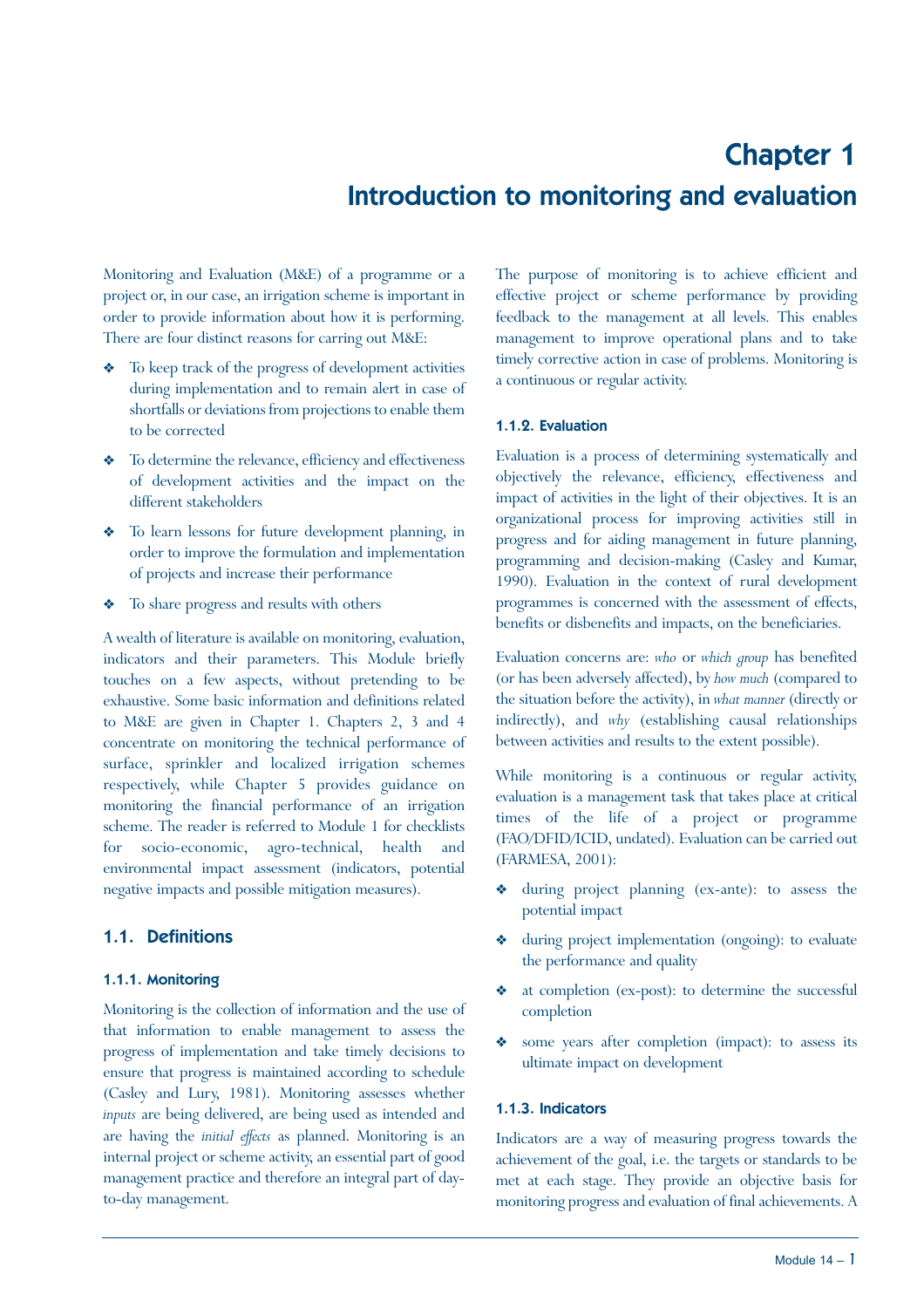good indicator should define the level of achievement, specifically: *how much?* (quantity), *how well?* (quality), *by when?* (time). This can be demonstrated in the steps below (FAO, 1998):

- Step 1 : **Identify indicator**: Small farmers increase rice yields
- Step 2 : **Add quantity**: *15 000 men* farmers and *15 000 women* farmers *with land holdings of 2 ha or less* increase their rice yields *by 30%*
- Step 3 : **Add quality**: 15 000 men farmers and 15 000 women farmers with land holdings of 2 ha or less increase their rice yields by 30% *while maintaining the same rice quality existing in the 1995 harvest*
- Step 4 : **Specify time**: 15 000 men farmers and 15 000 women farmers with land holdings of 2 ha or less increase their rice yields by 30% *between October 1996 and October 1997* while maintaining the same rice quality existing in the 1995 harvest

One set of indicators needs to be formulated to monitor and evaluate the process. These indicators could be, for example, farmers' participation rate, amount of credit repaid, crops grown, training attendance, etc. Another set of indicators needs to be formulated to monitor and evaluate the impact of the programme activities. These indicators could be, for example, yield increase, income gains, environmental effects, changes in workload, relation between investment and benefits, etc. A set of indicators can of course also include both of the above at the same time.

Indicators should disaggregate the information by gender and different socio-economic groups. This means that instead of monitoring the number of farmers, data need to be gathered on the number of male and the number of female farmers from the different socio-economic groups participating. Equally, information on yield increases should be distinguished on the basis of gender of the household head, large versus small farmers, etc. The aim of collecting gender-disaggregated monitoring data is that it may yield valuable information that can lead to measures to improve the programme, especially the performance of specific groups of farmers (FAO, 1998).

Because of the difficulties in collecting information in the field, and because of the related costs, the number of indicators should be kept to the minimum required. A few key indicators should be selected that will adequately fulfill the objective of assessing the conditions of the scheme and identifying causes for failure or success. In this Module some common indicators are given for each type of performance, from which key indicators can be selected.

#### 1.1.4. Parameters

For the calculation of indicators, a certain number of parameters have to be measured in the scheme. The choice of these parameters has to be judicious. They should be easily measurable and re-measurable, at low cost, preferably by the farmers themselves. Some examples of indicators and related parameters are given in Table 1.

### 1.2. Monitoring and evaluation design and process

The main purpose of M&E is to ensure that the programme or project fulfills the stated goals and objectives within the financial parameters that are set at the beginning.

The objectives of an irrigation scheme can be grouped into six categories (IIMI, 1996; Sally, 1995):

- Production and productivity
- Profitability
- **Equity**

| × | × |  |
|---|---|--|

**Examples of indicators and related parameters**

| <b>Indicator</b>                                                                 | <b>Parameter</b>                                                                                                                                          | <b>Expression</b>                                     |
|----------------------------------------------------------------------------------|-----------------------------------------------------------------------------------------------------------------------------------------------------------|-------------------------------------------------------|
| 1. Yield Y                                                                       | $-$ Harvest per season H (kg)<br>$-$ Area cultivated A (ha)                                                                                               | $Y = H/A$ (kg/ha)                                     |
| 2. Gross or net production per quantity<br>of water applied $P_q$ Ir or $P_n$ Ir | $-$ Harvest H (kg)<br>- Volume of water applied W $(m3)$                                                                                                  | $P_q$ Ir or $P_n$ Ir = H/W (kg/m <sup>3</sup> )       |
| 3. Cropping Intensity CI                                                         | $-$ Area harvested per year AH (= sum of<br>the areas harvested per season) (ha)<br>$-$ Area cultivable CA (ha)                                           | $Cl = AH/CA \times 100$ (%)                           |
| 4. Overall project efficiency $E_p$<br>(see Section 1.7 for more detail)         | - Quantity of water entering the<br>conveyance canal $V$ (m <sup>3</sup> )<br>- Net irrigation requirements $IR_n(m)$<br>- Actual irrigated area AIA (ha) | $E_p$ = 100 x (AIA x 10 000 x IR <sub>n</sub> )/V (%) |
|                                                                                  |                                                                                                                                                           |                                                       |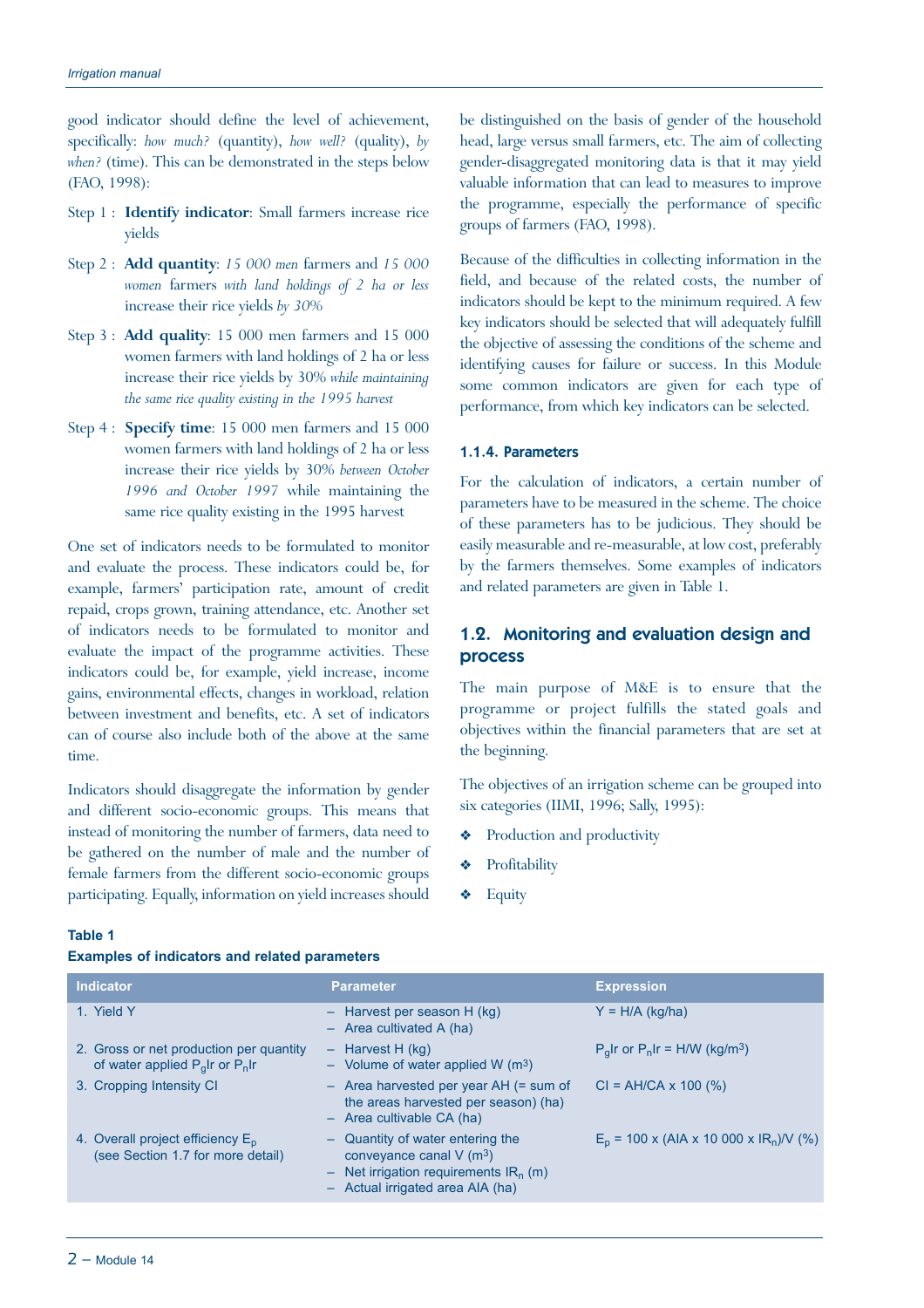- Rational utilization of the resource
- Sustainability
- 'Non-agricultural' objectives

To these objectives, so-called 'performance indicators' can be attached. For an irrigation scheme, the values of these indicators obtained should be compared with reference values in order to assess the level of performance of the irrigation scheme. For their calculation, performance indicators call upon a certain number of parameters that have to be measured in the scheme (see Section 1.1.4).

In the context of smallholder irrigation schemes, M&E provides data for efficient design, implementation, operation and management of the scheme. It allows for informed decisions to be made by various stakeholders on:

- Operation, maintenance and management of the scheme
- Water management
- ◆ Crop production
- \* Funding and other support services
- Y Environmental management

From the definitions of monitoring and evaluation given, it is clear that the more clearly the objectives of a programme or project have been stated the more precise the measurement of progress can be. M&E systems must be designed to reflect the achievement of the project objectives as expressed in targets to be met over time. Viewing project objectives as a sequence as shown below will assist in defining the functions of M&E:

a) **Inputs** will be provided or **activities** undertaken that are necessary to achieve agricultural and/or rural development.

*Example*: Inputs may be provided in the form of an irrigation system and/or advice, that the beneficiaries are to be encouraged to adopt

b) It is expected that the use of these inputs will result in **outputs** by the project beneficiaries.

*Example*: Outputs in the irrigation project may be increased crop production, using recommended agronomic advice

c) These outputs will in turn, generate **effects** amongst the target population, which are the **immediate objectives** or **purpose**

*Example*: The effects will be a change in yield levels and/or income

d) Finally, these effects will have an impact on the social and economic life of the community, which is the **long-range objective or goal**.

*Example*: As a result of improved incomes, services may develop in the area, providing wider income and employment opportunities.

The process of M&E involves field measurements and analysis of field data from which recommendations for improvements can be made. Basically, the main activities are selection of indicators, data collection and record keeping, data evaluation, identification of problems and development of mitigation measures. For optimal performance, problems should be rectified before negative implications on performance occur.

The responsibilities for irrigation scheme M&E should be clear to all parties from the outset. The responsibility depends on whether an individual farmer, a group of farmers or the government manages the scheme. It is recommended that the responsibility for the monitoring and data collection be designated in by-laws. This is particularly important where several parties jointly manage the scheme. Furthermore, the by-law could state the procedure for the monitoring, such as parameters to be measured, frequency of data collection, measures to be taken to rectify potential problems, etc.

# 1.3. Use of the logical framework

Project design systems such as the logical framework or log frame allow not only for a viewing of project objectives as a sequence, but also for defining targets to be met over time. A log frame looks like a table (or framework) and aims both to be logical to complete and to present the information on projects in a concise, logical and systematic way (BOND, 2001). A log frame summarizes, for example:

- $\triangleleft$  What the project is trying to achieve
- Y How it aims to do this
- $\triangleleft$  What is needed to ensure success
- $\triangleleft$  Ways of measuring progress
- $\triangleleft$  Potential problems along the way

The logical framework can be a basis for project M&E. Table 2 gives an example of a model of a log frame.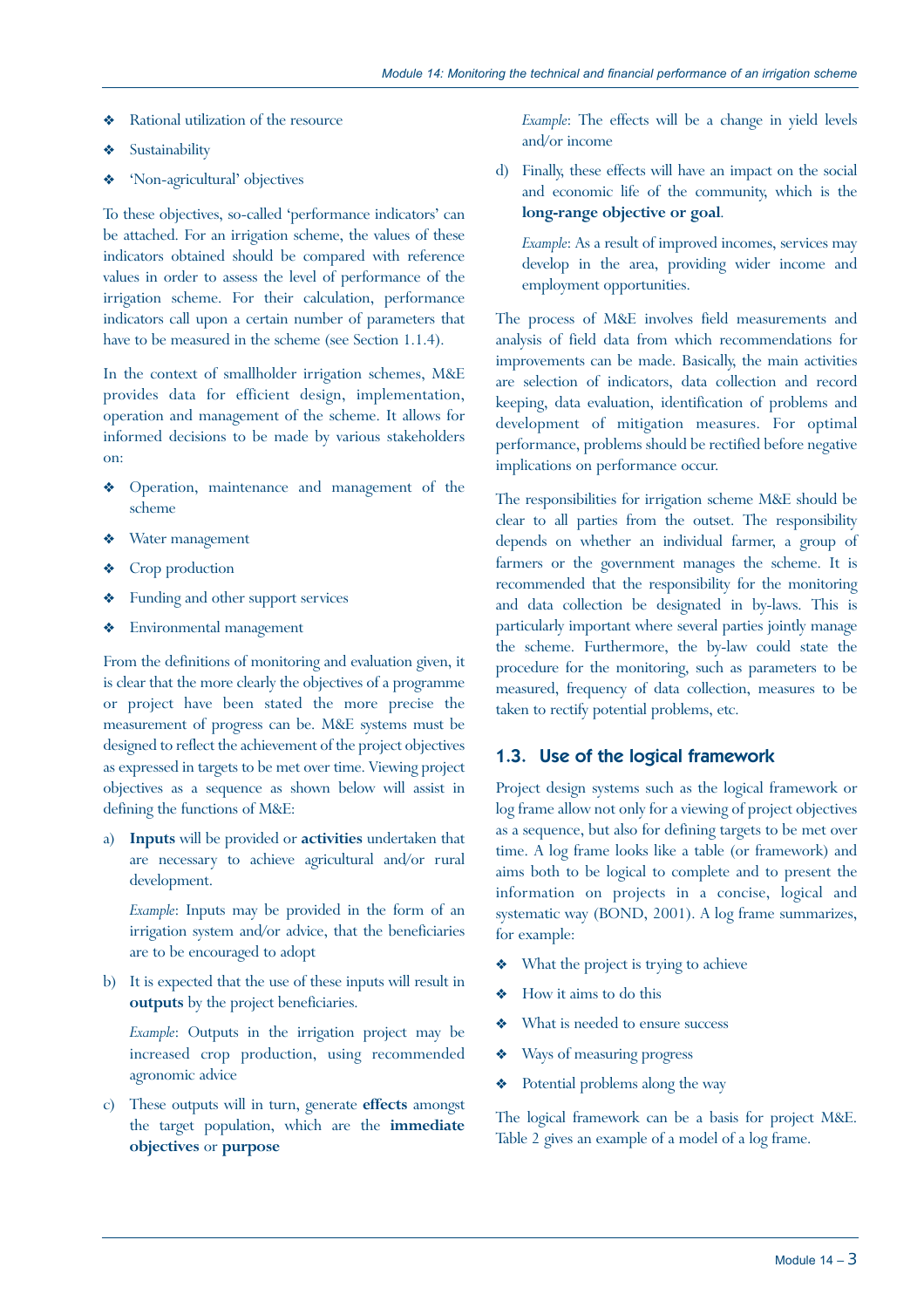# **Table 2**

# **A logical framework (DFID Model) (Source: DFID, 1997)**

| <b>Objectives</b>                                                                                                                                | <b>Objectively Verifiable</b><br><b>Indicators (OVI)</b>                                      | <b>Means Of Verification</b><br>(MOV)                                     | <b>Important</b><br>assumptions                                                                                                                          |
|--------------------------------------------------------------------------------------------------------------------------------------------------|-----------------------------------------------------------------------------------------------|---------------------------------------------------------------------------|----------------------------------------------------------------------------------------------------------------------------------------------------------|
| Goal<br>Wider problem the project<br>will help to resolve                                                                                        | Quantitative ways of measuring<br>qualitative ways of judging timed<br>achievement of goal    | Cost-effective methods and<br>sources to quantify or<br>assess indicators | Goal<br>To supergoal external factors<br>necessary to sustain<br>objectives in the long run                                                              |
| <b>Purpose</b><br>The immediate impact on<br>the project area or target<br>group, i.e. the change or<br>benefit to be achieved by<br>the project | Quantitative ways of measuring<br>qualitative ways of judging timed<br>achievement of purpose | Cost-effective methods and<br>sources to quantify or<br>assess indicators | <b>Purpose to goal</b><br><b>External conditions necessary</b><br>if achieved project purpose is<br>to contribute to reaching<br>project goal            |
| <b>Outputs</b><br>These are specifically<br>deliverable results<br>expected from the project<br>to attain the purpose                            | Quantitative ways of measuring<br>qualitative ways of judging timed<br>achievement of outputs | Cost-effective methods and<br>sources to quantify or<br>assess indicators | <b>Output to purpose</b><br>Factors out of project control<br>which, if present, could<br>restrict progress from outputs<br>to achieving project purpose |
| <b>Activities</b><br>These are the tasks to be<br>done to produce the<br>outputs                                                                 | <b>Inputs</b><br>This is a summary of the<br>project budget                                   | Financial report as agreed<br>in grant agreement                          | <b>Activity to output</b><br>Factors out of project control<br>which, if present, could<br>restrict progress from<br>activities to achieving output      |

An example of a logical framework for a smallholder irrigation scheme is given in Table 3.

### **Table 3**

### **A logical framework for a smallholder drag-hose irrigation scheme in Zimbabwe**

| <b>Narrative summary</b>                                                                                                                       | <b>Objectively Verifiable</b><br><b>Indicators (OVI)</b>                                                                                                                                                                     | <b>Means Of Verification</b><br>(MOV)                                                                          | <b>Important</b><br>assumptions                                                                               |
|------------------------------------------------------------------------------------------------------------------------------------------------|------------------------------------------------------------------------------------------------------------------------------------------------------------------------------------------------------------------------------|----------------------------------------------------------------------------------------------------------------|---------------------------------------------------------------------------------------------------------------|
| Long-range objective<br>- Improved standard of<br>living of the irrigators<br>and the community<br>around the scheme                           | - 40% of irrigators have brick<br>houses with corrugated iron roofs<br>- 60% of households can afford<br>secondary education for their<br>children                                                                           | - Yearly household survey<br>- Observation                                                                     |                                                                                                               |
| <b>Immediate objectives</b><br>- Increased yields<br>Increased incomes of<br>smallholder irrigators                                            | - 90% of irrigators increase yields<br>of irrigated crops by 40%<br>compared to dryland yield levels<br>Mean agricultural income<br>per ha increases by 50%                                                                  | $-$ AEW records<br>- Farmer records<br>- Yearly household survey<br>- Seasonal survey by<br>project management | Price of produce<br>remains high                                                                              |
| <b>Outputs</b><br>Diversification of crop<br>production<br>- Adoption of<br>recommended input<br>levels and other<br>agronomic practices       | - 95% of irrigators commit at least<br>0.4 ha of land to a variety of<br>crops<br>- 60% irrigators adopt the<br>recommended agro-input<br>levels                                                                             | - Resident AEW records<br>- Farmer records                                                                     | - No pest outbreak<br>- No electricity cut due<br>to non-payment by<br>some irrigators<br>No engine breakdown |
| <b>Inputs/Activities</b><br>- Selection and training<br>of farmers in irrigated<br>crop production<br>Scheme equipment<br>installed and tested | - New irrigators trained<br>- Pumping station and pumps<br>installed<br>- Electricity installed<br>- Pipes, valves, fencing installed<br>Risers, taps, tripods sprinklers<br>supplied<br>Irrigation system fully operational | <b>Agritex Irrigation Branch</b><br>reports<br>- Agritex Crops Branch<br>reports<br>- Baseline survey report   | Inflation rate does not<br>rise beyond 70%<br>making agro-inputs<br>unaffordable                              |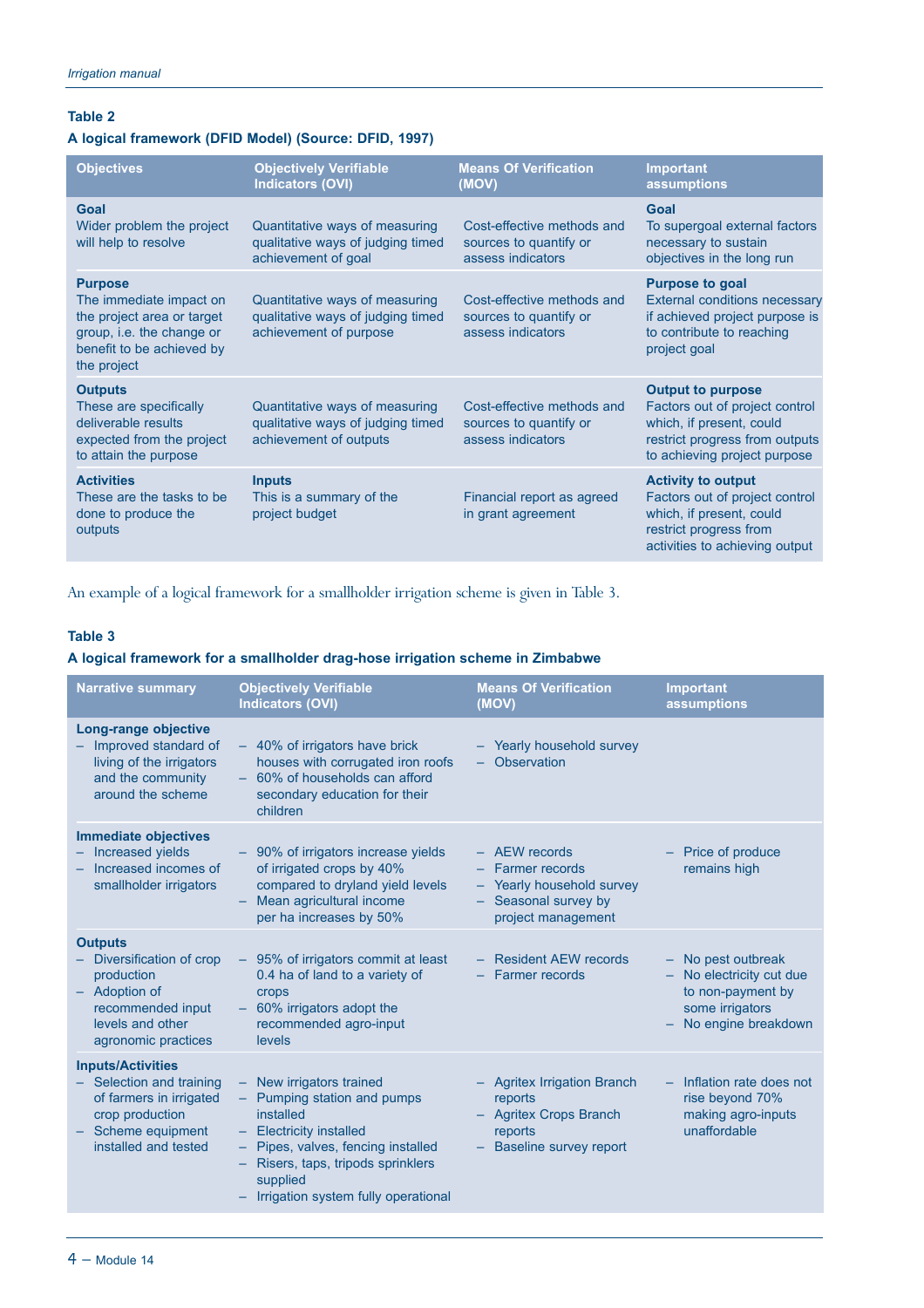In carrying out M&E, it is important that results are examined sequentially from inputs/activities to outputs to effects/purposes/immediate objectives to impact/goal, as shown in the logical framework (working from the lower end of the table towards the upper end in Tables 2 and 3). There is little point in attempting to do an evaluation of the goal unless we can be sure that the purposes that contribute to it have been achieved. Similarly, at a lower level, there is little point in examining and critically evaluating outputs unless we can be sure that the level of inputs and the mix of activities has been as planned. Each lower-level activity contributes to the achievement of a higher result and the achievement at each level should be examined in turn before moving up to the next highest level. The reason for preferring a bottom-up approach relates to the cost of evaluation. The cost is lowest at the bottom and highest at the top.

Appendix 1 provides an example of indicators to be monitored and evaluated at activity, output, immediate objective and goal level respectively for the smallholder drag-hose sprinkler irrigation scheme in Zimbabwe, for which the logical framework in Table 2 was established.

# 1.4. Participatory monitoring and evaluation

M&E is vital if governments and aid organizations are to judge whether development efforts have succeeded or failed. Conventionally, this has involved outside experts coming in to measure performance against pre-set indicators, using standardized procedures and tools. Participatory monitoring and evaluation (PM&E) has emerged because of a recognition of the limitations of this conventional approach. This shift in thinking has been prompted by (IDS, 1998):

The surge of interest of participatory appraisal and planning a set of new approaches that stress the importance of taking local people's perspectives into account

- Pressure for greater accountability, especially at a time of scarce resources
- Y The shift within organizations, particularly in the private sector, towards reflecting more on their own experiences, and learning from them

PM&E provides an opportunity for development organizations to focus better on their ultimate goal of improving the lives of the poor. By broadening involvement in identifying and analyzing change, a clearer picture can be gained of what is really happening on the ground. It allows people to celebrate successes and learn from failures. For those involved, it can also be a very empowering process, since it puts them in charge, helps develop skills, and shows that their views count.

PM&E differs from conventional monitoring and evaluation approaches in several important ways, as shown in Table 4 (IDS, 1998).

PM&E is based on four broad principles (IDS, 1998):

- *Participation*, which means opening up the design of the process to include those most directly affected, and agreeing to analyze data together
- Y The inclusiveness of PM&E requires *negotiation* to reach agreement about what will be monitored or evaluated, how and when data will be collected and analyzed, what the data actually mean, and how findings will be shared, and action taken
- Y This leads to *learning* which becomes the basis for subsequent improvement and corrective action
- Since the number, role, and skills of stakeholders, the external environment, and other factors change over time, *flexibility* is essential

A wide range of methods and tools have been developed to carry out PM&E. They are not dealt with in this Module, instead the reader is referred to more specialized literature.

| ۰.<br>٠<br>×<br>× |
|-------------------|
|-------------------|

**Conventional versus participatory monitoring and evaluation**

| <b>Issue</b>                                                 | <b>Conventional M&amp;E</b>                           | <b>Participatory M&amp;E</b>                                                                             |
|--------------------------------------------------------------|-------------------------------------------------------|----------------------------------------------------------------------------------------------------------|
| Who plans and manages<br>the process                         | Senior managers, outside experts                      | Local people, project staff, managers and<br>other stakeholders, often helped by a facilitator           |
| Role of 'primary stakeholders'<br>(in our case, the farmers) | Provide information only                              | Design and adapt the methodology, collect and<br>analyze data, share findings and link them to<br>action |
| How success is measured                                      | Externally-defined, mainly<br>quantitative indicators | Internally-defined indicators, including more<br>qualitative judgement                                   |
| Approach                                                     | Predetermined                                         | Adaptive                                                                                                 |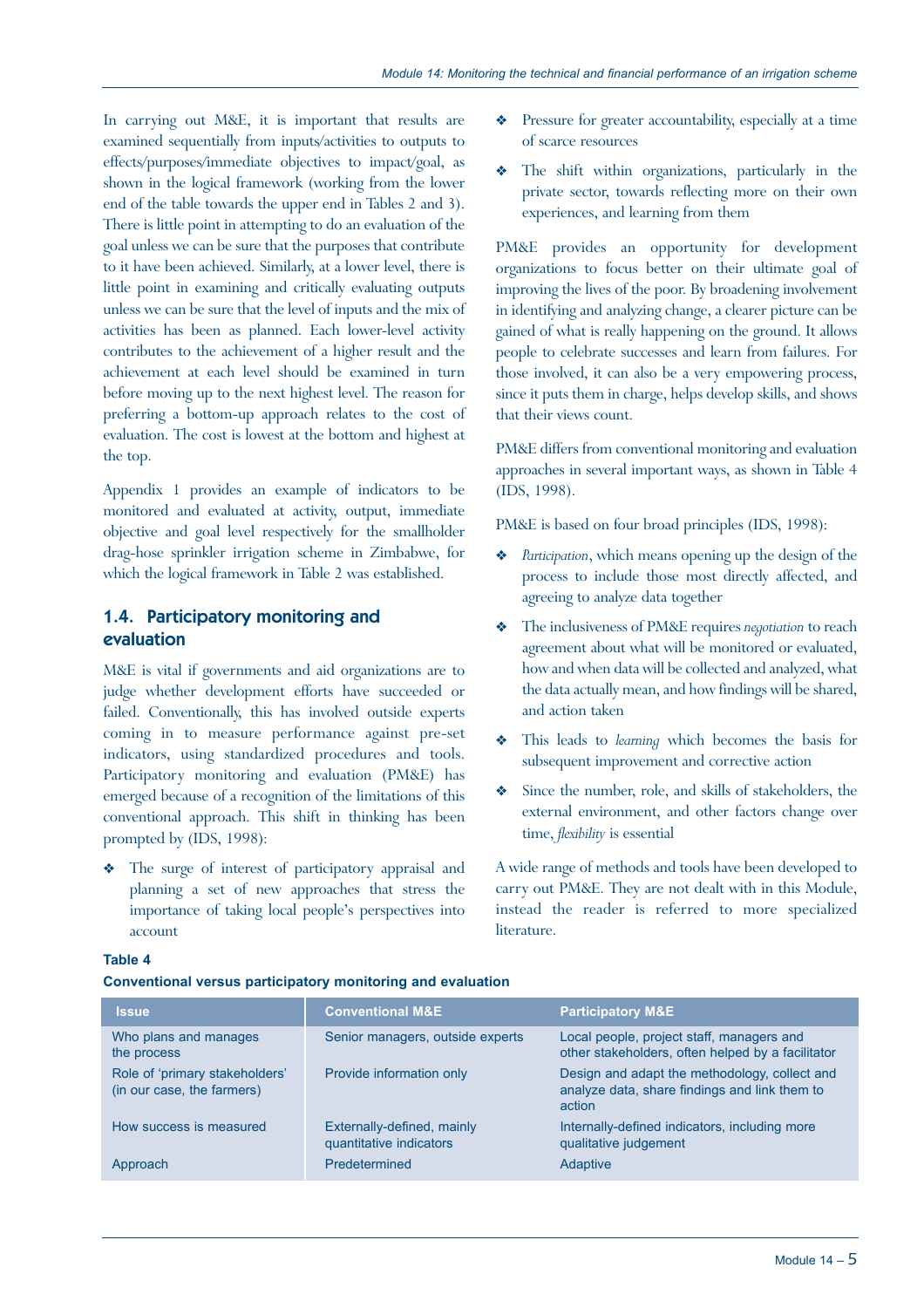# 1.5. Why monitor and evaluate smallholder irrigation schemes?

The process of M&E is important to all stakeholders or interested parties in an irrigation scheme. These include the irrigators (plot holders), scheme managers (plot holders, government institutions or both), advisors (extension officers), creditors and financiers of the scheme, be they private (including the plot holders themselves), public or donor agencies. Some of the reasons why M&E is important to the various stakeholders in smallholder irrigation schemes are given below.

- Irrigators need M&E information to be able to:
	- Monitor wastage of water and energy and the cost implications
	- Appreciate the need to adopt appropriate agronomic practices and make adjustments in order to improve their performance
	- Compare their yields with those of farmers practicing rainfed cultivation and other irrigators
	- Gauge whether their yield levels are increasing
	- Decide whether to change their cropping programme
	- Compare their incomes with those of farmers practicing rainfed cultivation, other irrigators and their previous incomes under rainfed conditions
	- Gauge whether they are making profit
	- Gauge whether their incomes are increasing in relation to the cost of living
	- Make an assessment as to whether the scheme is sustainable
- Y The scheme management needs M&E information to be able to:
	- Assess the scheme performance
	- Assess whether their services are being accepted and integrated into the farmers' production systems
	- Assess whether the project is reaching its intended clients: do rich community leaders dominate the scheme when, on paper, it was targeted at the poor in the community?
	- Assess whether certain groups, such as female farmers, are accorded the same access as their male counterparts
- Advisors (extension officers) need M&E information to be able to:
	- Assess the profitability of the cropping programme they recommended
	- Recommend a more profitable cropping programme
- Advise on markets for inputs and produce or outputs
- Advise on possible sources of credit
- Advise on pricing
- Devise an effective training programme for irrigators
- Advise on appropriate agronomic practices to meet certain output targets
- Y Planners and irrigation engineers need M&E information to be able to:
	- Better plan future irrigation development
	- Advise on servicing of equipment, for example if energy consumption suddenly shoots up
	- Advise on energy-saving ways of irrigating
	- Advise on causes of frequent equipment breakdowns
	- Get feedback on the ease, or otherwise, of operation and maintenance of the scheme
	- Get feedback on water management and efficiency of water utilization at the scheme
	- Get feedback on environmental problems affecting the scheme
	- Draw lessons for better scheme planning in the future
- Creditors need M&E information to be able to:
	- Assess credit worthiness of irrigators
	- Recover their loans
- Government departments need M&E information to be able to decide whether to:
	- Continue funding the scheme
	- Fund similar irrigation schemes in future
	- Supply drought relief to the area
	- Give specific services such as agricultural extension and/or credit, etc.
- Y Donor agencies need M&E information to be able to decide whether to:
	- Continue funding the scheme
	- Fund similar irrigation schemes in future
	- Channel technical support to irrigation institutions or specific schemes

# 1.6. Development of indicators to monitor and evalute the performance of irrigation schemes

The following six areas of M&E are important for irrigation schemes:

Technical performance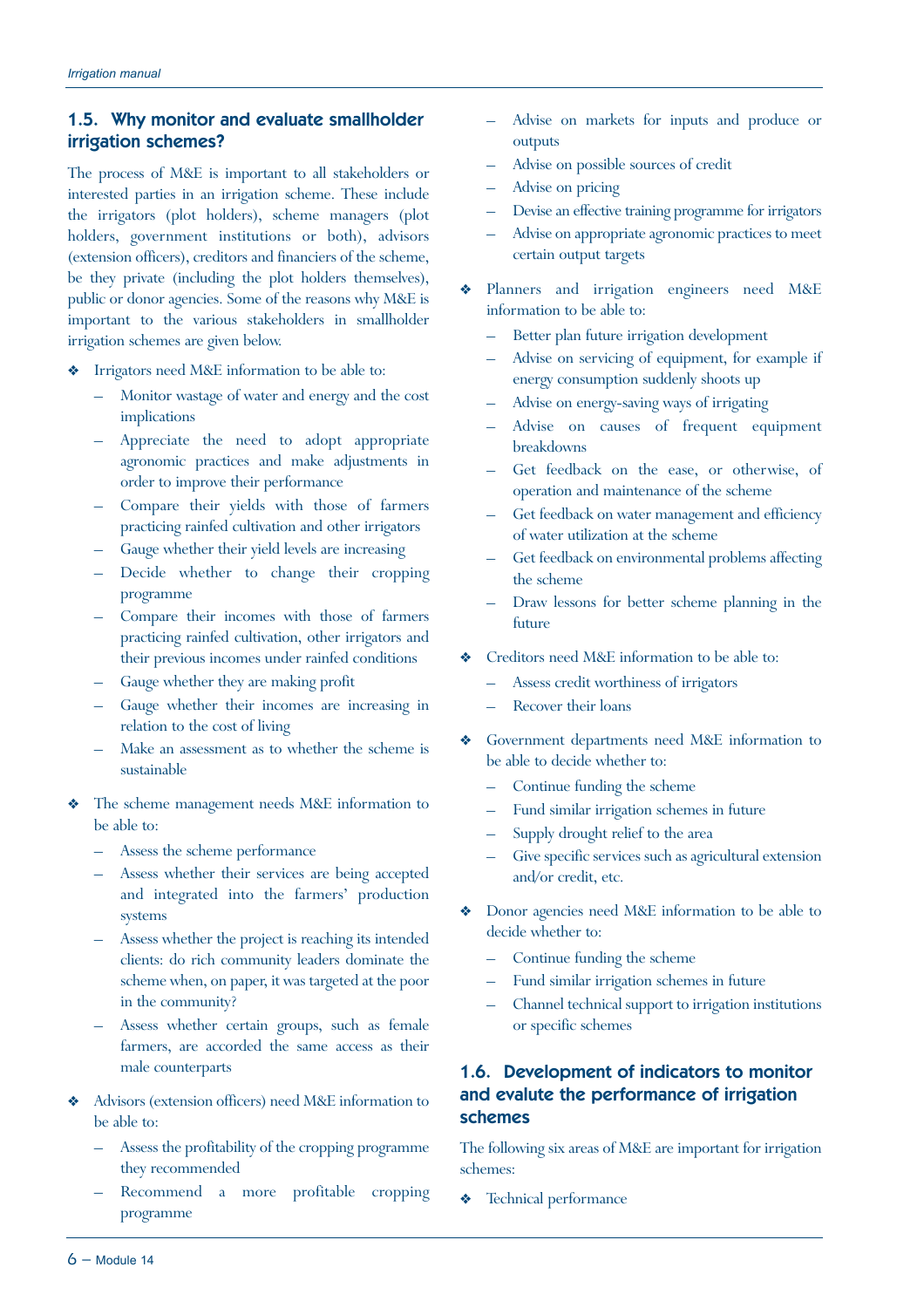- Agronomic performance
- Financial performance
- Socio-economic performance
- Y Environmental and health performance
- **\*** Managerial performance

To be able to carry out M&E, indicators have to be developed for each of the six areas. As explained in Section 1.1, indicators are variables that help to measure changes in a given situation. They are defined as specific (explicit) and objectively verifiable measures of changes or results brought about by an activity. In other words, indicators are designed to provide a standard against which to measure, assess or show the progress of an activity against stated targets. The performance should be linked to pre-project conditions in order to assess the changes obtained because of the project. Questions to be asked can be, for example: What were the yields of maize before the project and what are they now? What were the living conditions of the farmers before the project and what are they now? What was the incidence of malaria in the past and what is it now? For this, baseline information is required to establish benchmarks with which the changes can be compared. Changes will also be evaluated against what was planned as set out in the project document.

As guidance, some of the indicators related to the six areas of M&E are shown below. Ideally, the indicators are established and selected together with all stakeholders, as explained in Section 1.4.

#### 1.6.1. Technical performance indicators

Technical M&E should be carried out periodically in order to ensure a technically sound and efficient irrigation scheme. The M&E indicators to be measured depend on the irrigation system (surface, sprinkler or localized). Chapters 2, 3 and 4 describe more in detail the monitoring of the technical performance of surface, sprinkler and localized irrigation schemes respectively.

Irrigation systems are designed to provide the water to the crops, that is needed in addition to the effective rainfall and available groundwater. In other words, irrigation provides the remaining part of the crops' water requirements that above-mentioned sources cannot provide. The objective concerning the technical aspects of irrigation is to fulfil the crop's need of water without causing harmful side effects.

Guides for the development of indicators for the technical M&E are:

- Y Quantity and quality of constructed infrastructure
- Y Energy consumption rate of equipment
- $\triangleleft$  Pump discharge rate
- Distribution uniformity of irrigation water
- Condition of equipment, canals, reservoirs and other structures
- Condition of land grading
- Frequency of breakdown and repairs of equipment
- ◆ Quantity of water used for irrigation
- Y Irrigation efficiencies

#### 1.6.2. Agronomic performance indicators

Guides for the development of indicators for the agronomic M&E are:

- Y Type of crops grown and area per crop grown
- $\triangleleft$  Crop quality
- $\triangleleft$  Cropping intensity
- Y Type, quality and quantity of agricultural inputs used
- ◆ Cultural practices used
- $\bullet$  Yield levels
- Y Pests and diseases encountered and control measures
- $\triangleleft$  Timeliness of operations

#### 1.6.3. Financial performance indicators

When assessing financial performance, financial outlays are compared with the original cost tables and budgets to examine whether the financial targets originally agreed upon have been fulfilled and whether in general the financial control is satisfactory. An assessment is made also of how cost over-runs are financed and cost under-runs redeployed. Chapter 5 describes more in detail the monitoring of the financial performance of an irrigation scheme.

Guides for the development of indicators for the financial M&E are:

- ◆ Cost of energy
- ◆ Cost of water
- Other costs, for example hiring security guard
- Y Cost of repairs and servicing of equipment, canals and structures (operation & maintenance cost)
- Cost of inputs, for example seed, fertilizer, chemicals, transport
- ◆ Prices of produce
- Y Marketing costs, for example packaging
- Y Access to credit source, interest rates, etc.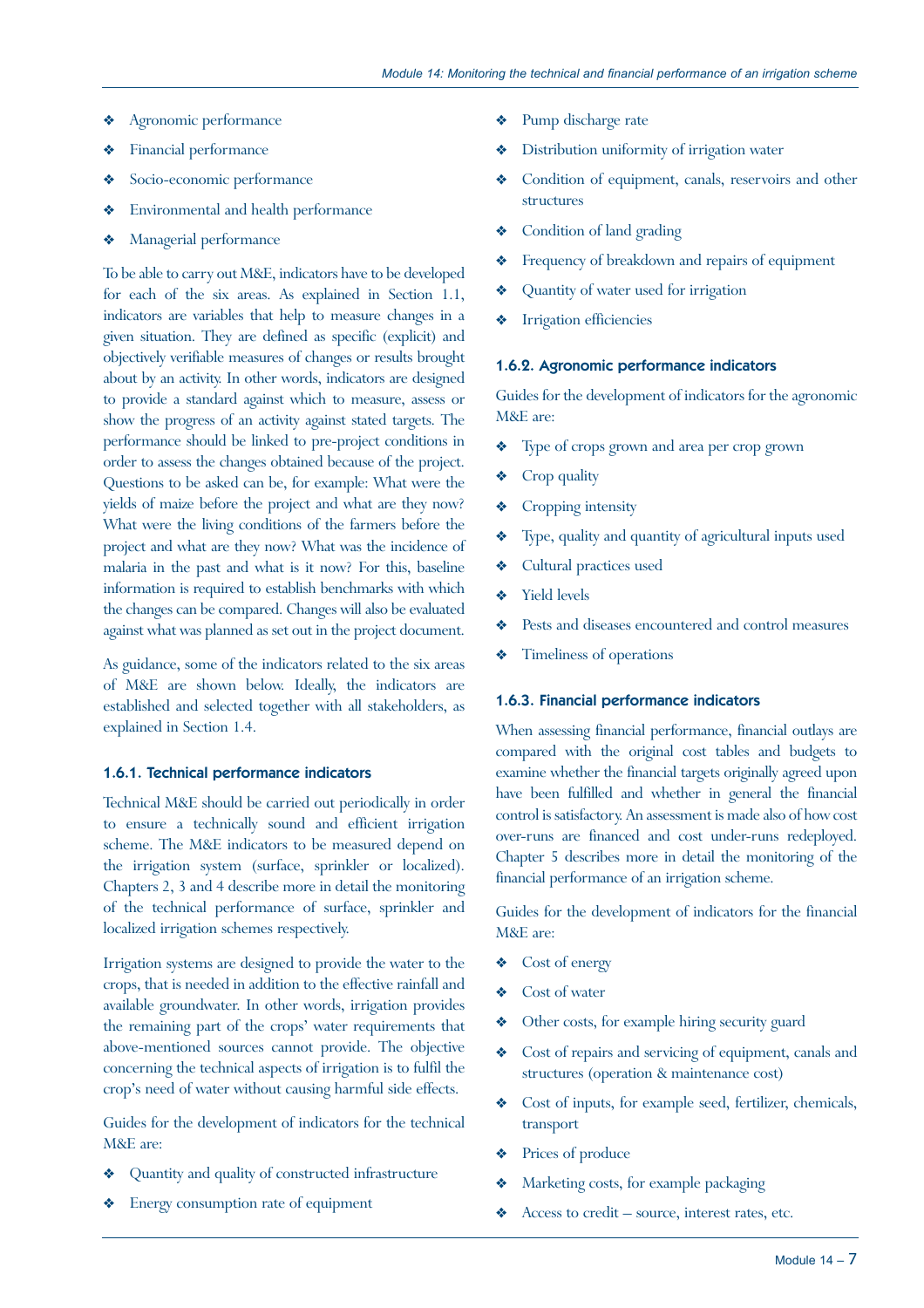- Y Gross margin per crop and per area
- Increase in farmer's income
- Y Value of Net Present Value (NPV), Benefit/Cost (B/C) ratio, Internal Rate of Return (IRR) compared to the value established during project preparation (see Module 11)

#### 1.6.4. Socio-economic performance indicators

Guides for the development of indicators for the socioeconomic M&E are:

- $\triangleleft$  Asset ownership
- Y Nutritional status of the family
- Y Change in living conditions
- $\triangleleft$  Ability to pay school fees
- Y Employment creation
- Y Advancement of women
- ◆ Backward and forward linkages
- Y Food security status of the area
- $\triangleleft$  Improvement in service provision
- Y Appropriateness of technology
- Adoption rate of technology

#### 1.6.5. Environmental and health performance indicators

Environmental and health factors have an impact on the short- to long-term performance at field level. Equally important are environmental impacts from irrigation schemes on the external environment and the impact from external factors on the irrigation scheme. Module 1 discusses general environmental and health indicators, potential negative impacts and their mitigation measures.

Guides for the development of indicators for the environmental and health M&E are:

- Y Changes in water quantity and quality
- Y Changes in soil salinity, alkalinity, sodicity, acidity and fertility
- Y Erosion occurrence (soil loss/accumulation)
- $\triangleleft$  Water pollution, for example nitrates in streams
- Y Presence of water-related diseases, such as malaria and bilharzia, and degree of human infestation, in relation to the status before the introduction of irrigation
- Waterlogging/poor drainage

#### 1.6.6. Managerial performance indicators

Management and entrepreneurial skills are critical for success. A common problem is the lack of long-term thinking. As a result, for example, a frequent mistake is to unconditionally purchase low-priced equipment and spare parts. Unfortunately, poor quality and short durability often characterize such equipment and consequently the repair and maintenance costs increase, and in the end this lowcost purchase might turn out to be the more costly alternative in a long-term perspective. Managerial aspects of smallholder irrigation are discussed in FAO (2000). When assessing the overall managerial performance, questions can be asked such as: Are they able to supervise the scheme activities effectively? Have they established the necessary linkages with governmental agencies and private organizations? Are they task-oriented? Are the human and material resources properly utilized?

Guides for the development of indicators for the managerial M&E are:

- Y Management structures, roles, responsibilities and skills
- Y Knowledge management and training at all levels
- Conflict resolution
- Y Farmer organization and management ability (selfmanagement)

# 1.7. Examples of indicators to monitor the technical and agronomic performance of smallholder irrigation schemes

Within the framework of FAO's Special Programme for Food Security (SPFS), indicators for monitoring the performance of smallholder irrigation schemes during the demonstration phase have been developed. As an example, the ones for measuring the technical and agronomic performance are copied below (FAO/DFID/ICID, undated).

### Objective 1: To intensify and increase agricultural production on irrigated land

#### *1st Indicator: Increase in average production*

This indicator will measure the average increase that is being obtained in the demonstration phase as compared to the national averages and/or the production averages in the project area before the demonstration phase. The required data for its application are: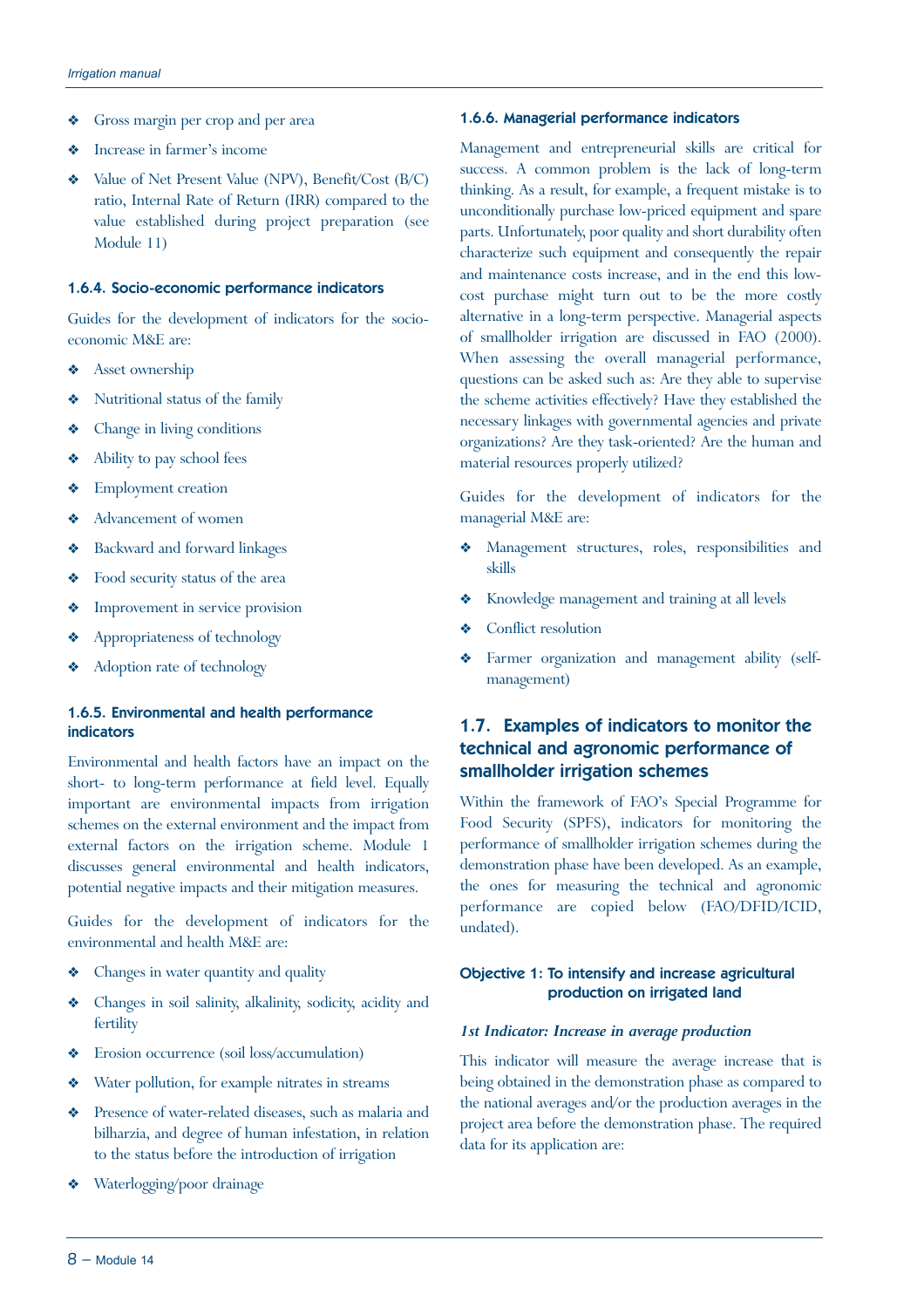|                   | <b>Project average</b><br>(kg) | National average<br>(kg) | Increase or decrease<br>(kg) | <b>Percentage increase</b><br>СP |
|-------------------|--------------------------------|--------------------------|------------------------------|----------------------------------|
| Crop 1            | P(1)                           | A(1)                     | $P(1) - A(1)$                | 100 x $[P(1)-A(1)]/A(1)$         |
| Crop 2            | P(2)                           | A(2)                     | $P(2) - A(2)$                | 100 x $[P(2)-A(2)]/A(2)$         |
| Crop <sub>N</sub> | P(N)                           | A(N)                     | $P(N) - A(N)$                | 100 x $[P(N)-A(N)]/A(N)$         |

The average percentage of increase or decrease in production (CP) for all the crops is the indicator proposed for agricultural production:

#### **Equation 1**

$$
CP = 100 \times \sum_{1}^{N} \left[ \frac{P(N) - A(N)}{A(N)} \right]^{\frac{1}{N}}
$$

Where:

- CP = Crop production increase or decrease (percentage)
- P = Project crop production average
- A = National crop production average
- $N =$  Number of crops

#### *2nd Indicator: Cropping intensity*

This indicator will provide an evaluation as to what extent second and third crops may take place in a year. The indicator (CI) is defined as follows:

#### **Equation 2**

|        |  | $CI = \frac{A(C1) + B(C2) + C(C3)}{CA}$                |  |
|--------|--|--------------------------------------------------------|--|
|        |  |                                                        |  |
| Where: |  |                                                        |  |
|        |  | $A(C1)$ = Total area harvested in the first<br>season  |  |
|        |  | $B(C2)$ = Total area harvested in the second<br>season |  |
| C(C3)  |  | = Total area harvested in the third<br>season          |  |
| CА     |  | $=$ Cultivable area                                    |  |

#### *3rd Indicator: Increase in planted area*

The intensive use of irrigation water is a good indication that the change towards an intensive agriculture is taking place in an effective manner. Therefore, this indicator aims at evaluating to what extent this change is taking place. For this purpose the increase in planted area from one season to the next (expressed in percentage) is a relevant indicator (IPA):

#### **Equation 3**

 $IPA = 100 \times \frac{[AP(S1) - AP(S2)]}{AP(S2)}$ 

### Where:

| <b>IPA</b> | = Increase in planted area (percentage)           |
|------------|---------------------------------------------------|
|            | $AP(S1) =$ Area planted during the current season |
|            | $AP(S2) =$ Area planted during the past season    |

In humid climates, the water flow available is considerably greater during the wet season than during the dry season, therefore the AP(S1) and AP(S2) are considerably greater in the wet season than in the dry season. It is therefore recommended that the IPA be calculated separately for the wet season and the dry season.

#### Objective 2: To improve performance of existing schemes through on-farm irrigation technology

#### *4th Indicator: Overall irrigation efficiency*

Overall irrigation efficiency is a value that varies constantly through the year and is affected by the efficiency of the actual water distribution and farmers' ability to apply water effectively. Still, it is always a good reference for how efficiently irrigation water is utilized.

The following indicator is proposed:

#### **Equation 4**

|            |     | OIE = 100 x $\frac{(AIA \times 10\ 000 \times CWR)}{(FL \times 3\ 600 \times 30 \times N)}$ |
|------------|-----|---------------------------------------------------------------------------------------------|
|            |     |                                                                                             |
| Where:     |     |                                                                                             |
| <b>OIE</b> |     | = Overall irrigation efficiency (percentage)                                                |
| <b>AIA</b> |     | = Actually irrigated area during peak<br>month (ha)                                         |
| <b>CWR</b> |     | = Crop water or net irrigation requirement<br>for the peak month (mm/month)                 |
| FI         | $=$ | Average flow of main intake in the peak<br>month $(1/s)$                                    |
| N          |     | Number of hours of irrigation per day                                                       |

The above indicator will give the efficiency of the water use in the peak month. It is desirable to determine it for every month of the year in order to have an indication of the variations of the OIE along the year. This indicator will be particularly relevant when rehabilitation and improvements works have been undertaken, as the greater physical efficiency of the system must be reflected in higher values of OIE.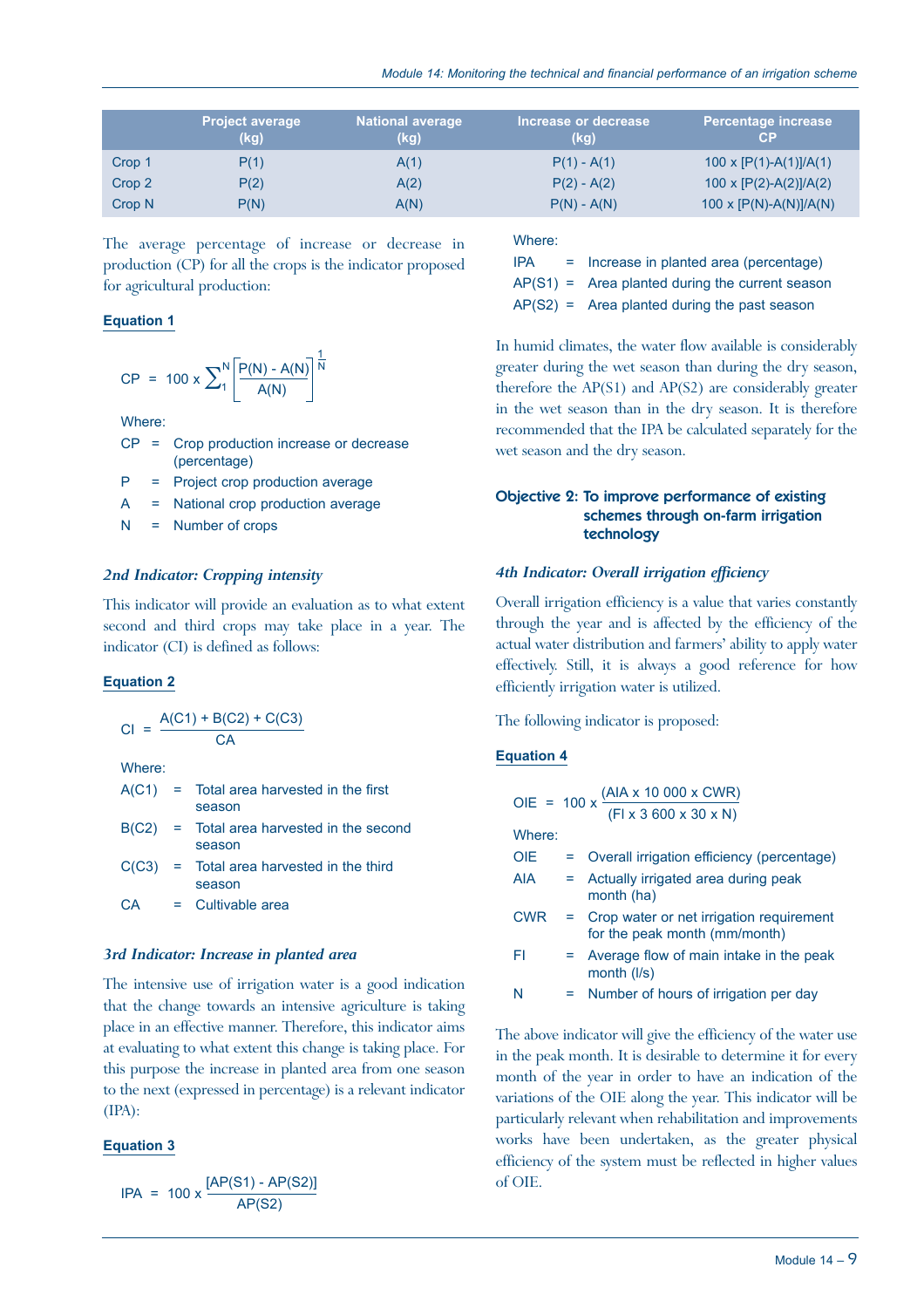#### *5th Indicator: Operation and maintenance costs*

Operation and maintenance costs referred to the irrigated hectares are themselves already a good indicator of how efficiently the financial resources are being utilized:

#### **Equation 5**

$$
OM = \frac{TC}{AIA}
$$

Where:

OM = Operation and maintenance costs per ha

TC = Total annual costs incurred in O&M

AIA = Actually irrigated area (ha)

Once O&M costs have been determined, one can get an indication of the farmers' capacity to pay them by referring these costs to the farmers' income through the following equation:

#### **Equation 6**

$$
IFI = 100 \times \frac{TC}{FI}
$$

Where:

- IFI = Impact of O&M costs in farmer's income (percentage)
- TC = Total annual costs incurred in O&M
- FI = Farmers' income (assessed on the bases of a representative sample)

For values of IFI greater than 10%, difficulties can be expected in the collection of fees.

#### Objective 3: To demonstrate technologies and methods of irrigation expansion

#### *6th Indicator: Percentage of farmers that adopted the irrigation technology*

A simple indicator is the percentage of farmers over the total participants in the demonstration area that have adopted the technological package:

#### **Equation 7**

$$
AT = 100 \times \frac{FAT}{TNF}
$$

Where:

- AT = Farmers that adopted the technology (percentage)
- FAT = Number of farmers that adopted proposed technology
- TNF = Total number of farmers of the demonstration area

The apparent simplicity of this indicator is constrained by the fact that is not so simple to clearly determine whether or not a farmer has adopted a technology. As the technological packages will likely be different in each country or demonstration area the criteria for determining the adoption by farmers must be developed locally.

#### *7th Indicator: Water use at farm level*

One important aspect of the demonstration phase is the efficient application of water at farm level. By this term we mean that water is applied at suitable intervals (which will depend on the technology used) and the amounts necessary to satisfy the crop water requirements. If irrigation water is not applied with a minimum of technical bases, it is clear that the intended increases in crop production will not be reached. Therefore, it is of great importance to document how irrigation water is applied.

As the number of farmers participating in a scheme can be relatively large, it will be practically impossible to monitor the water use by every farmer as this will be time consuming and costly. The only feasible way will be to do it on sample bases. The sample should be statistically representative, but this is again costly when the number of farmers is large.

For every farmer included in the sample the following records should be kept:

- Number of irrigations, intervals and volumes to be applied to each crop. This should be calculated according to the soil's characteristics and crop water requirements. For this purpose the CROPWAT computer programme is a recommended tool (FAO, 1992) (see also Module 4).
- Y Actual amounts, intervals (dates) and number of irrigations applied by the farmer concerned should be recorded. Here again the CROPWAT programme will be useful not only to keep these records but also to assess the actual efficiency achieved by the farmer (Module 4).
- \* Assess how closely the farmers have followed the recommended irrigation schedule. For this purpose three variables must be determined:
	- the relation between the total amount actually applied and the calculated amount
	- the relation between the amount of water applied and calculated for each irrigation
	- the relation between the number of irrigations applied and the calculated number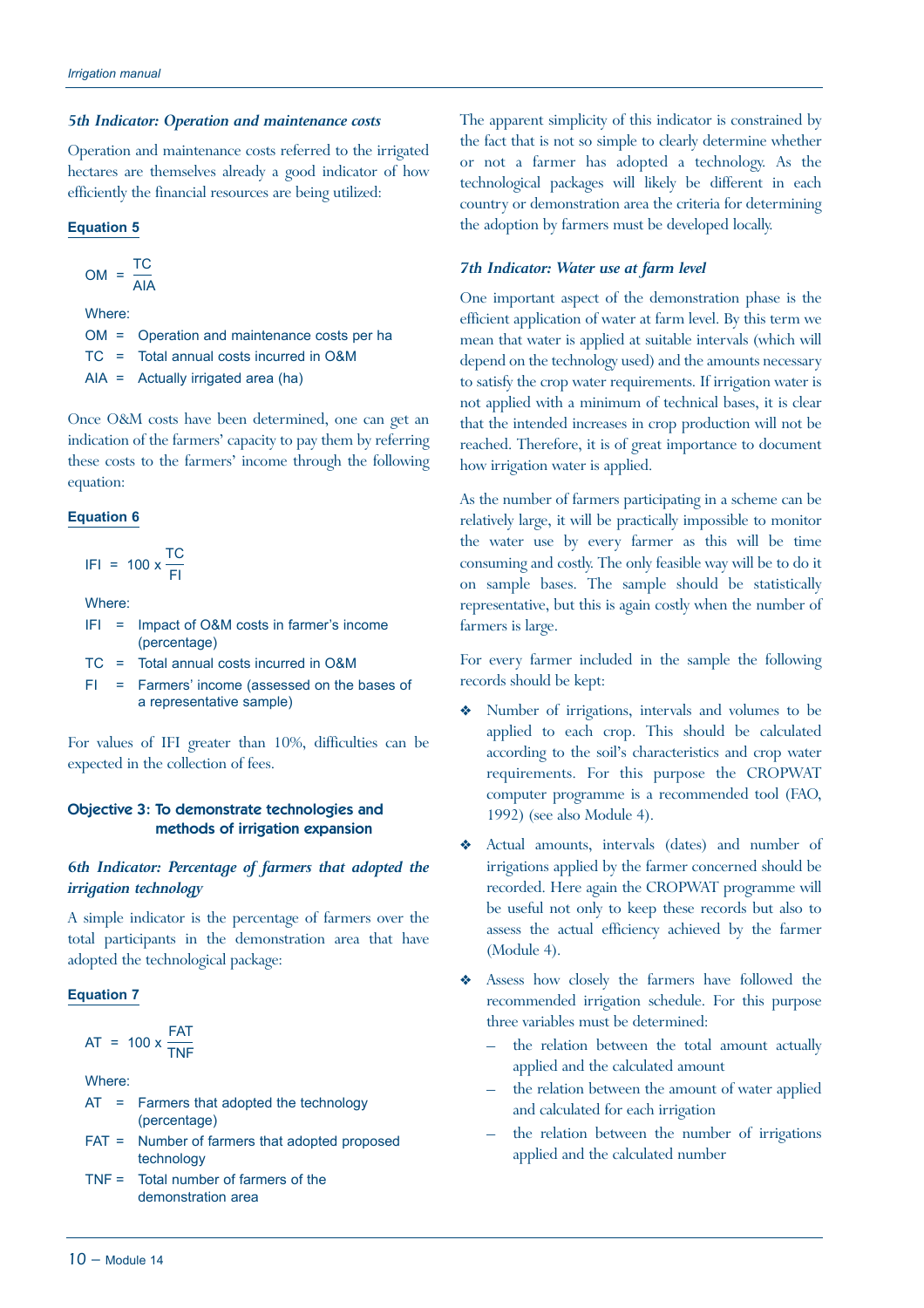These three sub-indicators will give a view of how effectively farmers adhered to the recommended schedule. However, this is an expensive indicator to determin.

#### *8th Indicator: Farm irrigation efficiency*

The determination of the irrigation schedules mentioned for the 7th indicator implies the application of the farmer's efficiency in applying the irrigation water. The tendency is often to apply this figure based on empirical or personal experience. In the field, it can be carried out following standard procedures (FAO, 1992; other relevant manuals). It will be useful to determine these efficiencies yearly and monitor any progress made by farmers. However, as with the previous indicator it is an expensive indicator to be determined. More information on irrigation efficiencies is given in Module 1.

#### Objective 4: To improve the capacity of staff and local community for self-management and develop institutional base for irrigation expansion

#### *9th Indicator: Training activities carried out*

The number of training activities that have been carried out, the type of activity, its duration and number of participants should be reported here. The number of participants should be related to this potential number to have an indication of what percentage has been covered.

#### *10th Indicator: Self-management*

The aim of this indicator will be to assess the degree of selfmanagement that has been achieved. The underlying assumption is that an effort was made to establish a WUA, and through the criteria proposed below the degree of selfmanagement is assessed.

| The WUA functions satisfactorily and 80-90% of the water rates are collected                                                                                                                                                                                 | Fully independent               |
|--------------------------------------------------------------------------------------------------------------------------------------------------------------------------------------------------------------------------------------------------------------|---------------------------------|
| The WUA is established, the water distribution is effected by farmers at tertiary level<br>but secondary canals and upward are operated by government staff, only minor<br>maintenance works are carried out by farmers, 65-80% of water rates are collected | Semi-independent                |
| The WUA has been established but acts mainly as a consultative and information<br>body. Decisions are still made by government officials, 50-65% of water rates are<br>effectively collected                                                                 | Low degree of independence      |
| The WUA has been established on paper but none of its tasks are carried out in practice                                                                                                                                                                      | Dependent, it needs explanation |
| The WUA has not been established                                                                                                                                                                                                                             | Needs justification             |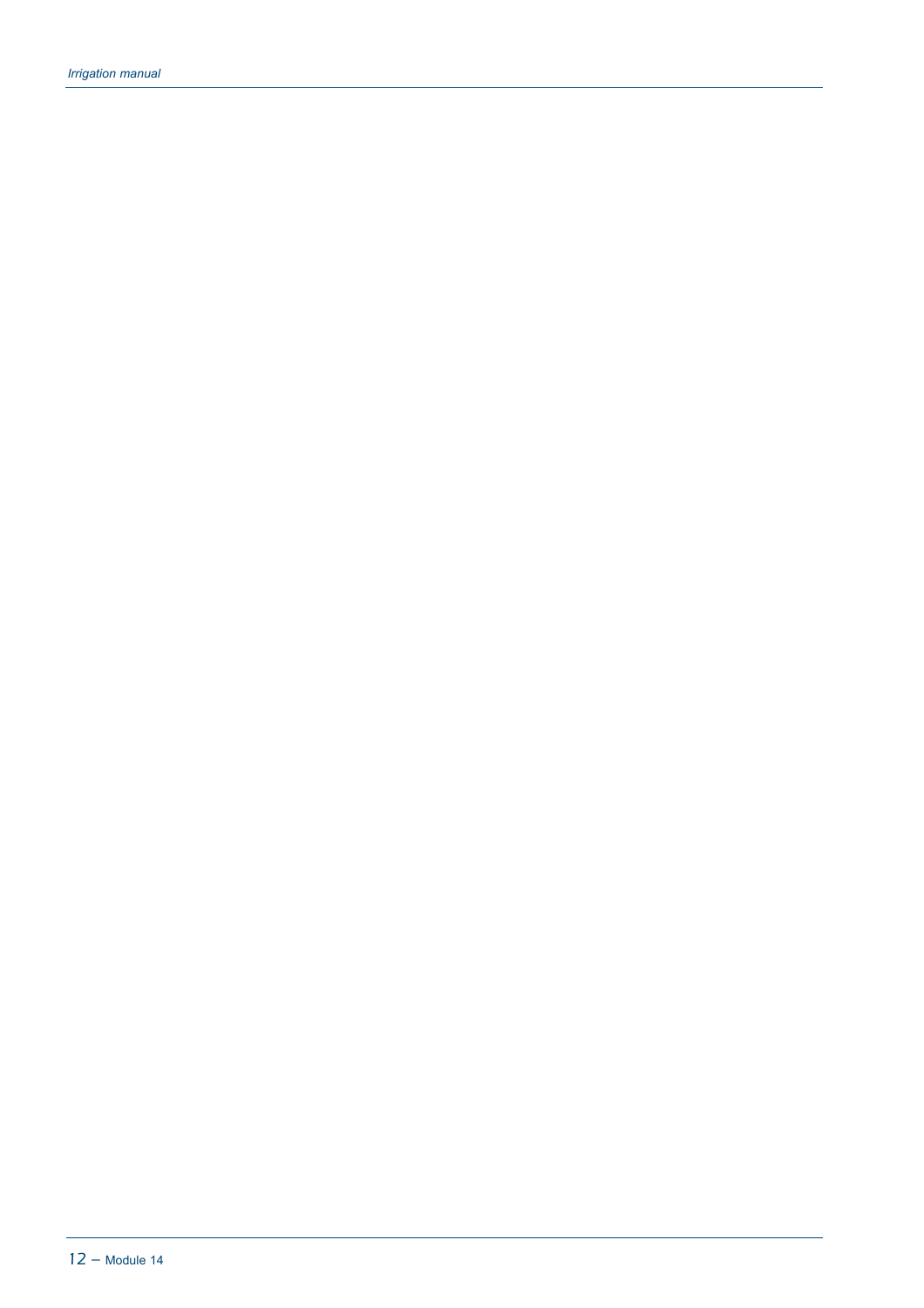# Chapter 2 Monitoring the technical performance of a surface irrigation scheme

This chapter should be read together with Module 1 and Module 7, in which the technical parameters and their range for optimal performance are described. Detailed theory behind the equations included in this chapter is also provided in these modules and in FAO (1989). This chapter will focus on hands-on activities in the M&E process.

According to FAO (1989), the most common field measurements to carry out during monitoring and evaluating surface irrigation systems are:

- Y Field topography
- Soil moisture in the field
- Water distribution and application

# 2.1. Field topography

Topographic surveys should be carried out periodically, on an annual or bi-annual basis, since the field levels change because of cultivation practices, especially ploughing. Periodic (annual or bi-annual) land grading is recommended for surface irrigation, in order to maintain the field topography as close as possible to the one in the original design.

If the land slope has changed significantly or is uneven, it may affect the uniformity of water application. This could lead to waterlogging in some areas, for example in depressions, and to water stress in others. Waterlogging causes drowning of crop roots, which results in decrease of crop yields. In cases where the water level reaches the surface it might create puddles of still-standing water, which form favourable breeding sites for waterborne diseases. Additionally, the design irrigation efficiency would be affected negatively and the estimated water requirements at the planning stage may no longer be met by the available water resources. Inappropriate slopes and/or uneven land grades may result in erosion and render the originally selected stream flow inappropriate.

Generally, topographic surveys should be carried out on grid points 20-30 m apart. However, the grid layout depends on the slope and the uniformity of the land. Where the land is steep and irregular, the grid points should be moved closer to each other. Recommended topography and land slopes are discussed in Module 7.

### 2.2. Soil moisture in the field

The total available water for plant use in the root zone is commonly called soil moisture. The available soil moisture is the difference between field capacity (FC) and permanent wilting point (PWP) (Module 4). FC is the maximum water a soil type can hold. PWP is when all the freely available water is depleted and the soil is 'dry'. When the water content is close to the FC the plant needs to use very little energy for the water uptake. The more water depleted from the soil, the more energy the plant has to waste for the water uptake, thereby creating a water stress situation. Some crops are more sensitive to soil moisture depletion than others or, in other words, they are more susceptible to water stress than others. Therefore, the allowable depletion is different for different crops and different soil types. Allowable soil moisture depletion levels for different crops are given Module 4.

Having more water in the soil than it can hold (i.e. more than FC), means that the soil is waterlogged. In a waterlogged situation the roots are standing in water. This will damage the plant (except rice), given that the roots not only need water but also air.

Soil moisture measurements should be taken periodically during the growing season. The results can be used to determine when the next irrigation should take place and what water depth to apply. After irrigation the results can be used to evaluate whether the correct depth of water was added to the soil or to assess waterlogging or water stress.

Soil moisture content can be optimized through the following actions:

- Regulation of water application through good irrigation schedules, in order to avoid either over-watering or under-watering,
- Y Land levelling to prevent poor distribution uniformity resulting in water stress in some areas and waterlogging in others
- Y Installation and maintenance of an adequate drainage system
- $\triangleleft$  Use of lined canals or pipes to prevent seepage

Several soil moisture measurement methods can be employed. These include soil feel, gravimetric soil moisture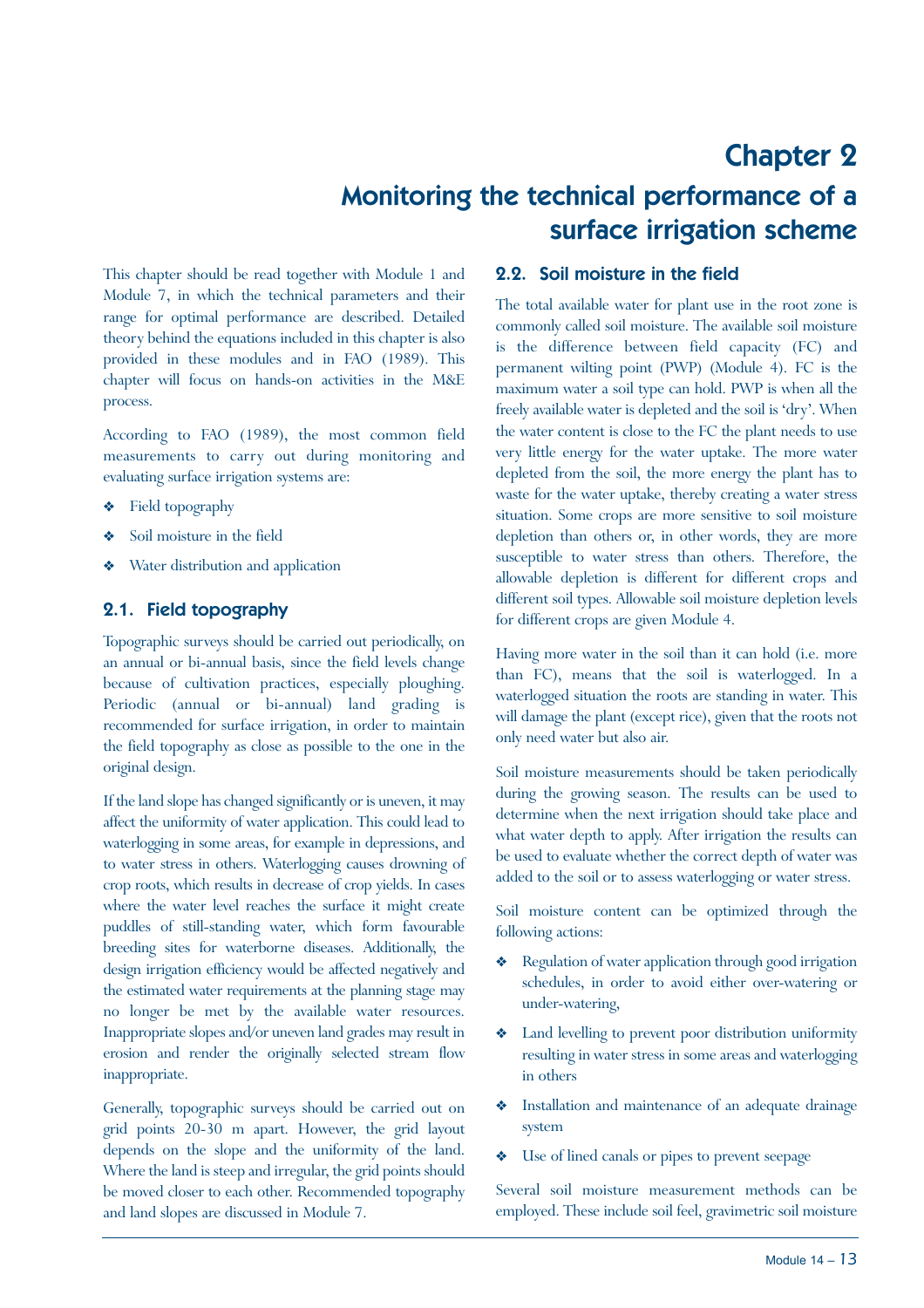#### **Table 5**

#### **Guidelines for evaluating soil moisture by feel**

|                                      |                                      | <b>Texture</b>                                                                                                                                                                     |                                                                                                                                                           |                                                                                                                                                           |                                                                                                                                                           |  |  |
|--------------------------------------|--------------------------------------|------------------------------------------------------------------------------------------------------------------------------------------------------------------------------------|-----------------------------------------------------------------------------------------------------------------------------------------------------------|-----------------------------------------------------------------------------------------------------------------------------------------------------------|-----------------------------------------------------------------------------------------------------------------------------------------------------------|--|--|
| <b>Available</b><br>soil<br>moisture | <b>Soil</b><br>moisture<br>condition | Coarse fine sand;<br><b>Loamy fine sand</b>                                                                                                                                        | <b>Moderate coarse</b><br>sandy loam;<br><b>Fine sandy loam</b>                                                                                           | <b>Medium sandy</b><br>clay loam;<br>Loam; Silt loam                                                                                                      | Fine clay loam;<br><b>Silty clay loam</b>                                                                                                                 |  |  |
| $0 - 25$                             | <b>Dry</b>                           | Loose. Will hold<br>together if not disturbed.<br>Loose sand grains on<br>fingers                                                                                                  | Forms a very weak<br>ball*. Aggregated soil<br>grains break away<br>easily from ball                                                                      | Soil aggregations break<br>away easily. No moisture<br>staining on fingers.<br>Clods crumble with<br>applied pressure                                     | Soil aggregations easily<br>separate. Clods are<br>hard to crumble with<br>applied pressure                                                               |  |  |
| $25 - 50$                            | Slightly<br>moist                    | Forms a very weak ball<br>with well-defined marks.<br>Light coating of loose<br>and aggregated sand<br>grains remains on<br>fingers                                                | Forms a weak ball<br>with defined finger<br>marks. Darkened.<br>colour. No water<br>staining on fingers                                                   | Forms a weak ball with<br>rough surfaces. No water<br>staining on fingers. Few<br>aggregated soil grains<br>break away                                    | Forms a weak ball.<br>Very few soil<br>aggregations break<br>away. No water stains.<br>Clods flatten with<br>applied pressure                             |  |  |
| 50-75                                | <b>Moist</b>                         | Forms a weak ball with<br>loose and aggregated<br>sand grains remaining<br>on fingers. Darkened<br>colour. Heavy water<br>staining on fingers.<br>Will not form into a<br>ribbon** | Forms a ball with<br>defined finger marks.<br>Very light soil water<br>staining on fingers.<br>Darkened colour. Will<br>not slick                         | Forms a ball. Very light<br>water staining. Darkened<br>colour. Pliable. Forms<br>a weak ribbon between<br>thumb and forefinger                           | Forms a smooth ball<br>with defined finger<br>marks. Light soil water<br>staining on fingers.<br>Ribbons form with<br>thumb and forefinger                |  |  |
| 75-100                               | Wet                                  | Forms a weak ball.<br>Loose and aggregated<br>sand grains remain on<br>fingers. Darkened<br>colour. Heavy water<br>staining on fingers.<br>Will not ribbon                         | Forms a ball with wet<br>outline left on hand.<br>Light to medium water<br>staining on fingers.<br>Makes a weak ribbon<br>between thumb and<br>forefinger | Forms a ball with well-<br>defined finger marks.<br>Light to heavy soil water<br>coating on fingers.<br>Ribbons form                                      | Forms a ball. Uneven<br>medium to heavy soil<br>water coating on<br>fingers. Ribbon forms<br>easily between thumb<br>and forefinger                       |  |  |
| Field<br>Capacity<br>(100)           | Wet                                  | Forms a weak ball.<br>Light to heavy soil-<br>water coating on<br>fingers. Wet outline of<br>soft ball remains on.<br>hand                                                         | Forms a soft ball. Free<br>water appears briefly<br>on surface after<br>squeezing or shaking.<br>Medium to heavy soil<br>water coating on.<br>fingers     | Forms a soft ball. Free<br>water appears briefly on<br>soil surface after<br>squeezing or shaking.<br>Medium to heavy soil<br>water coating on<br>fingers | Forms a soft ball. Free<br>water appears on soil<br>surface after<br>squeezing or shaking.<br>Thick soil water<br>coating on fingers.<br>Slick and sticky |  |  |

*\* A 'ball' is formed by squeezing a soil sample firmly in one's hand.*

*\*\*A 'ribbon' is formed by squeezing soil between one's thumb and forefinger.*

determination and the use of the neutron probe (Module 4). The first method is the cheapest, since it does not require any equipment. It is less accurate than the others, since it is subjective. However, it is very common among surface irrigators in the region. This method involves squeezing a handful of soil and comparing it with general guidelines provided in Table 5.

If the soil water content is more than the FC of the soil, free water can be observed in the soil. In this case, there is risk of waterlogging. Where the soil moisture depletion is more than for example 50 % (depending on the crop), risk prevails for water stress.

# 2.3. Water distribution and application

#### 2.3.1. Stream size and water intake opportunity time

Inappropriate stream size and water intake opportunity time can result in problems like erosion, water wastage and/or water stress. Advance and recession tests should be carried out periodically in order to ensure the best combinations of stream size and water intake opportunity time for the existing furrows, borders or basins, crops and growing seasons.

Methods for testing infiltration, advance, recession, stream size and water intake opportunity time are discussed in detail in Module 7 and briefly in Section 2.3.3 below.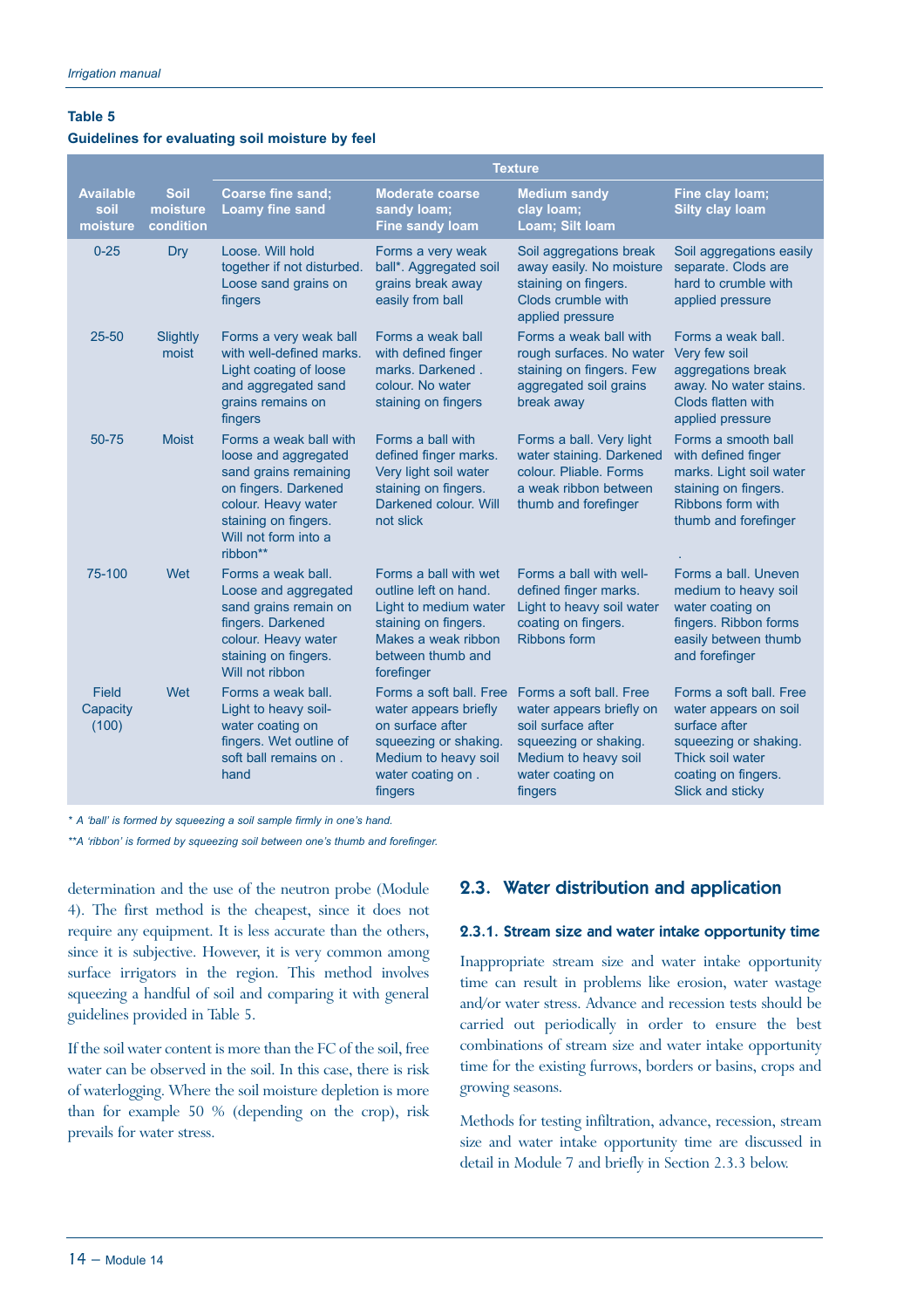#### 2.3.2. Water distribution uniformity

The most important technical performance indicators of surface irrigation systems are distribution uniformity and application efficiency (see Section 2.3.3). Field measurements of these parameters for a single irrigation occasion is not sufficient, instead they should be repeated at times when the soil, crop or operational characteristics have sufficiently changed to reveal all facets of the irrigation system.

Poor distribution uniformity of the applied water might lead to waterlogged root zones and increased soil salinity in some areas and insufficient water supply in others. It can be rectified by:

- Adjusting the stream flow in order to ensure the best combinations of stream flow for the existing furrows, borders or basins, crops and growing seasons and different soil types
- Y Adjusting the land slope through land levelling

Distribution uniformity (DU) indicates the distribution of water over the field being irrigated. This is a parameter similar to the Christiansen coefficient used as a measure of application efficiency. FAO (1989) proposes that the DU for surface irrigation should be defined as:

#### **Equation 8**

average depth of water applied in  
\nDU = 
$$
\frac{\text{the low quarter end of the field } \times 100}{\text{average depth of water applied}}
$$

It also suggests an 'absolute distribution uniformity' as being:

#### **Equation 9**

$$
DU_a = \frac{\text{minimum depth of water applied}}{\text{average depth of water applied}} \times 100
$$

Either of these two equations could be used, depending on the preference of the person carrying out the monitoring. In view of the extensive soil moisture measurements required for the assessment of the DU, these tests are done every few years. An example on assessing distribution uniformity and application efficiency is given in the following section.

#### 2.3.3. Irrigation efficiencies

A detailed description of the different types of irrigation efficiencies (field application, field canal, farm, conveyance, distribution system, overall) is given in Module 1.

#### Field application efficiency  $(E_a)$

The objective of irrigation is to fulfil the crop's need of water without causing harmful side effects. Poor field application efficiency  $(E_a)$  or, in other words, excessive irrigation results in one or several of the following harmful consequences: water wastage, waterlogged root zones, increase in soil salinity and increase in pumping costs.

The major on-field water losses that occur during water application are deep percolation below the root zone and tail-water or runoff. Deep percolation is the water lost through infiltration of water beyond the root zone depth. High deep percolation losses cause waterlogging due to localized rise of the water table. In addition, plant nutrients and other chemicals of benefit to crops can be leached beyond the root zone. Depending on the chemicals leached, groundwater may be contaminated. Runoff is the water loss that occurs when irrigation water flows over the surface beyond the irrigated field. Runoff can cause erosion and increased salinity and siltation in downstream areas, such as rivers and other hydraulic structures. It can also cause waterlogging.

Two parameters are required in order to estimate the field application efficiency  $E_a$ :

- $\triangleleft$  Estimates of the net irrigation requirement (IR<sub>n</sub>) for the particular site and crop stage
- $\bullet$  The amount of water applied to the field (W)

Module 4 provides the means for estimating  $IR_n$ . The average volume of water applied to the field can be measured at the head of the furrow, border or basin. This is the amount of water discharged by the siphon, spile or other type of turnout over a given time. When these figures are known,  $E_a$  can be determined using the equations below, where either volumes or depths of water can be used:

#### **Equation 10a Equation 10b**

$$
E_a = {IR_n (m^3) \over W (m^3)} \times 100
$$
  $E_a = {IR_n (mm) \over W (mm)} \times 100$ 

The estimated  $IR_n$  should correspond to the irrigation frequency of the particular location, crop and crop stage.  $E_a$ gives an indication of the losses since it shows the fraction of the water that is applied to the soil root zone, which is potentially accessible to evaporation and transpiration. It does not, however, indicate the distribution uniformity or the adequacy of irrigation.

In the example below, borderstrip irrigation will be used to illustrate the process of determining the performance parameters of a surface irrigation system and the causes of water losses in a block. The following data were collected: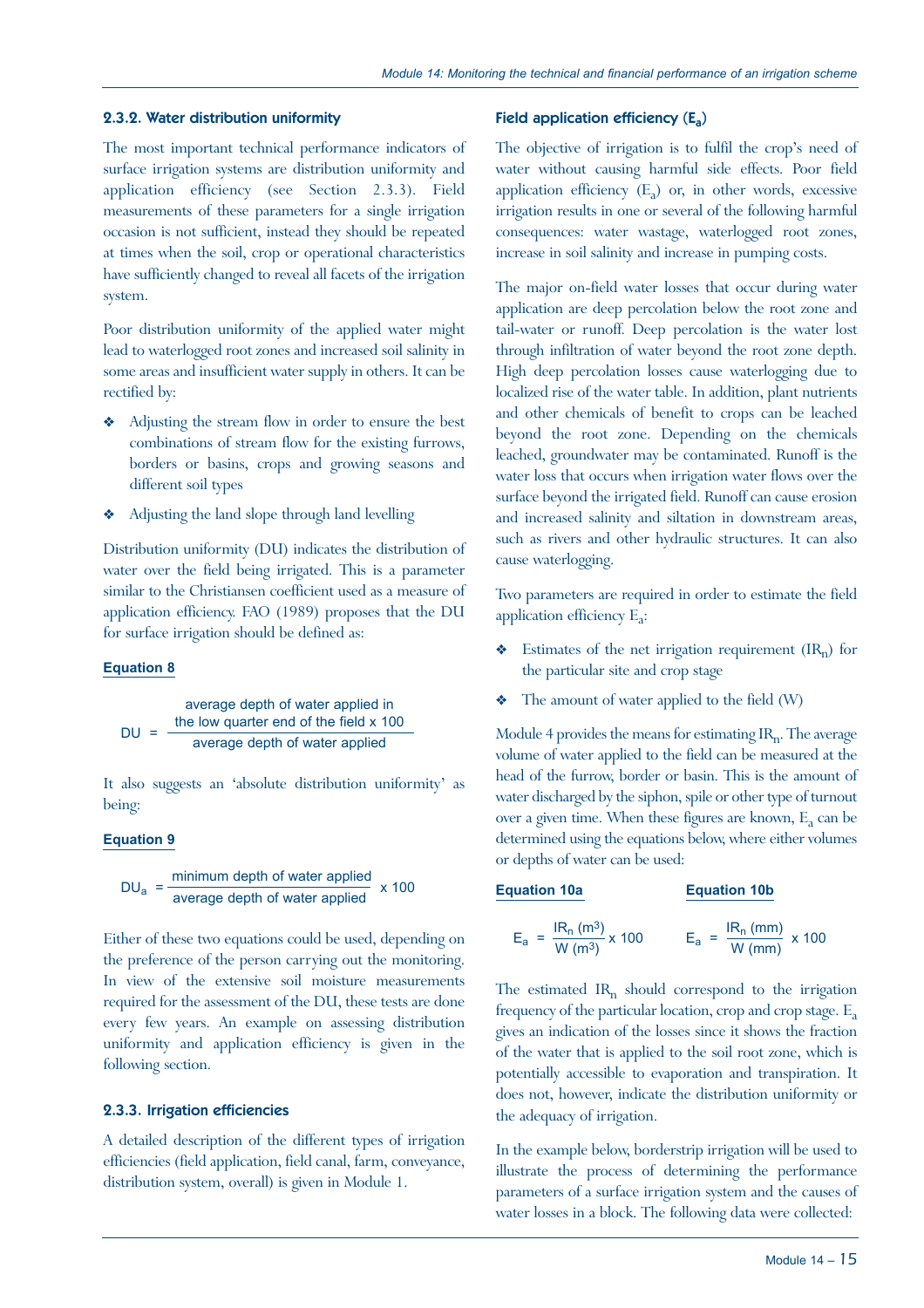- Y Area of the block under consideration: 1.75 ha
- $\bullet$  Net irrigation depth IR<sub>n</sub>: 45 mm
- Y Discharge at the inlet to the field canal from the conveyance canal: 75 l/sec
- $\bullet$  Discharge at the head of the borderstrip: 65.3 l/sec
- Y Actual irrigation time in field canal: 7 hours

Since the border was dyked at the end, no runoff measurements were needed.

Wooden pegs are set out at 10 m intervals along the length of the borderstrip. Irrigation should be carried out with the same flow as the farmers use. The flow of water at the top of the field should be measured using measuring devices such as flumes and weirs. In the absence of these, buckets can be used. One should ensure

that the water enters into the bucket at the same position as it enters the field during normal irrigation. Water should also be applied on the borderstrips at both sides next to the test borderstrip in such way that they will act as buffers. However, if in reality the farmer irrigates only one border at a time, then no water should be applied to the borderstrips at both sides. The flow should be timed, so that the volume can be calculated. The time taken by the water to advance along the borderstrip length should be recorded and so should the recession. The infiltration, i.e. the subsurface profile, should be computed at every peg. This profile is determined by adding the water depth on the surface to the profile developed during the advance phase. Table 6 shows evaluation data of a borderstrip test and the graph shows the data plotted as infiltration (column 7) versus distance along the border (column 1).

#### **Table 6**

#### **Borderstrip water advance and recession data**

|                     | <b>Advance time (min)</b> |                | <b>Recession time (min)</b> |                | <b>Contact time</b>        | <b>Water applied</b> |
|---------------------|---------------------------|----------------|-----------------------------|----------------|----------------------------|----------------------|
| Distance (m)<br>(1) | <b>clock</b><br>(2)       | elapsed<br>(3) | <b>clock</b><br>(4)         | elapsed<br>(5) | (min)<br>$(6) = (5) - (3)$ | $(mm)$ $*$<br>(7)    |
| $\overline{0}$      | 07.00                     | $\Omega$       | 15.20                       | 500            | 500                        | 102                  |
| 10                  | 07.30                     | 30             | 15.30                       | 510            | 480                        | 99                   |
| 20                  | 08.15                     | 75             | 16.00                       | 540            | 465                        | 96                   |
| 30                  | 09.00                     | 120            | 16.45                       | 585            | 465                        | 96                   |
| 40                  | 10.00                     | 180            | 17.34                       | 634            | 454                        | 94                   |
| 50                  | 11.10                     | 250            | 18.38                       | 698            | 448                        | 94                   |
| 60                  | 12.15                     | 315            | 19.43                       | 763            | 448                        | 94                   |
| 70                  | 13.20                     | 380            | 20.24                       | 804            | 424                        | 90                   |
| 80                  | 14.30                     | 450            | 21.30                       | 870            | 420                        | 90                   |
| 90                  | 15.45                     | 525            | 22.35                       | 935            | 410                        | 88                   |
| 100                 | 17.00                     | 600            | 23.50                       | 1010           | 410                        | 88                   |

*\* Obtained from the graph*

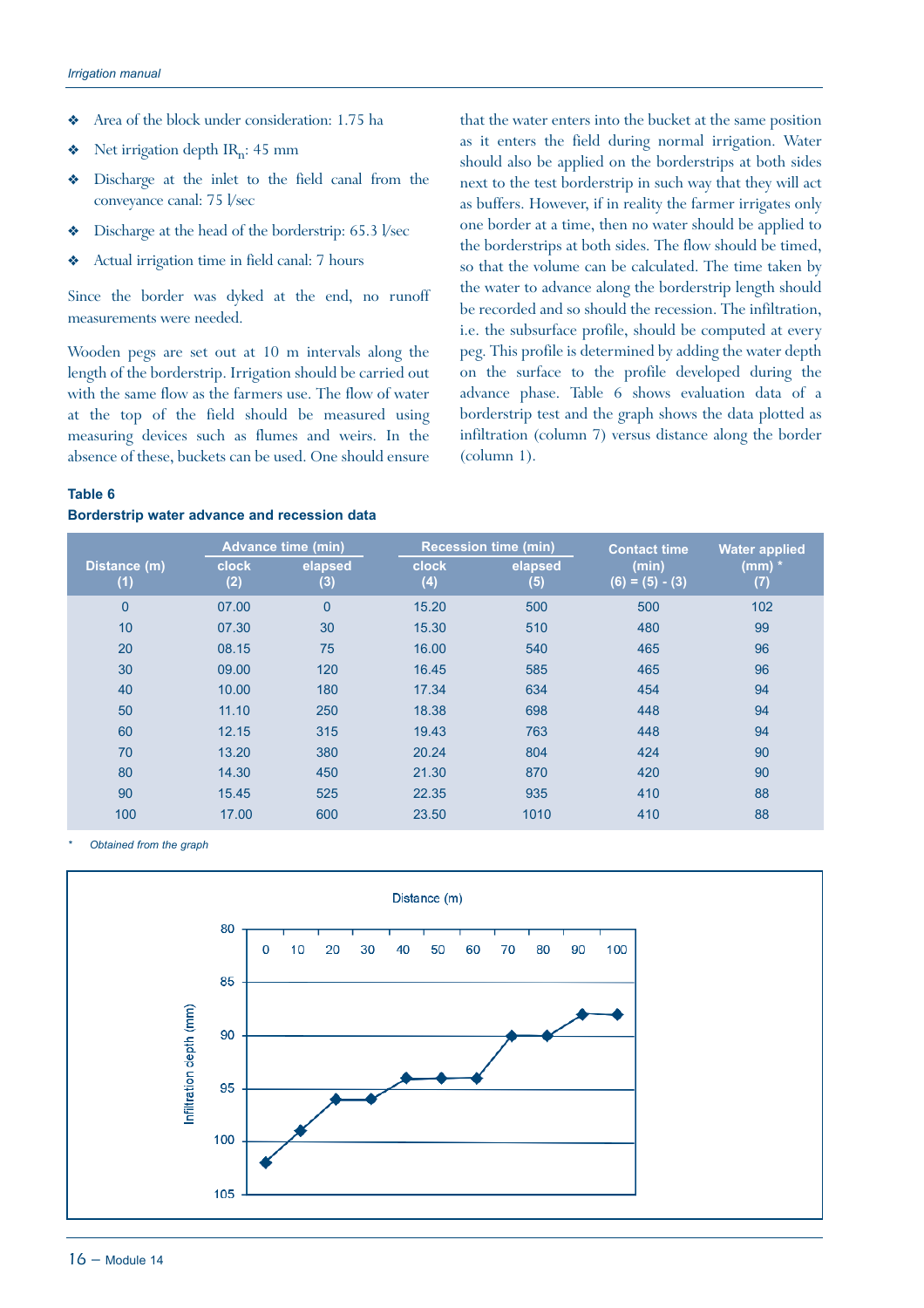#### **Example 1**

*What is the distribution uniformity in the field for the borderstrip described above?*

Using the depths infiltrated at each peg at the downstream quarter end of the field (between 70-100 m approximately from Table 6), the average depth of water applied at this lower quarter end is:

$$
\frac{88 + 88 + 90 + 90}{4} = 89 \text{ mm}
$$

Using Equation 8:

DU = 
$$
\frac{89}{94} \times 100 = 94.7\%
$$

The absolute distribution uniformity  $(DU_a)$  is calculated using Equation 9:

$$
DU_{a} = \frac{88}{94} \times 100 = 93.6\%
$$

#### **Example 2**

#### *What is the field application efficiency for the borderstrip described above?*

Based on Table 6, the average depth of water applied to the field is 94 mm. Therefore the average volume of water applied to the field is:

 $94 \times 1.75 \times 10 = 1645$  m<sup>3</sup>

The net depth of water IR<sub>n</sub> that has to be applied to the root zone is 45 mm, which gives the volume of water required by crops:

1.75 ha x 45 mm x 10 = 787.5 m<sup>3</sup>

Either Equation 10a or 10b can be used to calculate the application efficiency as follows:

 $E_a = \frac{787.5}{1.645} \times 100 = 48\%$  or  $E_a = \frac{45}{94} \times 100 = 48\%$ 

Example 1 and 2 show that this irrigation system has a high distribution uniformity and a low field application efficiency. The reason for the high distribution uniformity is that all points along the border have been more than adequately irrigated. However, this causes high deep percolation losses. In order to minimize deep percolation losses, the flow should either be cut off earlier or reduced. The decision on the correct flow can be reached once the same test is done using different stream flows (see Module 7).

#### Field canal efficiency  $(E_b)$

The field canal efficiency  $(E_b)$  is an indication of the losses that occur in these canals, from the outlet of the conveyance canals to the inlet of the field.  $E<sub>b</sub>$  is defined through the following equation:

#### **Equation 11**

water received at the field  $E_b =$ water received at the block of fields x 100% As will be seen in Example 3, losses are fairly low in field canals that are concrete-lined and fairly new with only minor leaks at the joints. However, for unlined canals these losses can be very high, especially when weeds are present in the canals. High losses would also be expected for older lined canals with cracks and weed growth.

#### **Example 3**

*What is the field canal efficiency in the borderstrip irrigation example?*

The measuring device at the intake to the block shows a discharge of 75 l/sec for 7 hours. The measuring device at the field inlet showed a discharge of 65.3 l/sec.

Thus, the water losses in the canal are  $(75 - 65.3) =$ 9.7 l/sec.

$$
E_{\rm b} = \frac{65.3}{75} \times 100 = 87\%
$$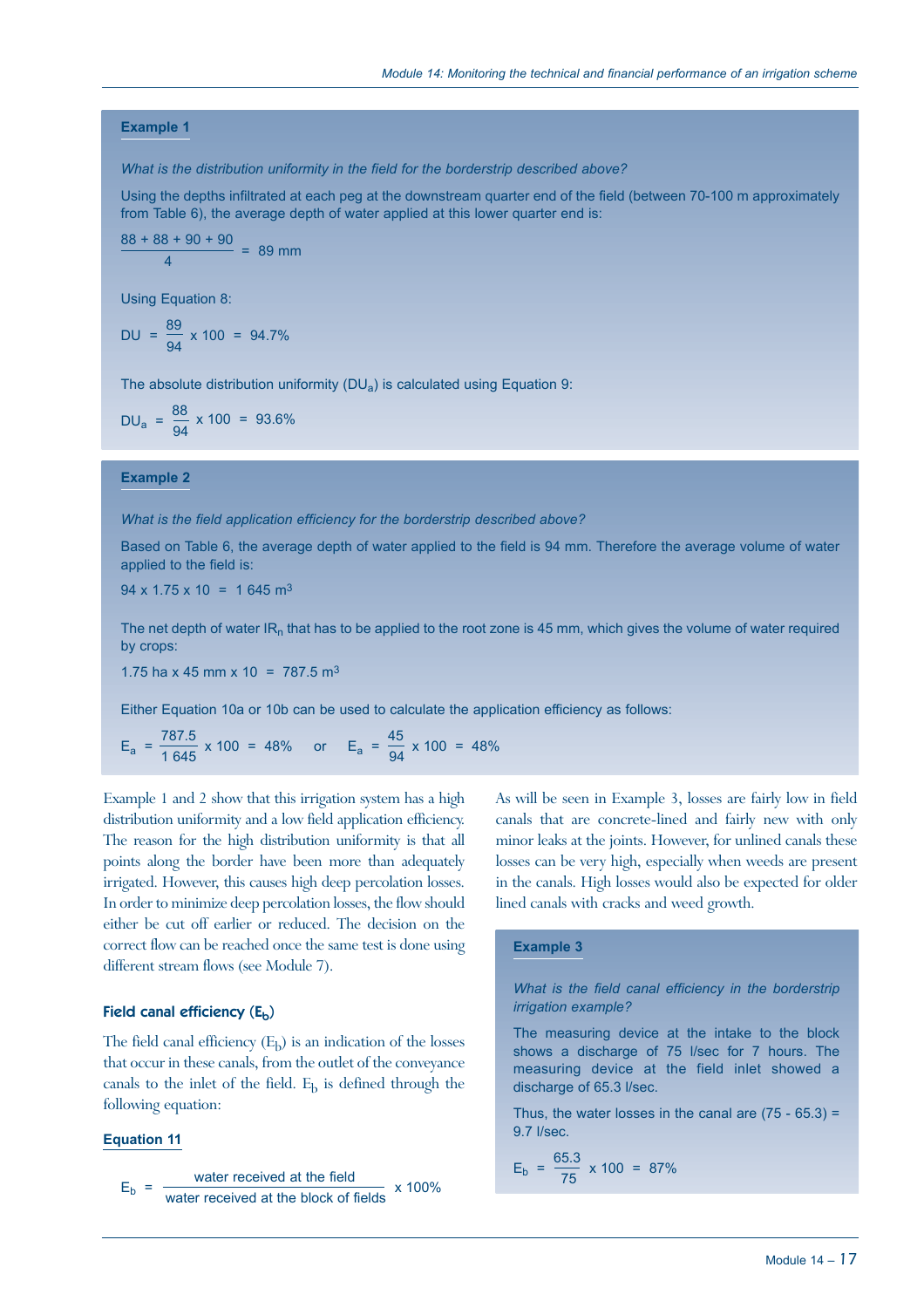#### Conveyance efficiency  $(E_c)$

 $E_c$  is defined through the following equation:

#### **Equation 12**

```
water received at the block
E_c = -water diverted from the headwork
                                     - x 100%
```
#### **Example 4**

*The measuring device at the outlet of the dam of our example provides a discharge of 100 l/sec. What is the conveyance efficiency?*

Since the intake of the block was 75 l/sec, this means that:

$$
E_c = \frac{75}{100} \times 100 = 75\%
$$

#### Project efficiency (E<sub>p</sub>)

This is the overall efficiency of the irrigation scheme:

#### **Equation 13**

 $E_p = E_c$  x  $E_b$  x  $E_a$ 

#### **Example 5**

*What is the overall irrigation efficiency of our example?*

 $E_p = 0.75 \times 0.87 \times 0.48 = 0.31$  or 31%

### **Conclusion**

Looking at Example 5, it transpires that over two thirds (69%) of the water is lost in the process of conveyance, distribution and application. Considering that a major cost of a scheme is the construction of a dam and that the greater the area that can be irrigated from the water stored in the dam the more economically viable the scheme, these results give the opportunity to consider various options:

- $\bullet$  Improve E<sub>a</sub> through the selection of a better stream flow onto the borderstrip
- $\bullet$  Improve E<sub>a</sub> through periodic land grading
- $\bullet$  Improve  $E_b$  by sealing the joints of the field canals or by lining the earthen canals
- $\bullet$  Improve E<sub>c</sub> by lining the conveyance canal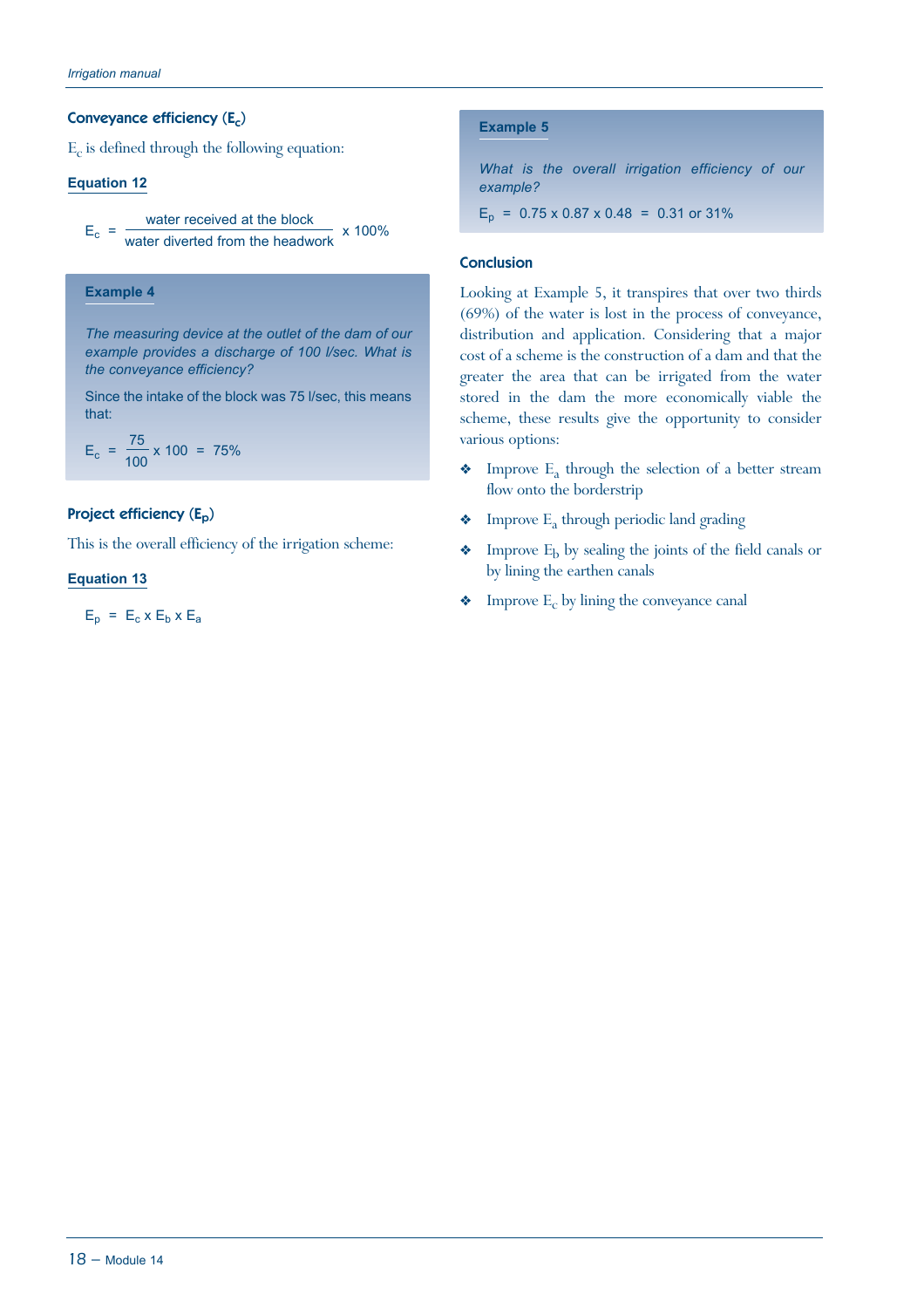# Chapter 3 Monitoring the technical performance of a sprinkler irrigation scheme

This chapter should be read together with Module 1 and Module 8, in which the technical parameters and their range for optimal performance are described.

The most common field measurements to carry out during monitoring and evaluating sprinkler irrigation systems are:

- Soil moisture in the field
- Pressure and discharge in the sprinkler system
- Irrigation efficiencies

### 3.1. Soil moisture in the field

The importance of soil moisture measurement was explained in Section 2.2. In sprinkler irrigation schemes, the soil moisture content can be optimized through the regulation of water application through appropriate operation pressure and good irrigation schedules.

Several soil moisture measurement methods can be employed, as mentioned in Section 2.2, wherein the soil feel method was described. In this section the gravimetric soil moisture determination is described. Either of the other two methods is also applicable to sprinkler irrigation systems. The objective of this monitoring tool is to establish whether the replenishment of the soil moisture through irrigation is adhering to the designed allowable depletion level.

Through the soils surveys done during the feasibility study the available moisture (by volume) and the bulk density were determined (Module 2). At the monitoring stage the soil moisture content just before irrigation will need to be determined, for example through the gravimetric method. For this purpose, a sample of soil of about 100-200 grams is taken and sealed in an aluminium or stainless steel container. The sample is weighed in the container and put into an oven for 24 hours at 105°C with the cover of the container removed. The dry soil and the container are then weighed again. The difference equals the amount of moisture held in the soil just before irrigation. The following expression provides the moisture content in decimal form:

#### **Equation 14**

 $SM_{a(w)} = \frac{\text{wet weight} - \text{dry weight}}{\text{dry weight}}$ 

Using the same bulk density (BD) as determined during the initial soil surveys, the moisture can be expressed on volumetric basis:

# **Equation 15**

| $SM_{a(v)} = SM_{a(w)}$ x BD |                                                 |  |  |  |  |
|------------------------------|-------------------------------------------------|--|--|--|--|
|                              |                                                 |  |  |  |  |
|                              | $SM_{a(v)}$ = Available soil moisture by volume |  |  |  |  |
|                              | = Available soil moisture by weight             |  |  |  |  |
|                              | $=$ Bulk density                                |  |  |  |  |
|                              |                                                 |  |  |  |  |

For a clearer picture of the concept of volume percent it is noteworthy that 1 mm of water over an area of 1 ha amounts to a volume of water of 10 m<sup>3</sup> (=  $10^{-3}$  x 10<sup>4</sup>).

# 3.2. Pressure and discharge in the sprinkler system

One should actually measure the pressure and discharge of the sprinkler. During sprinkler irrigation design, say the allowable pressure variation within one hydraulic unit was established to 20% (see Module 8). Therefore, in the field one can measure the actual sprinkler operating pressures of individual sprinklers within a hydraulic unit in order to determine whether they are conform to this condition. If not, the sprinklers are not applying water as envisaged in the design. This may be due to causes such as wear of different parts of the sprinklers or to the fact that some farmers may be using other sprinklers than those envisaged in the design. Moreover, there may be cases where the sprinklers do not fulfil the manufacturer's specifications. In other cases, the pressure variation may be due to poor design.

Nozzles erode during operation, predominantly because of the abrasive action of sand in the water. After a longer time of operation, nozzles might have been worn to such an extent that the enlarged openings have lead to pressure drops and decreased distribution uniformity. Hence, pressure and discharge tests should be carried out every second year. Any change in the discharge and pressure of sprinklers would shift the operation of the pumping unit to a different point on the performance curve, which may affect the power requirements. In such a case, the existing motor would be overloaded and at times burn out.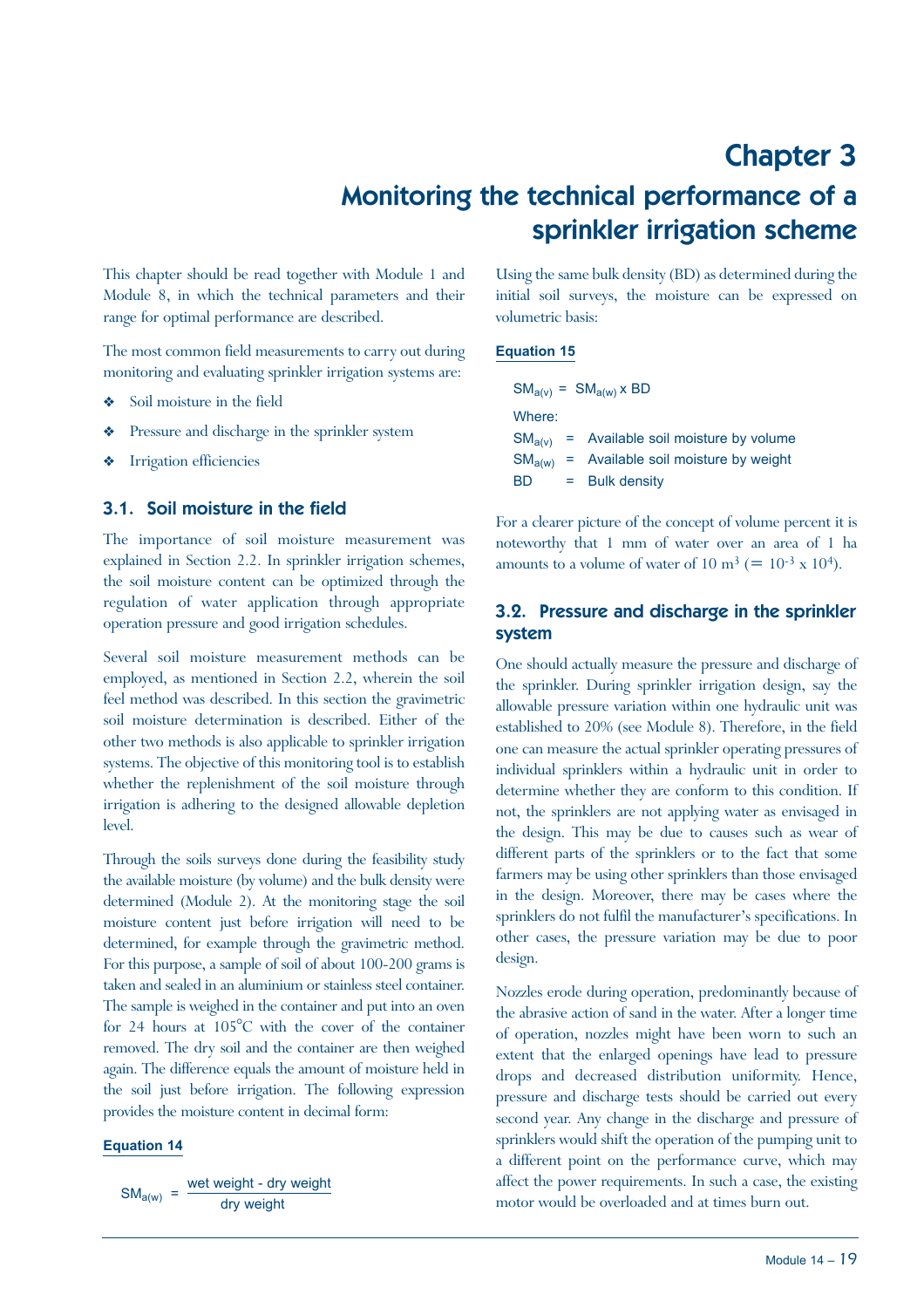#### **Example 6**

*From initial soil survey:*

*Available moisture by weight = 0.085 or 8.5% or 85 mm/m Available moisture by volume = 0.119 or 11.9% Bulk density (BD) = 1.4 g/cm3 Desirable depletion = 0.5 or 50%*

*From soil sampling at monitoring just before irrigation:*

*Wet weight = 215 grams Dry weight = 210 grams*

*What is the soil moisture depletion between two irrigations?*

Soil moisture on a weight basis is:  $SM_{a(w)} = \frac{215 - 210}{210} = 0.0238$ 

The soil moisture on a volumetric basis is:  $SM_{a(v)} = 0.02378 \times 1.4 = 0.0333$ 

The depletion is:  $\frac{0.085 - 0.0238}{0.085} = 0.72$  or  $\frac{0.119 - 0.0333}{0.119} = 0.72$ , which is 72%

These results show that the crop is allowed by the farmers to deplete the soil moisture to levels well above the desirable depletion of 50%. Hence the crop is stressed. A change in the irrigation schedule is needed.

In order to avoid these problems, nozzles should be replaced from time to time. When surface water is used through the sprinklers, it is recommended that nozzles be replaced every year or every other year depending on the degree of wear. It should also be ensured that the nozzles conform to the design. All farmers should use the sprinklers that were stipulated in the design. In some cases, smallholders are tempted to purchase large size nozzle sprinklers when they replace the old ones, due to the fact that they discharge more water. This, however, leads to pressure drops, in other words this leads to poorer water distribution. In some cases the pressure at which the sprinklers are operating may be either too high or too low. In those cases one has to correct the pressure at the pressure-regulating device for that unit or for the whole irrigation scheme. In addition, one should monitor the quality of water and ensure that efficient O&M is taken place, such as flushing of the sprinkler pipes (see Module 8).

After a number of years, the seals of the sprinklers wear out and substantial losses of water occur before the water reaches the nozzle. Under these circumstances the worn parts should be replaced. This is usually done at the dealer's workshop. This also provides the opportunity to overhaul the sprinkler and also adjust the tension of the spring or replace the spring.

The nozzle pressure is defined as the pitot-static pressure at the vena-contracta of the jet from the main (largest) nozzle. It is measured using a pitot tube attached to the pressure gauge. The sprinkler pressure is tested at the beginning, the middle, and at the end of the hydraulic unit and compliance with the allowable pressure variation checked. Using a bucket, a stop watch, a volumetric cylinder and a short hose (2 m), the flow rate of the sprinkler can also be tested and compared to the original performance data that were obtained during the commissioning of the system. Derivations from the original data would give indications on possible problems to be rectified. It could be that reduced sprinkler pressure and/or discharge is caused by simultanously operating more sprinklers than the number envisaged by the design. Another possibility could be that there are leakages in the system, including the sprinkler itself. Laboratory tests can be very useful in establishing the current performance of an average sprinkler brought from the field and recommending measures to improve it.

#### 3.3. Irrigation efficiences

The justification for irrigation efficiencies as indicators to monitor the technical performance, as given in Section 2.3.3 for surface irrigation, is also valid for sprinkler irrigation.

Using the  $IR<sub>n</sub>$  estimates for the particular site, crops and stage of growth and the amount of water applied per irrigation, the  $E_a$  can be estimated as explained in Section 2.3.3.

In the case of sprinkler irrigation, by measuring the flow as described earlier, the average sprinkler flow is calculated. Using this data, the  $IR_n$  estimates and the duration of irrigation, the  $E_a$  is estimated.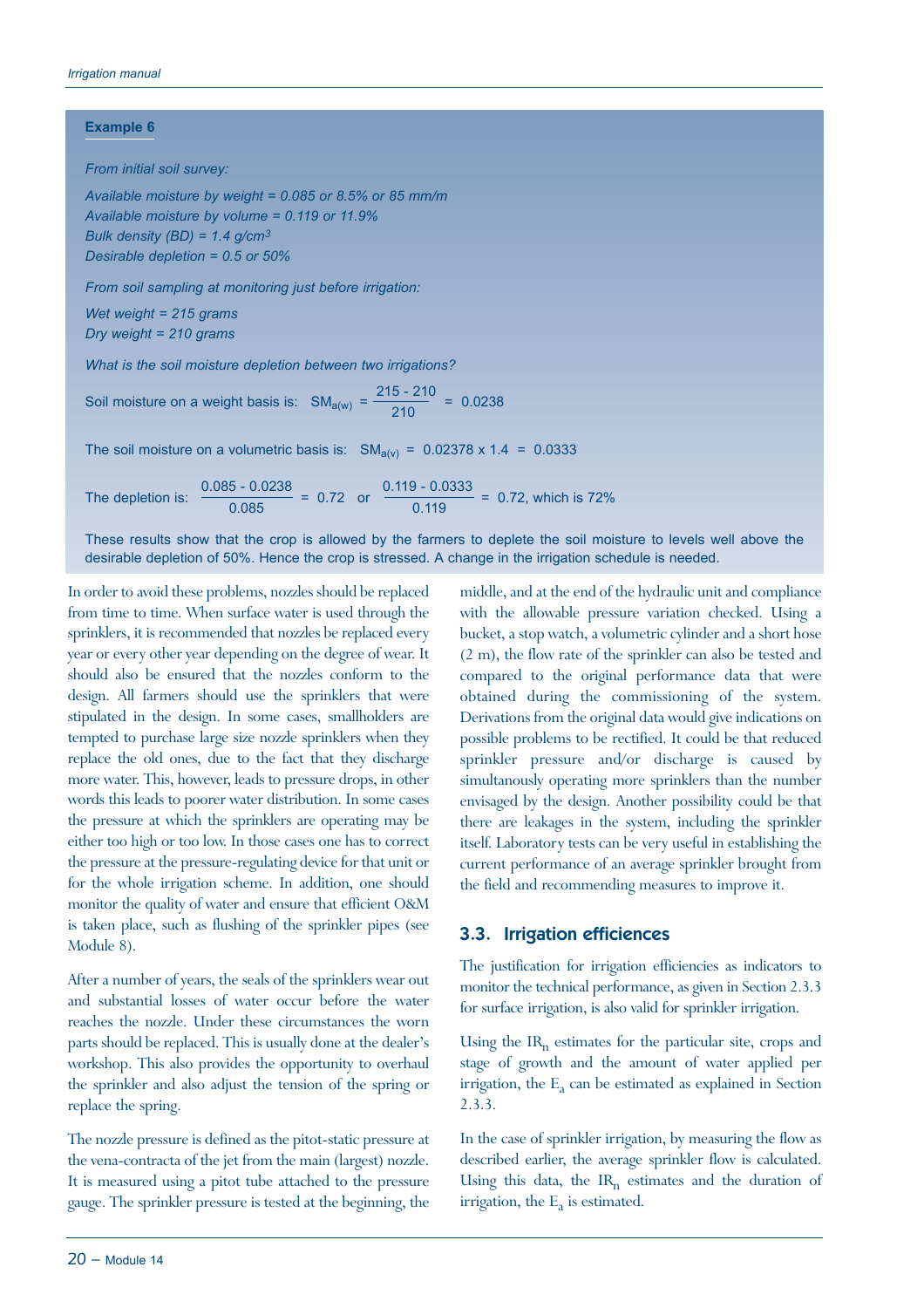As far as the  $E_b$ ,  $E_c$  and  $E_p$  are concerned, the same principles described in Section 2.3.3 apply here also, as long as water meters are installed at strategic positions in the irrigation scheme. However, in view of the costs, in practice only a main water meter is installed at the pump outlet. Hence, a combined  $E_c$  and  $E_b$  efficiency, called

distribution system efficiency  $E_d$  (see Module 1), can be estimated using the reading of the water meter at the beginning and at the end of an irrigation, the number of sprinklers in operation, the average sprinkler flow and the duration of irrigation.

#### **Example 7**

*The average flow of one sprinkler operating at 35 meters head and spaced at 12 m x 12 m was found to be 0.6 m3/hrs. Irrigation is practiced for 11 hours every 6 days and the corresponding IR<sub>n</sub> at peak demand is 30 mm. What is the field application efficiency?*

For the 12 x 12 = 144  $m^2$  commanded by one sprinkler:

 $IR_n = 0.030 \times 144 = 4.32 \text{ m}^3$ 

The sprinkler will provide 6.6  $m<sup>3</sup>$  (0.6 x 11) of water to this area.

$$
E_a = \frac{4.32}{6.6} = 0.65 \text{ or } 65\%
$$

While this is within acceptable limits, after comparing it with the design efficiency of 75% it is low.

*The design was based on irrigation for 6 days a week to cover the water requirements of 7 days operating for 11 hours per shift. By adjusting the irrigation depth and frequency, what would be the Ea?*

$$
IR_n = 0.035 \times 144 = 5.04 \text{ m}^3
$$

$$
Ea = \frac{5.04}{6.6} = 0.76 \text{ or } 76\%
$$

This will reduce the energy cost by about 14%.

Alternatively the farmers can be requested to operate the system for 10 hours instead of 11 and maintain the 6-day frequency.

$$
Ea = \frac{4.32}{6} = 0.72 \text{ or } 72\%
$$

This will result in about a 10% saving on the energy cost.

#### **Example 8**

*The sprinkler flow was tested and found to be 0.6 m3/hrs. Over the 10 hour period of irrigation with 100 sprinklers, the water meter at the pump outlet has shown that 65 m3 of water was pumped. What is the Ed?*

$$
Ed = \frac{0.06 \times 100}{65} = 0.92 \text{ or } 92\%
$$

This indicates that some leaks in the piped network need repairing. Assuming that the  $E_a$  estimated earlier was found to be 0.65, the project efficiency would be:

 $E_p = 0.65 \times 0.92 = 0.6$  or 60%

This is relatively low for sprinkler systems. Measures to improve the project efficiency were proposed earlier under the discussion of  $E_a$  and  $E_d$ .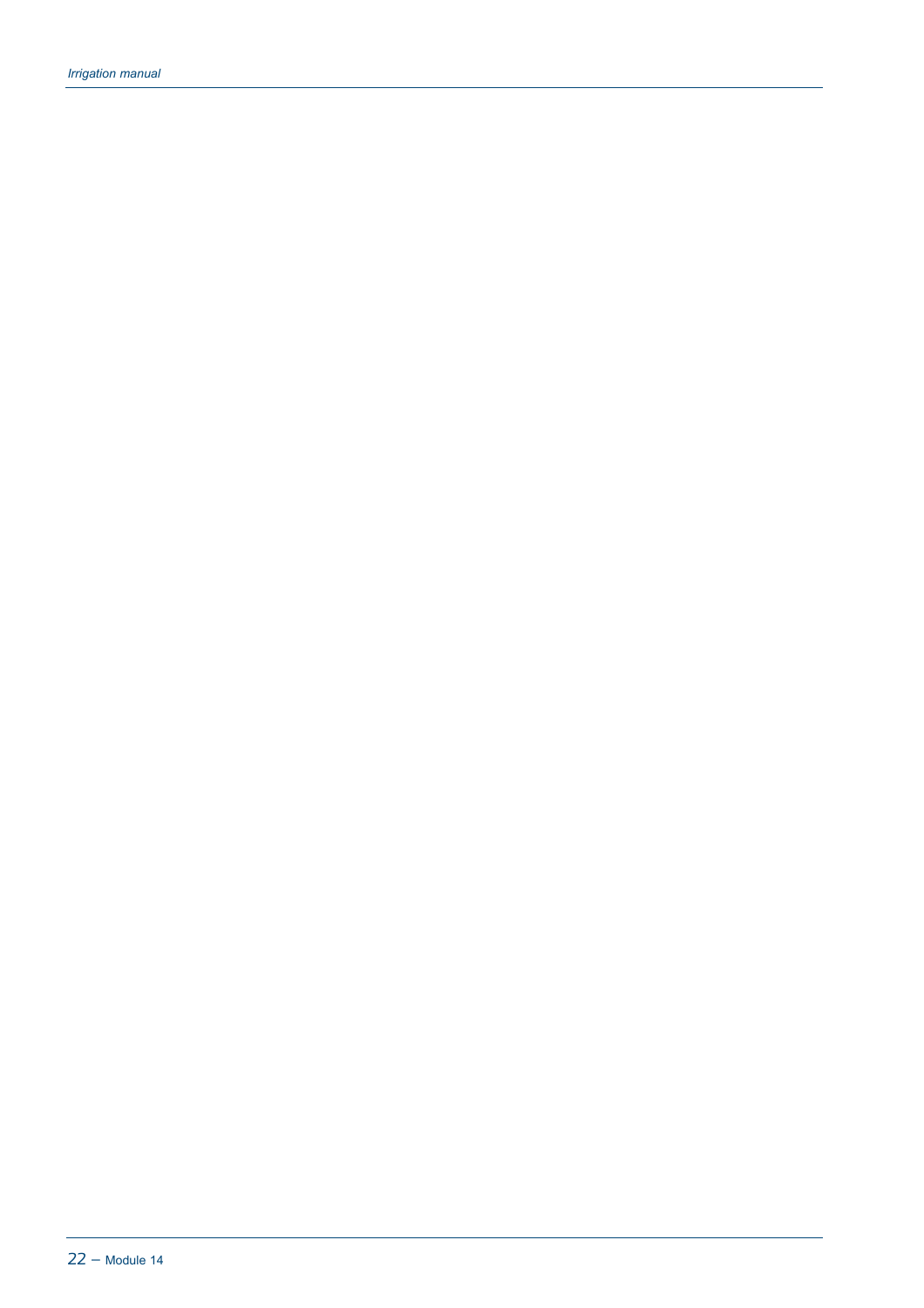# Chapter 4 Monitoring the technical performance of a localized irrigation scheme

This chapter should be read together with Module 1 and Module 9, in which the technical parameters and their range for optimal performance are described.

The most common field measurements to carry out during monitoring and evaluating localized irrigation systems are:

- Soil moisture in the field
- Emission uniformity
- Irrigation efficiencies

### 4.1. Soil moisture in the field

Localized irrigation systems are known for very frequent applications of small amounts of water. As a rule, irrigation is practiced at almost no moisture depletion. The frequency of irrigation for shallow-rooted crops like vegetables is almost daily and for tree crops it is every 2-3 days.

This very frequent application of small amounts of water, combined with very frequent application of water-soluble fertilizers, is the main reason for the higher yields obtained with these systems. Ideally, farmers should have tensiometers installed in their fields and irrigate when the tension in the soils reaches 15-30 centibars (see Module 4). However for smallholders, where several crops are grown at the same time, irrigation schedules based on CROPWAT are used. In these cases periodic check of the soil moisture by irrigation technicians and/or extension staff is required for refinement and adjustment of the schedules.

Unfortunately, the methods described in Chapters 2 (soil feel method) and 3 (gravimetric method) are not suitable for localized irrigation systems in view of the limited wetted area of the soil and the need to irrigate around field capacity. For localized systems, the quick-probe tensiometers are ideal for measuring the soil moisture (see Module 4). These are portable tensiometers with a steel probe on the end of which a small ceramic cap is attached. They can be inserted at the root zone depth and within 1-2 minutes the soil moisture tension can be read on the vacuum gauge. Periodic checks by the extension staff using this instrument can help adjust and refine the irrigation schedule of smallholders.

#### 4.2. Emission uniformity

One major disadvantage of localized irrigation systems is that they are prone to clogging because of the small size of the aperture of the emitters. While means are provided in the system to remove impurities from the water, not all impurities are removed. Among the recommendations for the operation and maintenance of these schemes is the periodic review of the flow using a flow meter or a water meter, which is usually installed after the filters, and the use of chemigation to clean the system.

A periodic check of the uniformity of water application can also provide the means of checking the effectiveness of cleaning the system, so that the delivery of nutrients and water to the crop is uniformly provided.

A field test of emission uniformity requires a large amount of field data and is a time-consuming process, if the basic equation from Keller and Bliesner (1990) is to be correctly used:

#### **Equation 15**

| $EU' = \frac{q_n^2}{n}$ | $q_{a}$                                                                                                             |
|-------------------------|---------------------------------------------------------------------------------------------------------------------|
| Where:                  |                                                                                                                     |
|                         | $EU' =$ Field test emission uniformity (percentage)                                                                 |
|                         | $q_n'$ = Average rate of discharge of the lowest<br>one-fourth of the field data emitter<br>discharge reading (lph) |

 $q_a$  = Average discharge rate of all emitters checked in the field (lph)

To simplify matters, it is proposed that indicative values of EU' may be obtained if the test is carried out on the first, middle and last laterals of a plot and include the first, middle and last emitter of each lateral. The greater the number of emitters tested the better the indicative EU' values can be. To run such a test a can, a volumetric cylinder and a stopwatch are required.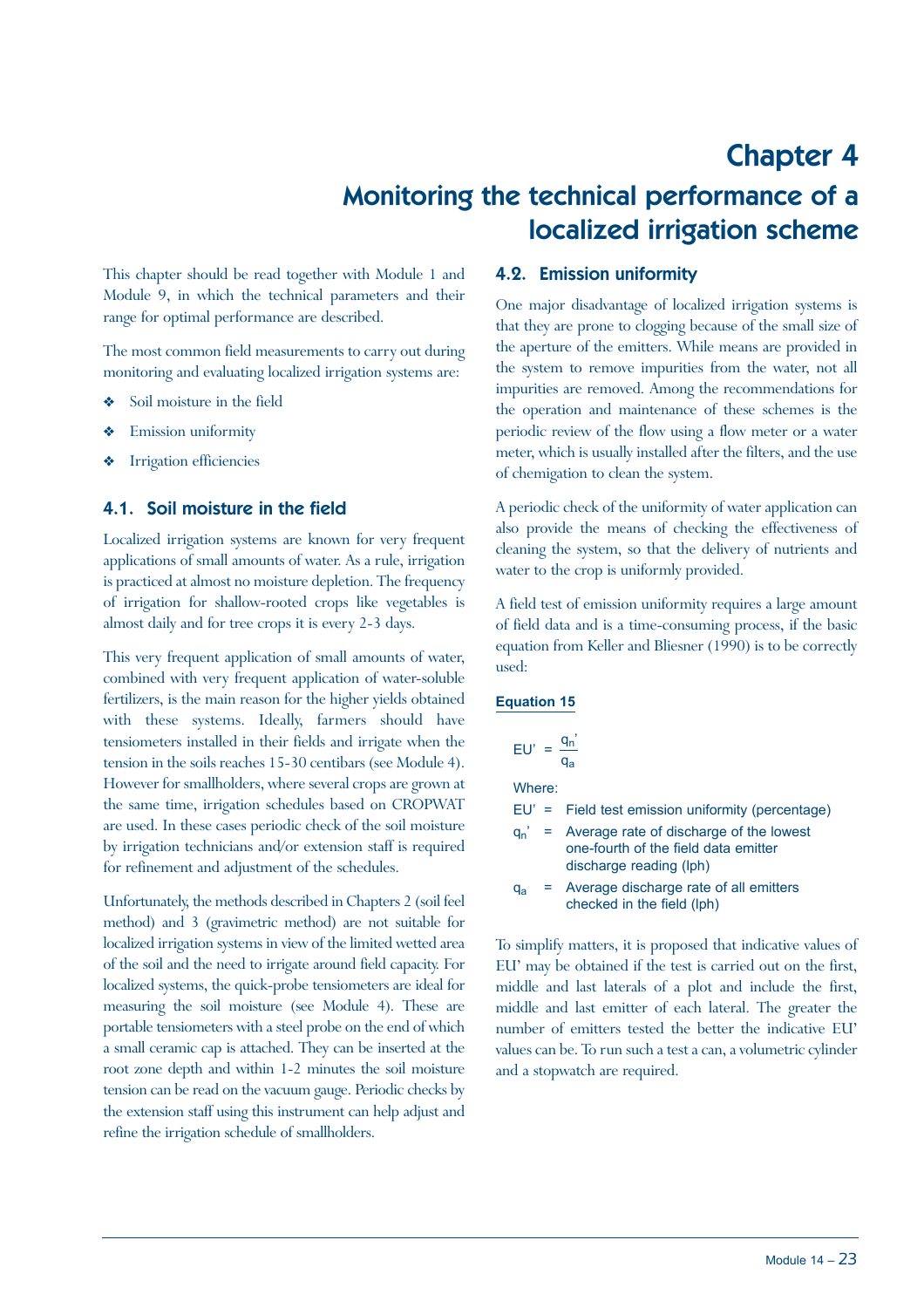#### **Example 9**

| No. of<br>emitters                                                                                                     | q<br>Iph                                   | No. of<br>emitters | $\mathbf{q}$<br>Iph | No. of<br>emitters | $\mathbf{q}$<br>Iph | No. of<br>emitters | $\mathbf{q}$<br>Iph |
|------------------------------------------------------------------------------------------------------------------------|--------------------------------------------|--------------------|---------------------|--------------------|---------------------|--------------------|---------------------|
| $\overline{1}$                                                                                                         | 2.11                                       | 13                 | 2.10                | 25                 | 2.00                | 37                 | 2.00                |
| $\overline{2}$                                                                                                         | 2.01                                       | 14                 | 2.14                | 26                 | 2.10                | 38                 | 1.98                |
| 3                                                                                                                      | 2.00                                       | 15                 | 1.94                | 27                 | 2.09                | 39                 | 2.05                |
| $\overline{4}$                                                                                                         | 2.03                                       | 16                 | 1.95                | 28                 | 1.99                | 40                 | 2.06                |
| 5                                                                                                                      | 2.12                                       | 17                 | 2.00                | 29                 | 1.95                | 41                 | 2.00                |
| $\bf 6$                                                                                                                | 2.07                                       | 18                 | 2.01                | 30                 | 2.11                | 42                 | 2.08                |
| $\overline{7}$                                                                                                         | 2.00                                       | 19                 | 1.98                | 31                 | 2.10                | 43                 | 2.10                |
| 8                                                                                                                      | 2.15                                       | 20                 | 2.01                | 32                 | 2.08                | 44                 | 1.98                |
| $\overline{9}$                                                                                                         | 1.95                                       | 21                 | 2.00                | 33                 | 2.10                | 45                 | 2.07                |
| 10                                                                                                                     | 2.02                                       | 22                 | 1.96                | 34                 | 1.99                | 46                 | 2.08                |
| 11                                                                                                                     | 2.05                                       | 23                 | 2.10                | 35                 | 1.96                | 47                 | 1.99                |
| 12                                                                                                                     | 2.12                                       | 24                 | 2.00                | 36                 | 2.10                | 48                 | 2.00                |
| $1.95 + 1.94 + 1.95 + 1.98 + 1.96 + 1.99 + 1.95 + 1.99 + 1.96 + 1.98 + 1.98 + 1.99$<br>$q_n' =$<br>$= 1.968$ lph<br>12 |                                            |                    |                     |                    |                     |                    |                     |
| $=\frac{\sum (q_1  q_t)}{48} = 2.037$ lph<br>$q_a$                                                                     |                                            |                    |                     |                    |                     |                    |                     |
| EU'                                                                                                                    | = $100 \times \frac{1.968}{2.037}$ = 96.6% |                    |                     |                    |                     |                    |                     |

A test of the discharge of 48 emitters was carried out in plot of vegetables with the following results:

# 4.3. Irrigation efficiences

The procedure explained in Section 3.3, for a sprinkler irrigation scheme, should be followed for a localized irrigation scheme.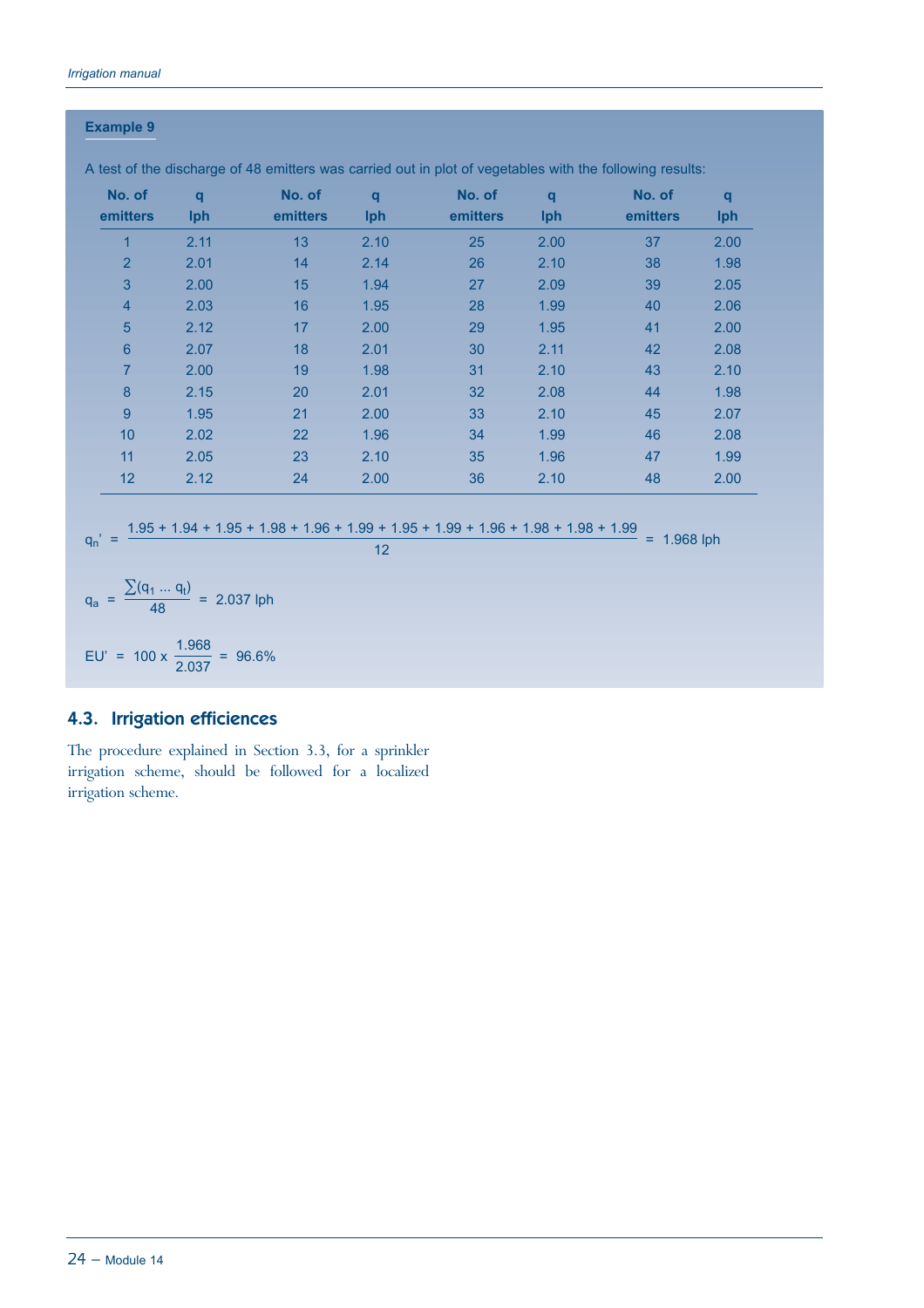# Chapter 5 Monitoring the financial performance of an irrigation scheme

Financial and economic viability are central to the planning, design, implementation, operation, maintenance and management of an irrigation scheme, as any investor would expect an acceptable return to their investment, regardless of whether it is a large or a small scheme or whether it is a private or public investment. Financial and economic viability are thus widely used as criteria for project selection and also as measures of project sustainability. The key guiding principle is always that of minimizing costs whilst at the same time maximizing the benefits from the project. Therefore, the need to continuously assess and compare the benefits accruing from the running and operation of an irrigation scheme to costs incurred is inevitable, in order to justify (or not) the continued operation of the scheme and the initial investment.

Module 11 describes the financial and economic appraisal of irrigation projects. This Chapter focuses on monitoring the financial performance at plot and scheme level.

Apart from simple, good financial management and accounting systems, the cost incurred and benefits accruing from the operation of an irrigation scheme are also largely dependant on the technical aspects. For example, frequent breakdowns of machinery and equipment inevitably result in increased maintenance costs. It is important, therefore, that financial monitoring is applied in conjunction with technical monitoring, as described in the previous chapters, for the different types of irrigation systems.

For financial monitoring it is important that the indicators are not only quantified in terms of timing but also that projections on the anticipated costs of implementing each of the activities be made. Each activity, therefore, has to be costed.

# 5.1. Monitoring the financial performance at plot level

For irrigators to keep records of their plots, it is important that they are trained not only on how to keep records, but also on how to analyze and use the records for their own benefit. Only if irrigators benefit from keeping records, will they keep useful records. Some areas to emphasize during training include the following:

- Irrigators should record activities as soon as they happen instead of waiting until the end of the season. This is meant to help them not to forget what took place
- Y Records should be kept in a logical manner, following the sequence in which the farming operations or activities being recorded take place
- The irrigators should keep records in a format that they themselves understand best, since they are going to be the prime users of the records
- Recording is a continuous process from the start of the enterprise to the end

Enterprise records, which a farmer ought to keep, include the records shown on page 26 to be collected for each crop. These data relate to agricultural and financial performance and will be used to calculate the farm's gross margins, which is the difference between the total gross income and the total variable costs for a crop (see Module 11).

It is not necessary for the farmer to record all these items. A farmer will record only those activities, that they have done on a particular crop. For example, a farmer may not record anything about fertilizers if none were used.

Training of irrigators in record-keeping should also emphasize the importance of valuing the issues mentioned below, since failure to capture such data will make it difficult for the irrigators to assess their production levels accurately:

- Y Payments in kind
- Y Produce consumed
- Gifts or donations to relatives, friends and others
- Y Barter exchanges (trading commodities without the use of money)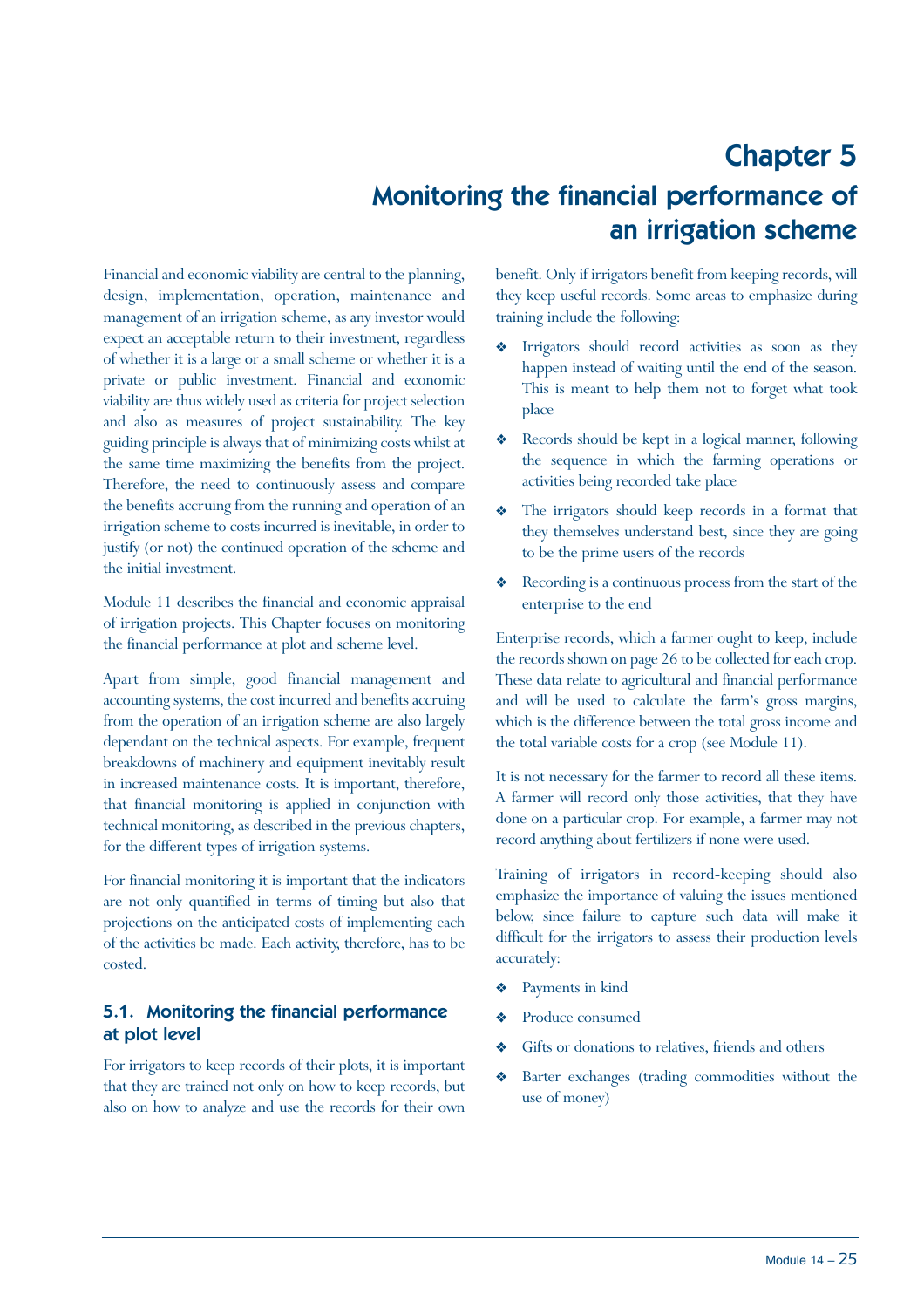| <b>Agricultural records</b>                     | <b>Financial records</b>                                                                     |
|-------------------------------------------------|----------------------------------------------------------------------------------------------|
| Name of the crop planted<br>Variety of the crop |                                                                                              |
| Dates of land preparation                       | Cost of land preparation                                                                     |
| Dates of planting                               | Cost of planting                                                                             |
| Area planted                                    |                                                                                              |
| Amount of seed used                             | Cost of seed used                                                                            |
| Type and quantity of fertilizer used            | Cost of fertilizer used                                                                      |
| Pests and diseases encountered                  |                                                                                              |
| Type and quantity of chemicals used             | Cost of chemicals used                                                                       |
|                                                 | Cost of transport for farmer to buy inputs                                                   |
|                                                 | Cost of transport of inputs to the farm                                                      |
| Quantity of hired labour (labour days)          | Cost of hired labour                                                                         |
|                                                 | Payments made in kind                                                                        |
| Dates of harvesting                             |                                                                                              |
| Amount of crop harvested                        |                                                                                              |
| Amount of produce consumed                      | Estimate of price of produce consumed                                                        |
| Amount of produce given to others               | Estimate of price of produce given to others                                                 |
| Amount of produce retained                      | Estimate of price of produce retained                                                        |
| Dates of marketing                              |                                                                                              |
|                                                 | Cost of transport to ferry produce to market                                                 |
|                                                 | Cost of transport for farmer to sell produce<br>Cost for food, accommodation while marketing |
|                                                 | Costof packaging crop for marketing                                                          |
|                                                 | Cost of hiring stands, entry fees into market, etc.                                          |
| Amount of produce sold                          | Price of produce sold                                                                        |

Following are two examples of enterprise records kept and presented by two farmers from Murara irrigation scheme in Zimbabwe. The records were captured in June 2001.

| <b>Example 10</b>                                                            |                  |                   |                     |  |  |  |
|------------------------------------------------------------------------------|------------------|-------------------|---------------------|--|--|--|
|                                                                              |                  |                   |                     |  |  |  |
| Farmer's name: Farai                                                         |                  |                   |                     |  |  |  |
| Block 6: Tomatoes                                                            |                  |                   |                     |  |  |  |
| Nursery planting: 16-01-2001                                                 |                  |                   |                     |  |  |  |
| Size of land: 0.04 ha                                                        |                  |                   |                     |  |  |  |
| Land preparation date: 30-01-2001                                            |                  |                   |                     |  |  |  |
| Transplanting date: 06-02-2001                                               |                  |                   |                     |  |  |  |
| Variety: Rodade                                                              |                  |                   |                     |  |  |  |
| Quantity of seed: 25g, total US\$1.82                                        |                  |                   |                     |  |  |  |
| Initial fertilizer: Compound D: 10 kg, total US\$3.18                        |                  |                   |                     |  |  |  |
| Date of top dressing application 10 kg: 16-02-2001                           |                  |                   |                     |  |  |  |
| Weeding - casual labour: US\$0.90<br>Chemicals: Rogor: 50 ml, total US\$1.45 |                  |                   |                     |  |  |  |
|                                                                              |                  |                   |                     |  |  |  |
| Date start of marketing: 25-04-2001                                          |                  |                   |                     |  |  |  |
| Transport to the market:                                                     | <b>US\$14.09</b> |                   |                     |  |  |  |
| Transport to the market:                                                     | <b>US\$20.09</b> |                   |                     |  |  |  |
| Transport to the market:                                                     | <b>US\$9.89</b>  |                   |                     |  |  |  |
| 25-04-2001<br>Marketing:                                                     | 2 boxes          | <b>US\$9.09</b>   | Farm gate           |  |  |  |
| 09-05-2001                                                                   | 101 boxes        | <b>US\$122.73</b> | <b>Mbare Market</b> |  |  |  |
| 16-05-2001                                                                   | 42 boxes         | <b>US\$157.18</b> | <b>Mbare Market</b> |  |  |  |
| 22-05-2001                                                                   | 3 boxes          | <b>US\$13.64</b>  | Farm gate           |  |  |  |
| 24-05-2001                                                                   | 22 boxes         | <b>US\$87.73</b>  | <b>Mbare Market</b> |  |  |  |
| 30-05-2001                                                                   | $1$ hox          | <b>US\$3.64</b>   | Farm gate           |  |  |  |
| Quantity consumed: 8 boxes                                                   |                  |                   |                     |  |  |  |
| still selling                                                                |                  |                   |                     |  |  |  |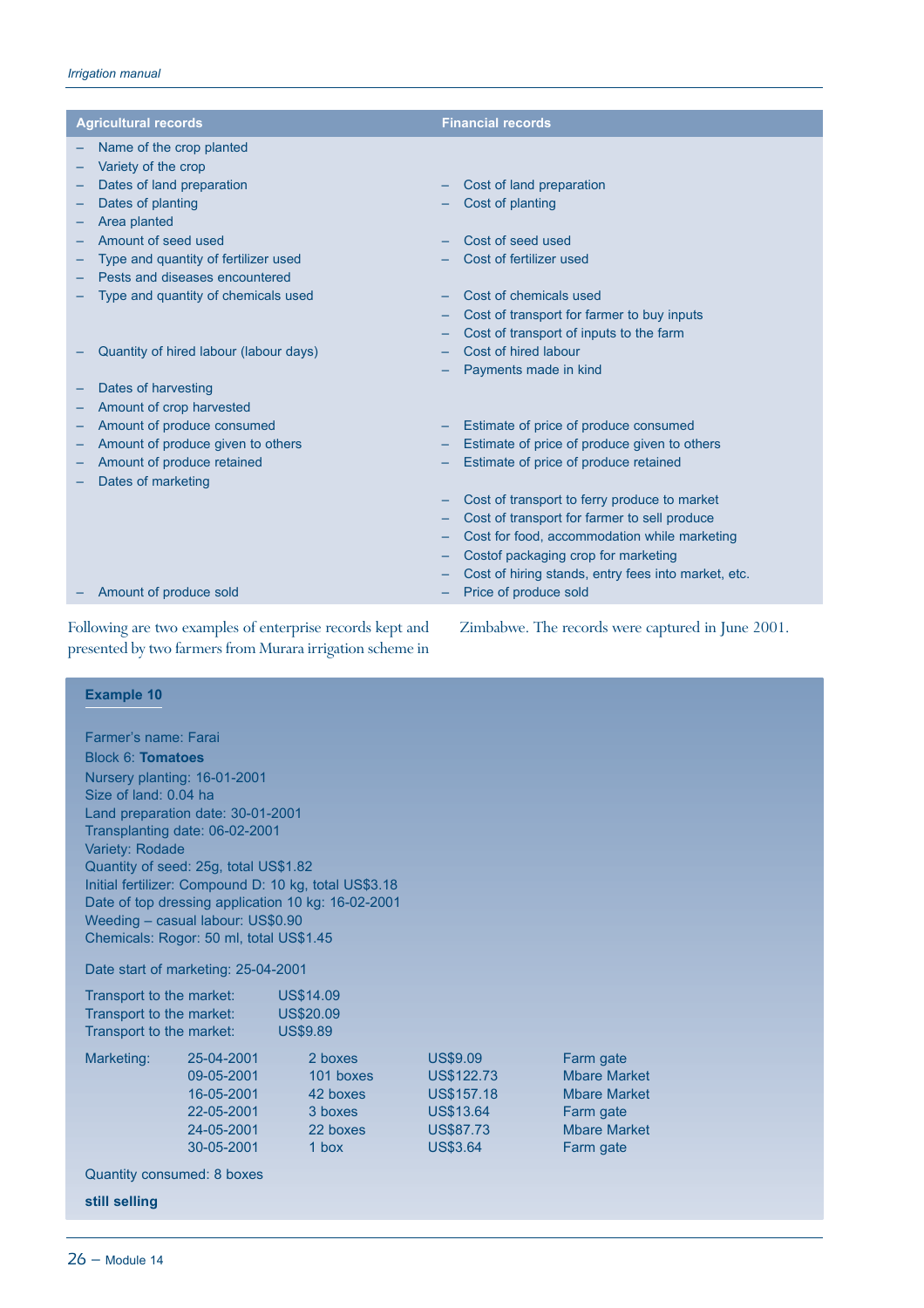### **Example 11**

| Farmer's name: Betty                                                       |                                            |                                       |
|----------------------------------------------------------------------------|--------------------------------------------|---------------------------------------|
| <b>Block 2: Sweet Potatoes</b>                                             |                                            |                                       |
| Land size: 0.04 ha                                                         |                                            |                                       |
| Land preparation date: 27-11-2000<br>Quantity of runners: 7 x '50 kg' bags |                                            |                                       |
| Cost of runners: free                                                      |                                            |                                       |
| Planting date: 05-12-2000                                                  |                                            |                                       |
| Fertilizer: Gypsum: 10 kg                                                  |                                            |                                       |
| Cost of Fertilizer: US\$1.82                                               |                                            |                                       |
|                                                                            | Date of fertilizer application: 15-12-2000 |                                       |
| Weeding date: 07-01-2001                                                   |                                            |                                       |
| Harvesting date:                                                           | 28-04-2001:                                | 5 x '90 kg' bags                      |
|                                                                            | 09-05-2001:<br>$11 - 05 - 2001$ :          | 6 x '50 kg' bags<br>3 x 20 litre tins |
|                                                                            | 15-05-2001:                                | 3 x '50 kg' bags                      |
|                                                                            | 30-04-2001:                                | <b>US\$40.00</b>                      |
| Selling dates:                                                             | 10-05-2001:                                | <b>US\$49.78</b>                      |
|                                                                            | $11 - 05 - 2001$ :                         | <b>US\$7.09</b>                       |
|                                                                            | 17-05-2001:                                | <b>US\$24.00</b>                      |
| Transport:                                                                 | <b>US\$9.09</b>                            |                                       |
|                                                                            | <b>US\$10.73</b>                           |                                       |
|                                                                            | <b>US\$5.45</b>                            |                                       |
|                                                                            | Mbare Musika: cost of stand plus lunch:    | <b>US\$2.62</b>                       |
|                                                                            |                                            | <b>US\$2.98</b>                       |
|                                                                            |                                            | <b>US\$2.22</b>                       |
| <b>Quantity consumed:</b>                                                  | 4 x 20 litre tins                          |                                       |
|                                                                            | 6 x 20 litre tins                          |                                       |
|                                                                            | 2 x 20 litre tins                          |                                       |
| Value of produce consumed:                                                 |                                            | <b>US\$21.82</b>                      |

The above two examples are taken from true farmer records. They bring out the importance of standardizing units of measurement. For example, looking at Example 11, it would be difficult to get an estimate of the total production of sweet potato tubers without knowing the weight of a 20 litre tin of sweet potato tubers. From the same example:

- Y A '50 kg' bag of sweet potato runners means that the runners are in a bag that normally weighs 50 kg when full of maize.
- Y A '90 kg' bag of sweet potato tubers means that the tubers are in a bag that normally weighs 90 kg when full of maize.

It is important for the irrigators to assess, with the assistance of the AEW, the weights of the different units of measurement for the various products used in the scheme. Use of standardized measures will make data comparable between farmers as well as usable by outsiders.

For example, the following weights were agreed upon in Murara irrigation scheme in 2000-2001:

- A '50 kg' bag sweet potato runners: 5-7 kg
- ◆ A '90 kg' bag sweet potato tubers: 100-110 kg
- Y A '50 kg' bag sweet potato tubers: 55-60kg
- \* A 20 litre tin of sweet potato tubers: 22kg

Based on the enterprise records given in Example 10, the gross margin budget for the tomato crop of farmer Farai has been established and is shown in Table 7. The same has been done for the sweet potato crop of farmer Betty, based on the enterprise records given in Example 11, as shown in Table 8. The figures have also been converted on a hectare basis in order to allow for comparison between different crops, between different farmers and between different production methods (for example with irrigation and without irrigation).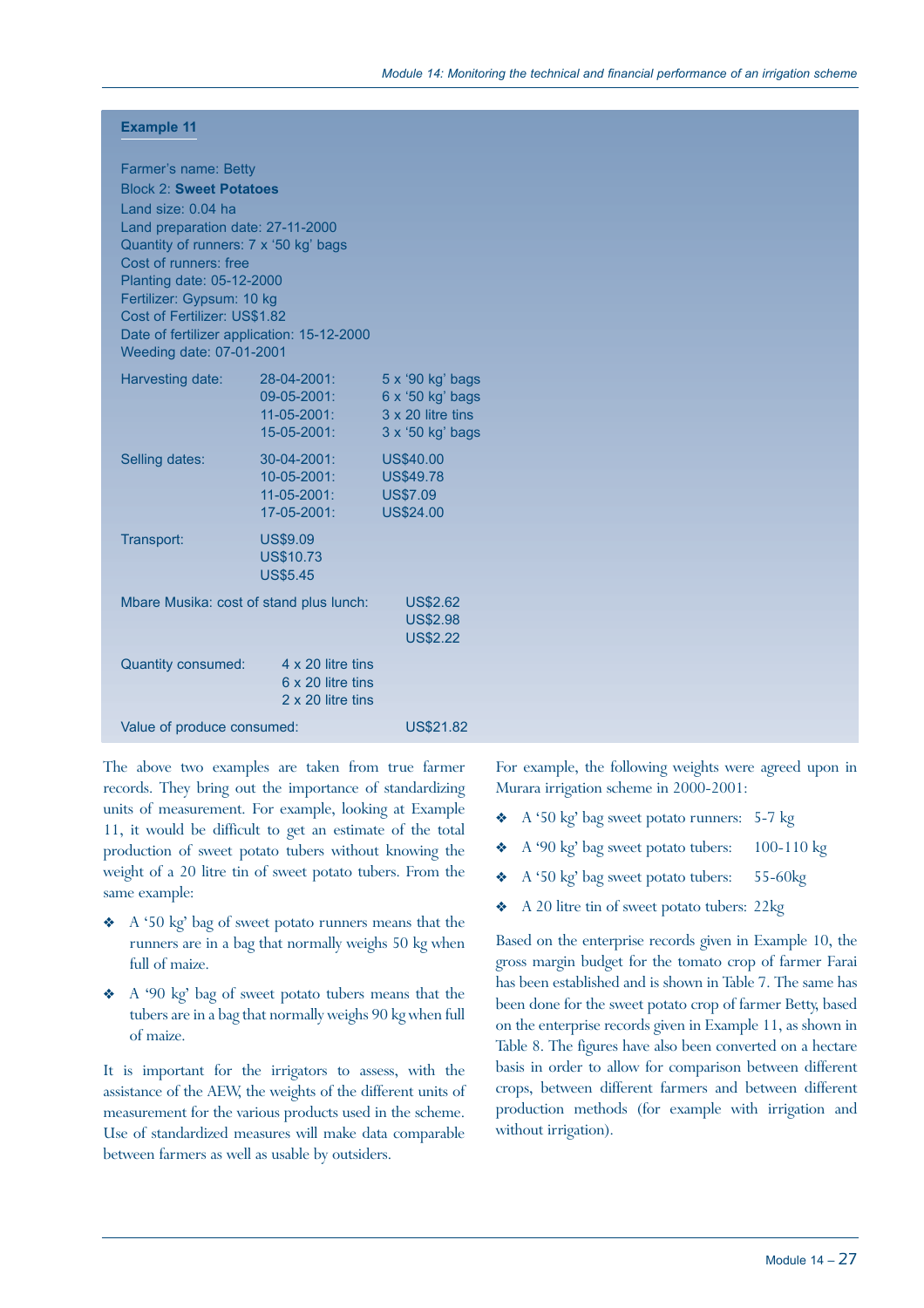#### **Table 7**

#### **Gross margin analysis for the tomatoes of farmer Farai**

| <b>Description</b>                    | <b>Unit</b> | Per plot    | Per ha       |
|---------------------------------------|-------------|-------------|--------------|
| Area planted                          | ha          | 0.04        |              |
| Amount of seed                        | kg          | 0.025       | 0.625        |
| Amount of basal (initial) fertilizer  | kg          | 10          | 250          |
| Amount of top dressing fertilizer     | kg          | 10          | 250          |
| <b>Total output</b>                   | boxes       | 179         | 4 4 7 5      |
| Gross income * (1)                    | US\$        | 423.13      | 10 578.25    |
| <b>Variable Costs:</b>                |             |             |              |
| Land preparation                      | US\$        | $\mathbf 0$ | $\mathbf{0}$ |
| Cost of seed                          | US\$        | 1.82        | 45.50        |
| Cost of initial fertilizer            | US\$        | 3.18        | 79.50        |
| Cost of top dressing                  | US\$        | 3.18        | 79.50        |
| Cost of chemicals                     | US\$        | 1.45        | 36.25        |
| <b>Trellising</b>                     | US\$        | $\Omega$    | 0            |
| <b>String</b>                         | US\$        | $\Omega$    | $\mathbf{0}$ |
| <b>Hired labour</b>                   | US\$        | 0.90        | 22.50        |
| Transport cost (inputs)               | US\$        | 0           | 0            |
| Seasonal Ioan                         | US\$        | $\Omega$    | $\Omega$     |
| Transport cost (of produce to market) | US\$        | 44.07       | 1 101.75     |
| Packing materials (used old boxes)    | US\$        | $\Omega$    | $\Omega$     |
| Total variable costs (2)              | US\$        | 54.60       | 1 365,00     |
| Gross Margin $(3) = (1) - (2)$        | US\$        | 368.53      | 9 213.25     |

*\* The value per box of the 8 boxes consumed is considered to be equal to the farm gate price per box on 30-05-2001 and has to be added to the value of produce sold.*

Based on the above, the average price received per 10 kg box of tomatoes is equal to US\$2.36 (=  $423.13/179$ ). According to the enterprise records in Example 10, the price that farmer Farai got during the selling period varied between US\$1.22 and US\$3.99 at Mbara market per 10 kg box and between US\$3.64 and US\$4.55 when selling very small quantities at the farm gate. The fluctuation in prices is due to the general availability of tomatoes on the market: the higher the supply the lower the price.

#### **Table 8**

#### **Gross margin analysis for the sweet potatoes of farmer Betty**

| <b>Description</b>                    | <b>Unit</b> | Per plot       | Per ha   |
|---------------------------------------|-------------|----------------|----------|
| Area planted                          | ha          | 0.04           |          |
| <b>Amount of runners</b>              | kg          | 42             | 1 0 5 0  |
| Amount of basal (initial) fertilizer  | kg          | 0              | 0        |
| Amount of top dressing fertilizer     | kg          | 10             | 250      |
| <b>Total output</b>                   | kg          | 1 3 7 7        | 34 4 25  |
| Gross income * (1)                    | US\$        | 142.69         | 3 567.25 |
| <b>Variable Costs:</b>                |             |                |          |
| Land preparation cost                 | US\$        | $\mathbf 0$    | 0        |
| Cost of runners                       | US\$        | $\overline{0}$ | 0        |
| Cost of initial fertilizer            | US\$        | $\overline{0}$ | 0        |
| Cost of top dressing                  | US\$        | 1.82           | 45.50    |
| <b>Hired labour</b>                   | US\$        | $\overline{0}$ | 0        |
| Transport cost (inputs)               | US\$        | 0              | 0        |
| Seasonal Ioan                         | US\$        | $\Omega$       | 0        |
| Transport cost (of produce to market) | US\$        | 25.27          | 631.75   |
| Packing materials                     | US\$        | $\Omega$       | 0        |
| Cost of stand plus lunch              | US\$        | 7.82           | 195.50   |
| Total variable costs (2)              | US\$        | 34.91          | 872.75   |
| Gross margin $(3) = (1) - (2)$        | US\$        | 107.78         | 2 694.50 |

*\* Gross income includes the value of the produce sold (US\$120.87) plus the value of the produce consumed (US\$21.82).*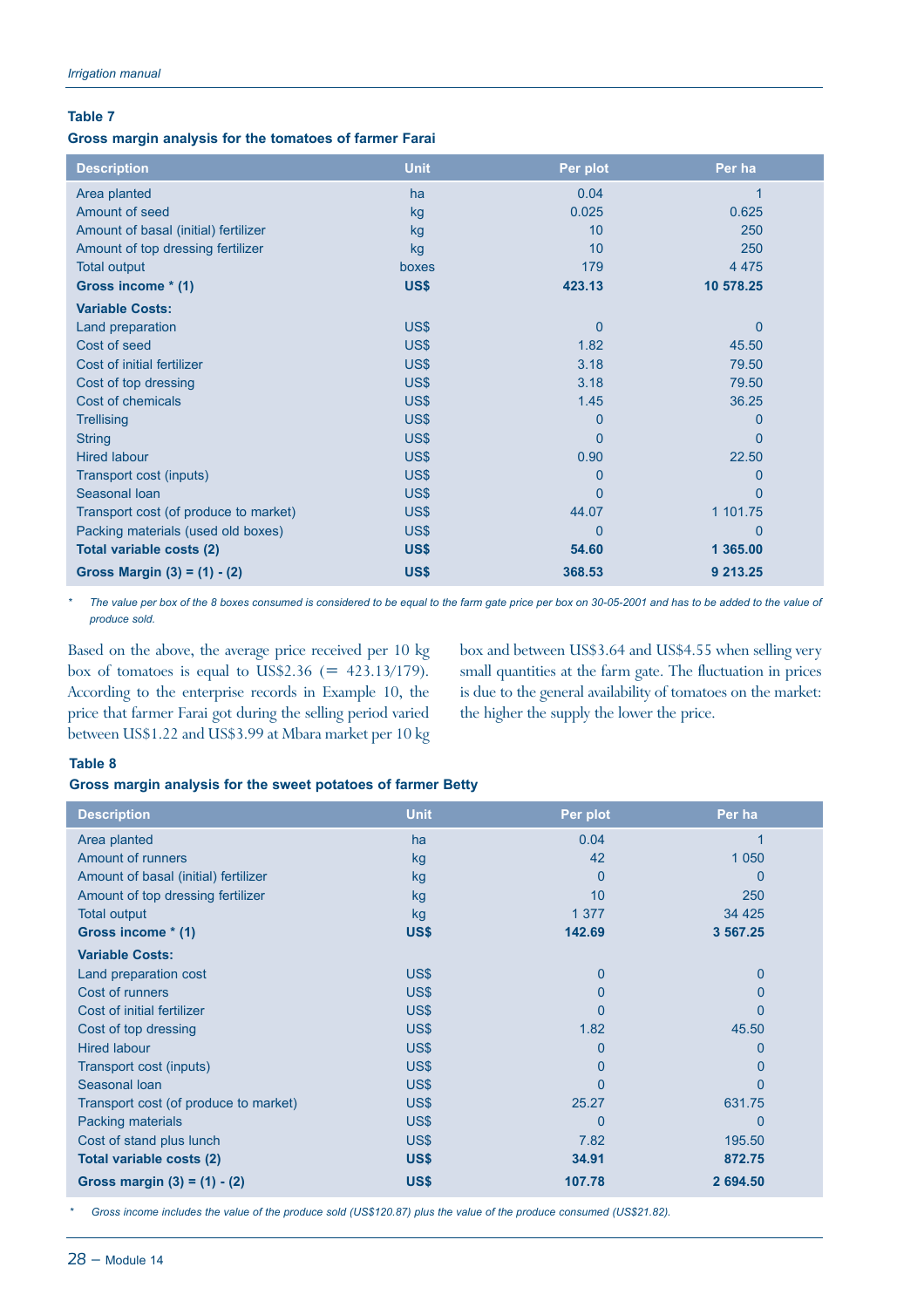Based on the above, the average price received per kg of sweet potatoes is equal to US\$0.10  $(= 142.69/1377)$ . According to the enterprise records in Example 11, the price that farmer Betty got during the selling period varied between US\$0.09 and US\$0.14 per kg. For the calculation of these prices the bags and tins had to be converted into kg, using the conversion factors given on the previous page.

Besides enterprise data, individual irrigators should also keep details of their contribution towards:

- Energy costs
- Water bills
- Repairs to scheme infrastructure
- Servicing of equipment
- Security guard, etc.

These data, combined with the gross margin analysis, will allow individual plot holders to calculate their irrigation plot net farm income. The incentive for smallholder irrigators to keep good records is for them to be able to get an idea of the profitability of their various enterprises (crops) as well as of the profitability of the whole irrigation plot. It also will help them to get an idea of the profitability of irrigated crop production compared to rainfed crop production (see below).

These records, which irrigators are keeping primarily for their own use, will be useful to other stakeholders in the irrigation scheme as well as to those who may want to know about the agricultural and financial performance of the scheme. Averaging records of a representative sample of irrigators (or a census of irrigators if the population is small) will answer questions on agricultural and financial performance (gross margin per plot or per ha) of the scheme.

Table 9 presents the sort of analysis a farmer could carry out using their enterprise records, including costs of energy and repair and maintenance, for their whole irrigated plot where several crops at the same time are growing. One farmer has an irrigated plot of 0.5 ha and the cropping intensity is 200%, which gives a total cropped area of 1.0 ha per year. In the summer grain maize (0.2 ha), sugar beans (0.2 ha) and groundnuts (0.1 ha) are cultivated, while in the winter wheat (0.2 ha), green maize (0.2 ha) and cabbages (0.1 ha) are cultivated.

The farmer is able to compare the income they receive from their 0.5 ha irrigated plot with the income from their 3.0 ha of rainfed land, which is shown in Table 10. Under rainfed conditions, there are no costs for energy and repair and maintenance.

#### **Table 9**

|  |  |  |  | Gross margin for an irrigated plot of 0.5 ha (200% cropping intensity) at Mutange irrigation scheme |
|--|--|--|--|-----------------------------------------------------------------------------------------------------|
|  |  |  |  |                                                                                                     |

| <b>Crop</b>                                                                        |        | <b>Area</b> | <b>Gross margin (US\$)</b> |
|------------------------------------------------------------------------------------|--------|-------------|----------------------------|
|                                                                                    | $(\%)$ | (ha)        | per area                   |
| <b>Grain maize</b>                                                                 | 40     | 0.2         | 193                        |
| Sugar beans                                                                        | 40     | 0.2         | 255                        |
| <b>Groundnuts</b>                                                                  | 20     | 0.1         | 149                        |
| Wheat                                                                              | 40     | 0.2         | 331                        |
| Green maize                                                                        | 40     | 0.2         | 1 3 5 5                    |
| Cabbages                                                                           | 20     | 0.1         | 705                        |
| Gross margin (1)                                                                   | 200    | 1.0         | 2988                       |
| Less:                                                                              |        |             |                            |
| Energy costs for drag-hose sprinkler (2)                                           |        |             | 105                        |
| Repair and maintenance costs (3)                                                   |        |             | 156                        |
| Net income per plot of 0.5 ha with 200% cropping intensity $(4) = (1) - (2) - (3)$ |        |             | 2 7 2 7                    |

#### **Table 10**

#### **Gross margin for a rainfed area of 3 ha close to Mutange irrigation scheme**

| <b>Crop</b>                 |        | <b>Area</b> | Gross margin (US\$) |
|-----------------------------|--------|-------------|---------------------|
|                             | $(\%)$ | (ha)        | per area            |
| <b>Grain maize</b>          | 36.7   | 1.10        | 278                 |
| Sorghum                     | 5.0    | 0.15        | 30                  |
| <b>Pearl millet</b>         | 1.7    | 0.05        | 12                  |
| <b>Groundnuts</b>           | 23.3   | 0.70        | 379                 |
| Cotton                      | 33.3   | 1.00        | $-74$               |
| Total gross margin for 3 ha | 100.0  | 3.00        | 625                 |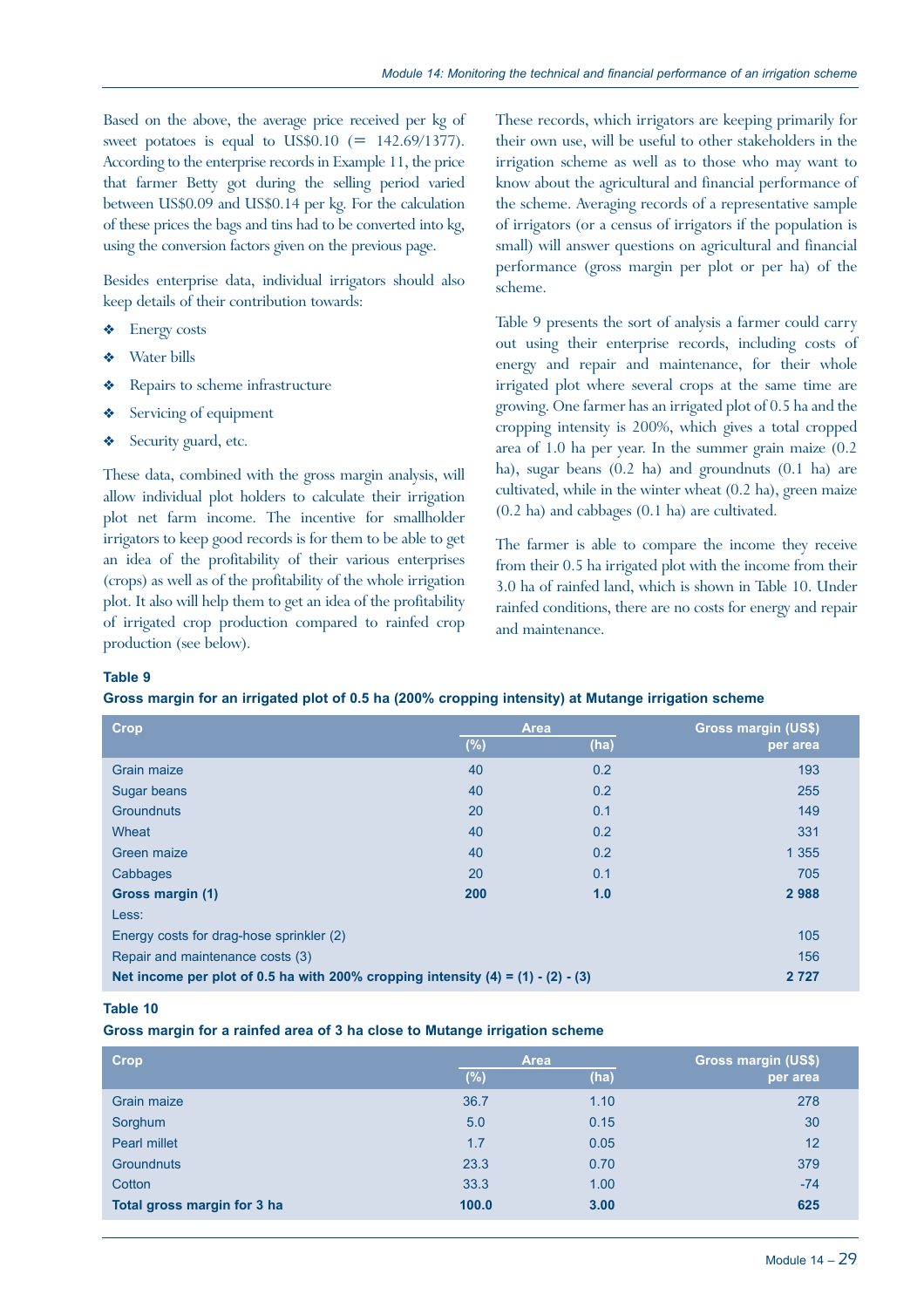It can be concluded from Tables 9 and 10 that the net income of the 0.5 ha irrigated area (US\$2 727) is over 4 times that of the 3.0 ha rainfed area (US\$625). Using enterprise records, farmers can also compare their output and income per ha with other irrigators.

To assess whether irrigators' yields and/or incomes have increased, the same analyses will have to be repeated yearly and a comparison made of income per plot and income per ha for the different years.

# 5.2. Monitoring the financial performance at scheme level

Sources of data for monitoring the financial performance at scheme level include the following:

- Y Enterprise records kept by individual irrigators (the same records as used in Section 5.1)
- Y Scheme records kept by the Irrigation Management Committee (IMC)
- Y Scheme records kept by the Agricultural Extension Worker (AEW)
- $\triangleleft$  Data collected by experts at specific intervals
- Y Data collected by an evaluation team assigned the task of evaluating the scheme

A questionnaire for smallholder irrigation scheme evaluation and non-exhaustive checklists for IMC, AEW and experts data, which can be used as guidance for collecting data, are attached in Appendix 2.

#### 5.2.1. Irrigators' data and records

Taking a sample of irrigators' agricultural and financial records (or a census if the population is small), as

presented in Section 5.1, will allow for conclusions about scheme-level performance. Table 11 presents the result of the analysis that can be done at scheme level. The figures for the areas per cultivated per crop have been calculated by adding up the figures of the individual farmers. When comparing the enterprise records kept by the individual irrigators, conclusions about seed rates, fertilizer levels per ha for various crops (i.e. adoption rates) can be made about irrigators and so can conclusions be made about yields and incomes. Scheme level analysis can be carried out by the AEW for the scheme and/or by an external evaluation team.

#### 5.2.2. Irrigation Management Committee (IMC) data and records

In a scheme where irrigators have the responsibility of managing scheme affairs, the IMC will keep records of scheme level costs and responsibilities. Scheme level costs kept by the IMC include:

- Water bills
- Y Energy bills
- **\*** Repair and servicing costs
- Security guard cost
- Replacement costs
- Y Levies (for example subscription fees to irrigation associations, etc.)

These scheme records (fixed costs) will allow for the calculation of scheme costs per hectare. Individual farmers may keep a record of their individual contributions to these costs as well as repairs and other costs relating to their plots. This will allow for calculation of irrigation profit per plot (see Section 5.1).

#### **Table 11**

**Gross margin for Mutange irrigation scheme, total area 105 ha (200% cropping intensity)** 

| <b>Crop</b>                                                                            |         | <b>Area</b> | <b>Gross margin (US\$)</b> |
|----------------------------------------------------------------------------------------|---------|-------------|----------------------------|
|                                                                                        | $(\% )$ | (ha)        | per area                   |
| Grain maize                                                                            | 40      | 42          | 40 487                     |
| Sugar beans                                                                            | 40      | 42          | 53 552                     |
| <b>Groundnuts</b>                                                                      | 20      | 21          | 31 254                     |
| Wheat                                                                                  | 40      | 42          | 69 567                     |
| Green maize                                                                            | 40      | 42          | 284 633                    |
| Cabbages                                                                               | 20      | 21          | 147 953                    |
| Gross margin (1)                                                                       | 200     | 210         | 627 446                    |
| Less:                                                                                  |         |             |                            |
| Energy costs for drag-hose sprinkler (2)                                               |         |             | 22 1 26                    |
| Repair and maintenance costs (3)                                                       |         |             | 32 727                     |
| Net income whole scheme of 105 ha with 200% cropping intensity $(4) = (1) - (2) - (3)$ |         |             | 572 592                    |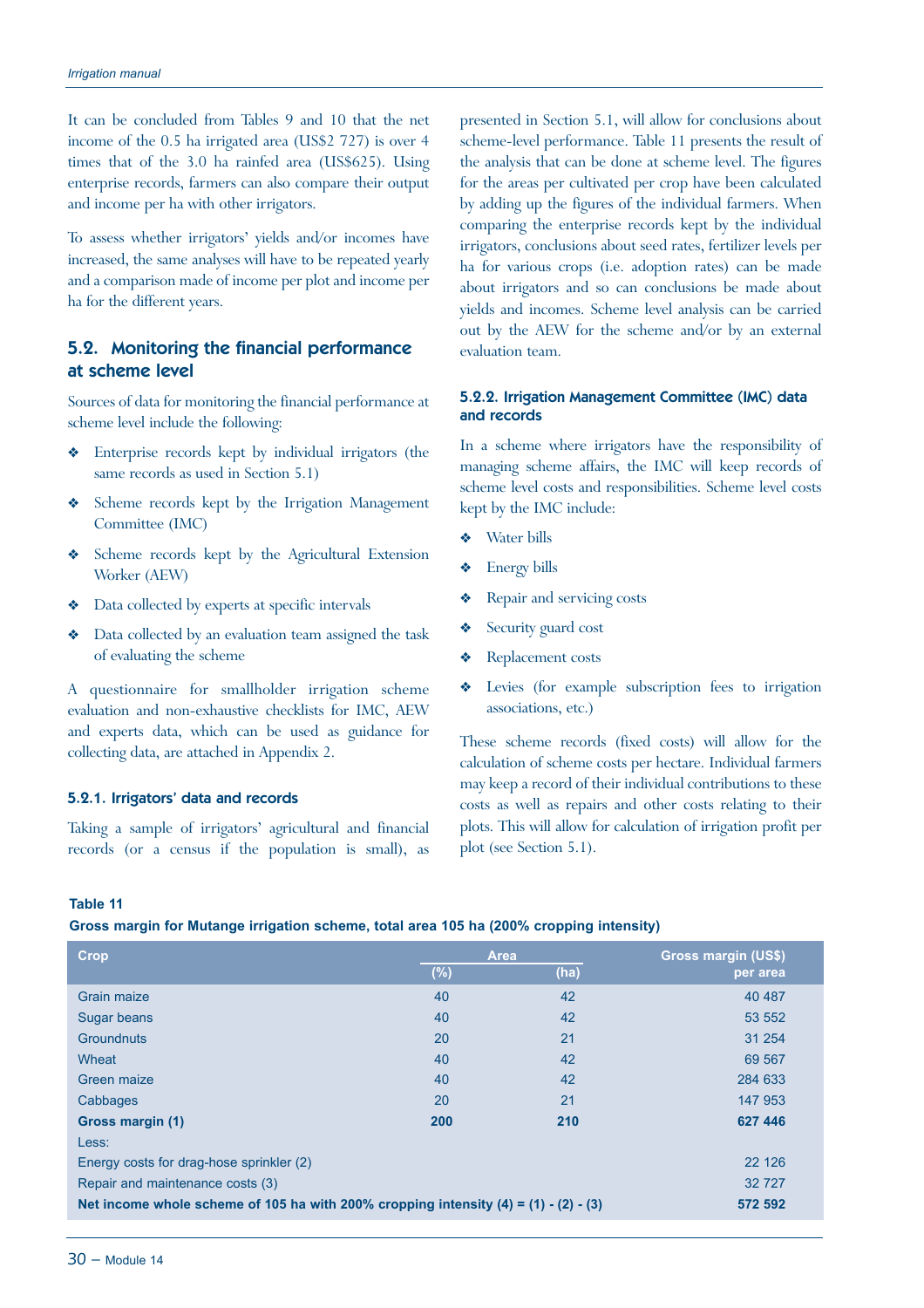The IMC should also keep other records, like frequency of breakdown of equipment. Monitoring the breakdown frequency, for example engine breakdown, will allow for decisions to be made on whether, for example, a new engine should be bought.

The IMC also needs to keep records on the energy consumption rate. Monitoring the energy consumption rate will allow for early detection of problems. A sudden rise in the rate of energy consumption may indicate that the equipment needs servicing. Servicing equipment in time may prevent costly repairs following equipment breakdown. Records of power failure, where national electricity supply is available, should also be kept.

The IMC may also keep other non-financial records such as, for example:

- $\triangleleft$  List of plot holders
- Gender disaggregation of plot holders
- $\bullet$  List of IMC post bearers
- Gender disaggregation of IMC post bearers

These data can be updated as and when the need arises. They will be useful in monitoring issues such as advancement of women, for example whether, over time, women access irrigation plots in their own right or hold leadership positions.

#### 5.2.3. Agricultural Extension Worker (AEW) data and records

The AEW assigned to the scheme may keep the same data as the IMC. This is because the AEW is well placed to communicate the data (should the need arise) to various stakeholders such as the scheme engineer, planners and other researchers in the scheme.

Over and above these data, the AEW will keep records of:

- Crops grown in the scheme
- ◆ Total area per crop
- Y Cropping programme
- Y Recommended agronomic practices
- Y Condition of the irrigation infrastructure
- **\*** Irrigation scheduling
- Details of courses run for committees and farmers and attendance
- Courses attended by the AEW
- Problems encountered, such as disease outbreaks, conflicts, etc.

#### 5.2.4. Experts data and records

Some data, which may have financial implications, will have to be collected by experts, since they are difficult or impossible for farmers to collect. Such data include technical performance data such as discharge rate, the assessment of condition of equipment, and irrigation infrastructure.

The discharge rate can be taken at the commissioning of the scheme. Monitoring the discharge rate on a regular basis, for example yearly, will allow for decisions to be made on whether equipment should be kept as it is, or whether it should be serviced or replaced altogether. Estimating the volumes of water used can be the means for estimating the efficiency of the scheme. Checking the condition of the equipment regularly will allow for early detection of worn parts.

Some of the environmental performance data, such as soil pH and water pollution, will also need to be measured regularly, for example yearly, throughout the life of the scheme in order to detect whether there are any changes in soil and water quality as a result of the scheme.

#### 5.2.5. External evaluators data and records

A team of outsiders working closely with the stakeholders in the scheme can carry out a survey among irrigators just before they start irrigating their new plots (baseline study). Thereafter, mid-term evaluation, ex-post evaluation (at completion of the project) and impact evaluation (some years after completion) missions should be undertaken. The missions do not need to be carried out by the same team. For example, a mid-term and ex-post evaluation may be commissioned by a donor agency using its own staff.

Issues to be covered in a formal survey include:

- $\triangleleft$  Asset ownership by irrigators
- ◆ Nutritional status of the family
- $\triangleleft$  Ability to pay school fees
- ◆ Employment creation
- Food security status
- $\bullet$  Disease incidence among irrigating households and the surrounding community
- Y Farmer organization and management ability

The external evaluating team may also have informal discussions with various stakeholders and make observations to cover issues such as:

- Advancement of women
- Y Backward and forward linkages with the scheme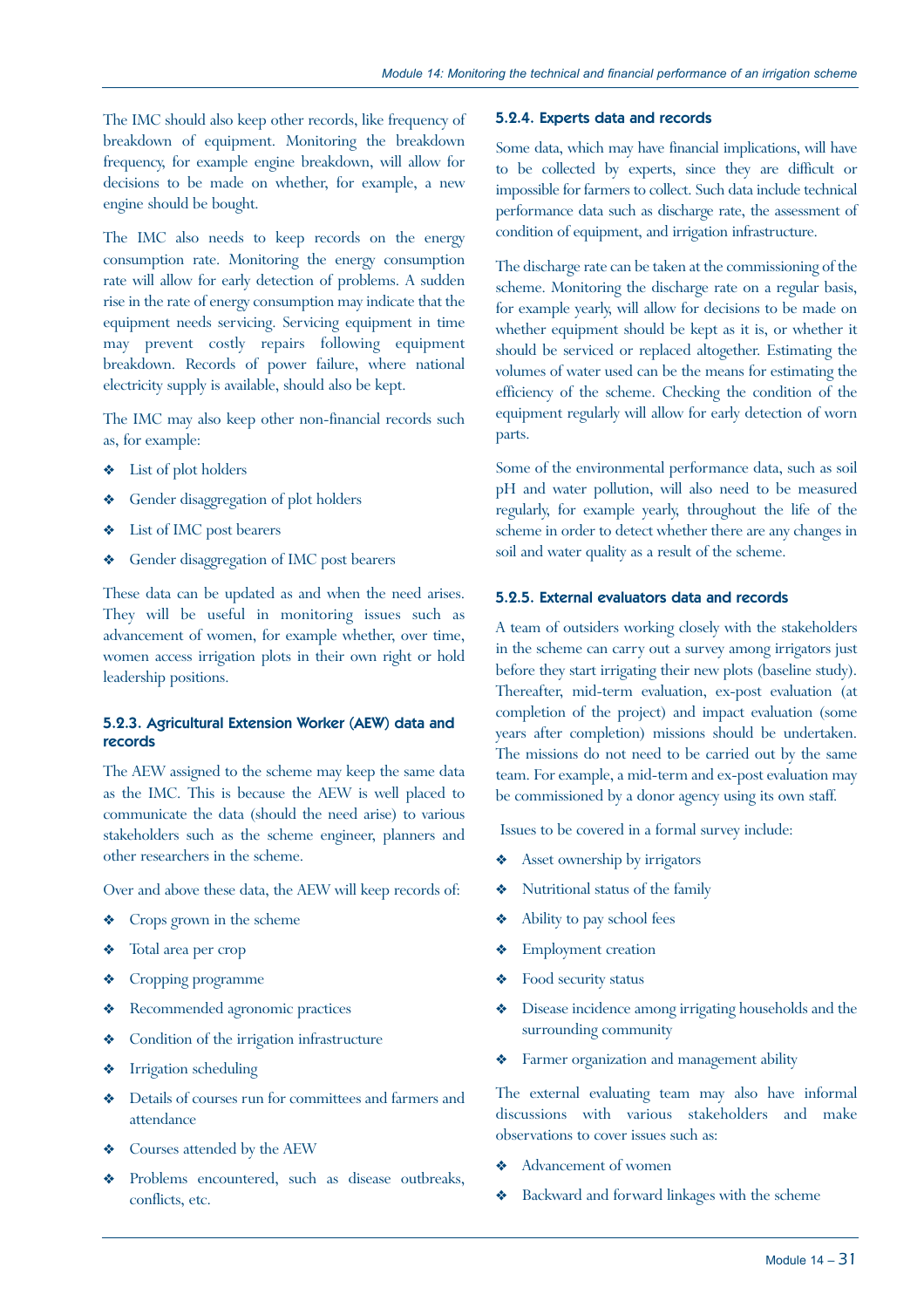- Food security status of the area
- Y Appropriateness of the technology, for example treadle pumps to women
- $\triangleleft$  Erosion
- Waterlogging/drainage problems

The external evaluating team may also use agricultural and financial data from a sample of farmers and scheme-level data from IMC to cover issues such as:

- $\triangleleft$  Financial viability of scheme
- Y Change in irrigators' yields and/or incomes

#### 5.2.6. Monitoring the financial performance of Mutange irrigation scheme

Table 12 shows the financial analysis of Mutange irrigation scheme seven years into operation. These figures then can be compared with the figures in Table 13, which show the financial analysis prepared during the financial and economic appraisal of the project (Module 11). The actual data on costs and benefits collected over a period of six years are used to re-appraise the scheme. This is done in order to determine whether the scheme is still financially viable or deserves support only on social, political or food security grounds. In order to be able to compare Tables 12 and 13, and to be able to re-assess the NPV, B/C ratio and the IRR (see below), it was assumed that after the 7th year of operation  $(= 8th$  year after construction) until the end of the 20th year of operation, the costs would be the same as those of the 7th year. The discount rate has been estimated at 13% instead of the 12% that was used during the appraisal of the project.

Indicators to measure the viability of a project are the Net Present Value (NPV), the Benefit/Cost (B/C) ratio and the Internal Rate of Return (IRR). For a detailed description of these indicators and their calculation the reader is referred to Module 11. Suffice it to say here, that the higher the values of these parameters the more viable the project is. In any case the NPV should be greater than 0, the B/C ratio greater than 1 and the IRR should be greater than the discount rate. Table 12 shows that this is the case for the project 7 years into operation; so it continues to be viable. However, when comparing these figures with the ones calculated during appraisal (Table 13), they all have gone down:

- Y The NPV has gone down from US\$2 608 425 to US\$2 112 273, which is a decrease of 19%
- The B/C ratio has gone down from 2.48 to 2.09, which is a decrease of 16%
- $\bullet$  The IRR has gone down from 42% to 30%, which is a decrease of 29%

When, however, comparing Table 12 with Table 14, which during the financial and economic appraisal had already taken into consideration price increases due to inflation, the difference is much less. In this case:

- The NPV has gone down from US\$2 236 154 to US\$2 112 273, which is a decrease of 6%
- The B/C ratio has gone up from 2.05 to 2.09, which is a increase of 2%
- $\bullet$  The IRR has gone down from 33% to 30%, which is a decrease of 9%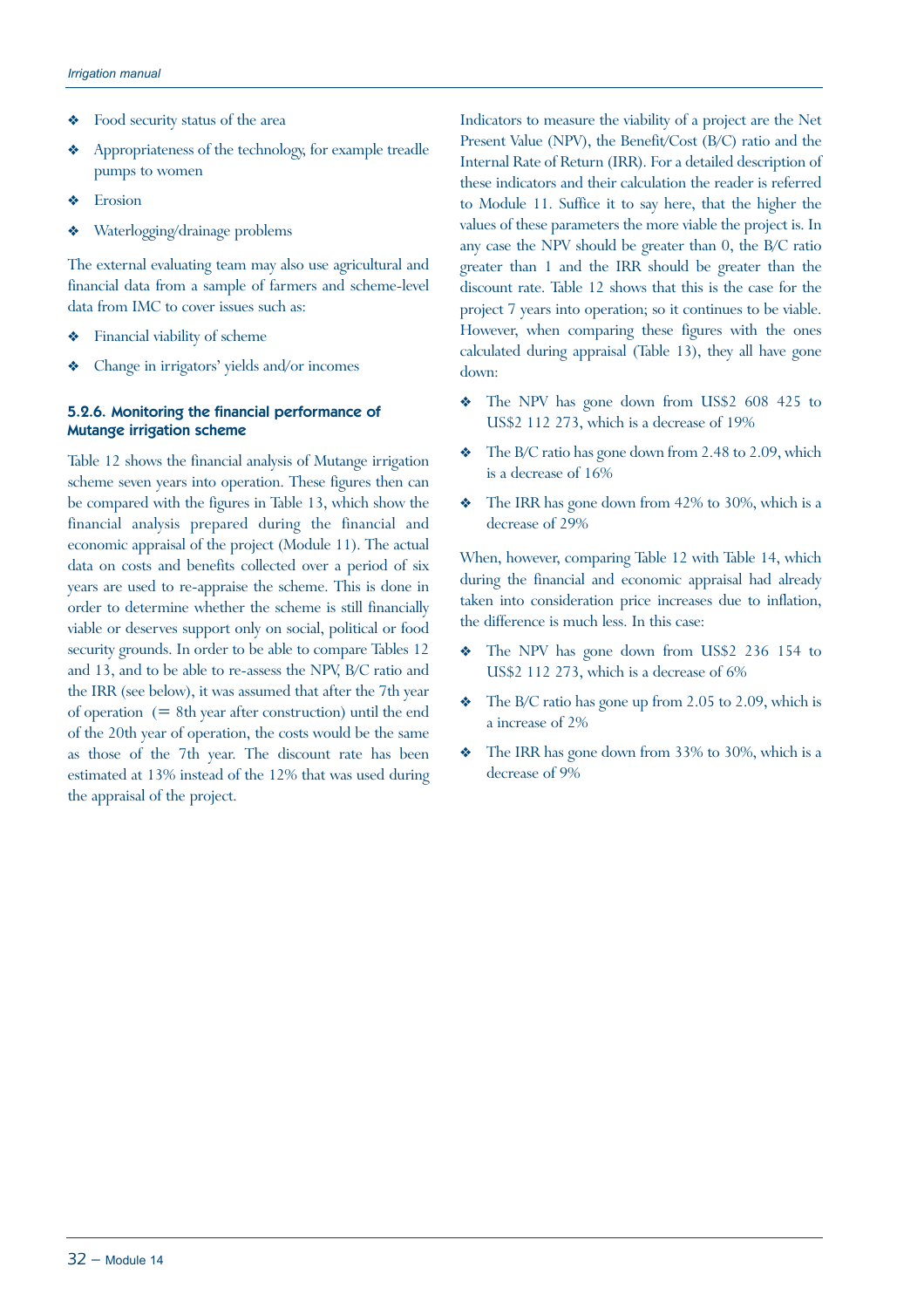| Table 12                 |                                 |                                                               |                        | Financial analysis of Mutange irrigation scheme, 7 years into o |                                      | peration (US\$)                 |                                         |                              |                                |                                           |                                      |                                              |                                       |
|--------------------------|---------------------------------|---------------------------------------------------------------|------------------------|-----------------------------------------------------------------|--------------------------------------|---------------------------------|-----------------------------------------|------------------------------|--------------------------------|-------------------------------------------|--------------------------------------|----------------------------------------------|---------------------------------------|
|                          | Year Investment                 | Replacement<br><b>COSts</b>                                   | Energy<br><b>costs</b> | <b>Repairs</b><br>maintenance<br>and                            | <b>Port</b><br>nical<br>sup<br>Techr | Without-<br>project<br>benefits | <b>COSta</b><br>project<br><b>Total</b> | With-<br>project<br>benefits | <b>Net</b><br><b>benefitsb</b> | <b>Discount</b><br><b>Factor</b><br>(13%) | <b>COStSC</b><br>Present<br>value ot | benefits <sup>d</sup><br>Present<br>value of | benefitse<br>Present<br>value of net  |
| Ξ                        | $\widetilde{\mathcal{L}}$       | $\widehat{\mathbf{e}}$                                        | $\mathbf{f}$           | $\widehat{\mathbf{e}}$                                          | $\widehat{\mathbf{e}}$               | $\in$                           | $\circledast$                           | $\widehat{\mathbf{e}}$       | $\frac{1}{2}$                  | (11)                                      | (12)                                 | (13)                                         | $\frac{4}{14}$                        |
| $\overline{}$            | 200 000<br>$\overline{}$        |                                                               |                        |                                                                 |                                      | 878<br>86                       | 878<br>236<br>$\overline{}$             | $\circ$                      | 236878<br>Π                    | 0.8850                                    | 094 582<br>$\overline{}$             | $\circ$                                      | 094 582<br>Π                          |
| $\mathbf{\Omega}$        |                                 |                                                               | 25 000                 | 30 000                                                          | 545<br>$\overline{4}$                | 878<br>86                       | 423<br>106                              | 663<br>451                   | 240<br>345                     | 0.7831                                    | 344<br>83                            | 718<br>353<br>4                              | 374<br>270                            |
| က                        |                                 |                                                               | 100<br>27              | 33 000                                                          | 000<br>$\frac{6}{5}$                 | 878<br>86                       | 978<br>112                              | 352<br>548                   | 375<br>435                     | 0.6931                                    | 299<br>$\overline{78}$               | 036<br>380                                   | 736<br>301                            |
| 4                        |                                 |                                                               | 28782                  | 672<br>35 <sub>1</sub>                                          | 599<br>$\overline{17}$               | 878<br>36                       | 931<br>118                              | 446<br>627                   | 516<br>508                     | 0.6133                                    | 942<br>72                            | 824<br>384                                   | 882<br>311                            |
| $\sigma$                 |                                 |                                                               | 100<br>$\frac{3}{4}$   | 250<br>$\overline{40}$                                          | 359<br>$\overline{6}$                | 878<br>86                       | 587<br>130                              | 469<br>712                   | 882<br>581                     | 0.5428                                    | 877<br>$\overline{0}$                | 699<br>386                                   | 822<br>315                            |
| $\circ$                  |                                 | 27 000                                                        | 35 490                 | 500<br>$\overline{4}$                                           | 295<br>$\overline{21}$               | 878<br>36                       | 163<br>162                              | 469<br>712                   | 306<br>550                     | 0.4803                                    | 890<br>77                            | 212<br>342                                   | 322<br>264                            |
| $\overline{\phantom{0}}$ |                                 |                                                               | 36 600                 | 210<br>42                                                       | 425<br>23                            | 878<br>86                       | 113<br>139                              | 469<br>712                   | 356<br>573                     | 0.4251                                    | 131<br>59                            | 842<br>302                                   | 711<br>243                            |
| $\infty$                 |                                 |                                                               | 37 000                 | 500<br>42                                                       | 000<br>24                            | 878<br>36                       | 378<br>140                              | 469<br>712                   | 091<br>572                     | 0.3762                                    | 52804                                | 002<br>268                                   | 198<br>215                            |
| ၜ                        |                                 |                                                               | 000<br>$\overline{37}$ | 42 500                                                          | 000<br>24                            | 878<br>36                       | 378<br>140                              | 469<br>712                   | 091<br>572                     | 0.3329                                    | 46730                                | 170<br>237                                   | 190440                                |
| $\overline{C}$           |                                 |                                                               | 000<br>57              | 500<br>42 <sub>1</sub>                                          | 000<br>24                            | 878<br>36                       | 378<br>140                              | 469<br>712                   | 091<br>572                     | 0.2946                                    | 354<br>$\overline{4}$                | 885<br>209                                   | 168531                                |
| $\overline{z}$           |                                 | 80000                                                         | 000<br>$\overline{37}$ | 500<br>42                                                       | 000<br>$\overline{24}$               | 878<br>36                       | 378<br>220                              | 469<br>712                   | $\overline{0}9$<br>492         | 0.2607                                    | 452<br>57                            | 739<br>185                                   | 287<br>$1282$                         |
| $\frac{2}{3}$            |                                 |                                                               | 000<br>$\overline{37}$ | 500<br>42                                                       | 000<br>$\overline{24}$               | 878<br>36                       | 378<br>140                              | 469<br>712                   | 091<br>572                     | 0.2307                                    | 386<br>32                            | 371<br>164                                   | 985<br>131                            |
| $\frac{3}{2}$            |                                 |                                                               | 000<br>57              | 500<br>42                                                       | 000<br>$^{24}$                       | 878<br>36                       | 378<br>140                              | 469<br>712                   | $\overline{50}$<br>572         | 0.2042                                    | 28 660                               | 461<br>145                                   | 116801                                |
| $\overline{4}$           |                                 |                                                               | 000<br>57              | 500<br>42                                                       | 000<br>24                            | 878<br>86                       | 378<br>140                              | 469<br>712                   | $\overline{0}$<br>572          | 0.1807                                    | 363<br>25                            | 726<br>128                                   | 363<br>103                            |
| $\frac{6}{1}$            |                                 |                                                               | 000<br>57              | 500<br>42                                                       | 000<br>24                            | 878<br>36                       | 378<br>140                              | 469<br>712                   | 091<br>572                     | 0.1599                                    | 22445                                | 917<br>113                                   | 472<br>$\overline{6}$                 |
| $\frac{6}{5}$            |                                 | 90000                                                         | 000<br>57              | 500<br>42                                                       | 000<br>24                            | 878<br>86                       | 378<br>230                              | 469<br>712                   | $\overline{0}91$<br>482        | 0.1415                                    | 598<br>32                            | 812<br>100                                   | 214<br>68                             |
| $\overline{1}$           |                                 |                                                               | 000<br>37              | 500<br>42                                                       | 000<br>24                            | 878<br>36                       | 378<br>140                              | 469<br>712                   | $\overline{0}91$<br>572        | 0.1252                                    | 578<br>$\overline{1}$                | 214<br>89                                    | 636<br>$\overline{7}$                 |
| $\frac{8}{18}$           |                                 |                                                               | 000<br>$\overline{37}$ | 500<br>42                                                       | 000<br>24                            | 878<br>86                       | 378<br>140                              | 469<br>712                   | 091<br>572                     | 0.1108                                    | 556<br>$\frac{5}{2}$                 | 950<br>$\overline{78}$                       | 395<br>63                             |
| $\overline{9}$           |                                 |                                                               | 000<br>$\overline{37}$ | 500<br>42                                                       | 000<br>24                            | 878<br>86                       | 378<br>140                              | 469<br>712                   | $\overline{0}91$<br>572        | 0.0981                                    | 766<br>$\infty$                      | 868<br>89                                    | 102<br>56                             |
| 20                       |                                 |                                                               | 37 000                 | 500<br>42                                                       | 000<br>24                            | 878<br>36                       | 378<br>140                              | 469<br>712                   | $\overline{0}$<br>572          | 0.0868                                    | 12 182                               | 830<br>67                                    | 49 647                                |
| $\overline{2}$           |                                 |                                                               | 37 000                 | 42 500                                                          | 000<br>24                            | 878<br>36                       | 378<br>140                              | 469<br>712                   | 091<br>572                     | 0.0768                                    | 10781                                | 717<br>54                                    | 936<br>43                             |
|                          | 1 200 000                       | 197000                                                        | 705 072                | 817632                                                          | 223<br>448                           | 428<br>774                      | 355<br>142<br>4                         | 739 429<br>5                 | 074<br>597<br>൭                | N                                         | 946719<br>٣                          | 993<br>058<br>4                              | 273<br>112<br>$\overline{\mathbf{r}}$ |
| a                        |                                 | Total project costs $(8) = (7) + (6) + (5) + (4) + (3) + (2)$ |                        |                                                                 |                                      |                                 |                                         |                              |                                |                                           |                                      |                                              |                                       |
| q                        | Net benefits $(10) = (9) - (8)$ |                                                               |                        |                                                                 |                                      |                                 |                                         |                              |                                |                                           | Net Present Value (NPV) at 13%:      |                                              | 112 273<br>$\overline{\mathbf{c}}$    |
| $\circ$                  |                                 | Present value of costs $(12) = (8) \times (11)$               |                        |                                                                 |                                      |                                 |                                         |                              |                                |                                           | Present value of benefits:           |                                              | 4 058 993                             |
| p                        |                                 | Present value of benefits $(13) = (9) \times (11)$            |                        |                                                                 |                                      |                                 |                                         |                              |                                |                                           | Present value of costs:              |                                              | 946719<br>۳                           |
| Φ                        |                                 | Present value of net benefits $(14) = (10) \times (11)$       |                        |                                                                 |                                      |                                 |                                         |                              |                                |                                           | Benefit/Cost (B/C) ratio:            |                                              | 2.09                                  |
|                          |                                 |                                                               |                        |                                                                 |                                      |                                 |                                         |                              |                                |                                           | Internal Rate of Return (IRR):       |                                              | 30%                                   |
|                          |                                 |                                                               |                        |                                                                 |                                      |                                 |                                         |                              |                                |                                           |                                      | Payback period:                              | 4 years                               |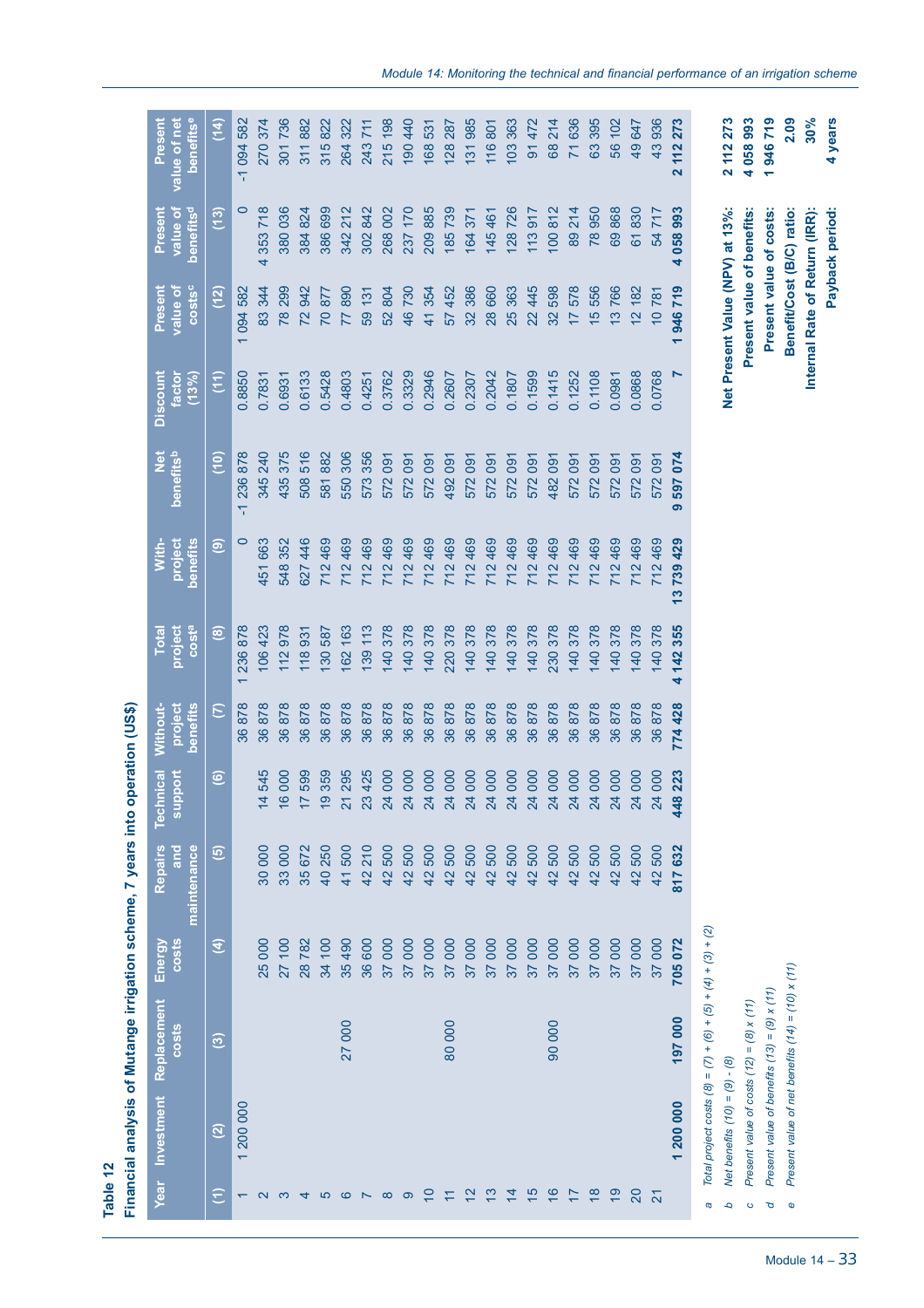|                   |                                 | Financial analysis of Mutange irrigation scheme, as established during the financial and economic appraisal of the project (US\$ |                        |                               |                                                   |                                 |                              |                              |                             |                                    |                                 |                                              |                                      |  |
|-------------------|---------------------------------|----------------------------------------------------------------------------------------------------------------------------------|------------------------|-------------------------------|---------------------------------------------------|---------------------------------|------------------------------|------------------------------|-----------------------------|------------------------------------|---------------------------------|----------------------------------------------|--------------------------------------|--|
|                   | Year Investment                 | Replacement<br><b>costs</b>                                                                                                      | <b>COSts</b><br>Energy | Repairs<br>and<br>maintenance | Inical<br>pport<br><b>Tech</b><br>$\overline{5}$  | project<br>benefits<br>Without- | Costa<br>project<br>Total    | project<br>benefits<br>With- | <b>bi</b><br>Z<br>benefitsb | factor<br><b>Discount</b><br>(13%) | costsc<br>value of<br>Present   | benefits <sup>d</sup><br>value of<br>Present | benefitse<br>value of net<br>Present |  |
| €                 | $\overline{2}$                  | $\odot$                                                                                                                          | E                      | $\widehat{\mathbf{e}}$        | $\circledcirc$                                    | $\mathcal{E}$                   | $\circledast$                | $\circledcirc$               | (10)                        | (11)                               | (12)                            | (13)                                         | (14)                                 |  |
|                   | 1 090 909                       |                                                                                                                                  |                        |                               |                                                   | 878<br>86                       | 787<br>127<br>$\overline{ }$ | $\circ$                      | 787<br>127<br>π             | 0.8929                             | 001<br>007<br>$\overline{}$     | $\circ$                                      | 007001<br>π                          |  |
| $\mathbf{\Omega}$ |                                 |                                                                                                                                  | 126<br>$\overline{2}$  | 727<br>32                     | 545<br>$\overline{4}$                             | 878<br>36                       | 276<br>106                   | 663<br>451                   | 387<br>345                  | 0.7972                             | 723<br>84                       | 066<br>360                                   | 343<br>275                           |  |
| က                 |                                 |                                                                                                                                  | 126<br>$\overline{2}$  | 727<br>32                     | 545<br>$\overline{4}$<br>$\overline{\phantom{0}}$ | 878<br>36                       | 276<br>106                   | 352<br>548                   | 077<br>442                  | 0.7118                             | 75 647                          | 317<br>390                                   | 314670                               |  |
| ↴                 |                                 |                                                                                                                                  | 126<br>22              | 727<br>32                     | 545<br>$\frac{1}{4}$                              | 878<br>36                       | 276<br>106                   | 446<br>627                   | 171<br>521                  | 0.6355                             | 538<br>67                       | 742<br>398                                   | <b>204</b><br>331                    |  |
| 5                 |                                 |                                                                                                                                  | 126<br>$\overline{2}$  | 727<br>32                     | 545<br>$\frac{4}{4}$                              | 878<br>86                       | 276<br>106                   | 469<br>712                   | 193<br>606                  | 0.5674                             | 301<br>60                       | 255<br>404                                   | 954<br>343                           |  |
| ဖ                 |                                 | 24 936                                                                                                                           | 126<br>22              | 727<br>32                     | 545<br>$\frac{4}{3}$                              | 878<br>86                       | 212<br>131                   | 469<br>712                   | 257<br>581                  | 0.5066                             | 66472                           | 937<br>360                                   | 294 465                              |  |
| $\sim$            |                                 |                                                                                                                                  | 126<br>22              | 727<br>32                     | 545<br>$\frac{4}{4}$                              | 878<br>36                       | 276<br>106                   | 469<br>712                   | 193<br>606                  | 0.4523                             | 48068                           | 250<br>322                                   | 181<br>274                           |  |
| $\infty$          |                                 |                                                                                                                                  | 126<br>22              | 727<br>32                     | 545<br>$\frac{4}{3}$                              | 878<br>86                       | 276<br>106                   | 469<br>712                   | 193<br>606                  | 0.4039                             | 42925                           | 766<br>287                                   | 841<br>244                           |  |
| ၜ                 |                                 |                                                                                                                                  | 126<br>22              | 727<br>32                     | 545<br>$\frac{4}{3}$                              | 878<br>36                       | 276<br>106                   | 469<br>712                   | 193<br>606                  | 0.3606                             | 323<br>$\frac{8}{3}$            | 916<br>256                                   | 593<br>218                           |  |
| $\overline{C}$    |                                 |                                                                                                                                  | 126<br>22              | 727<br>32                     | 545<br>$\overline{4}$                             | 878<br>36                       | 276<br>106                   | 469<br>712                   | 193<br>606                  | 0.3220                             | 34 221                          | 415<br>229                                   | 194<br>195                           |  |
| Ξ                 |                                 | 77 097                                                                                                                           | 126<br>22              | 727<br>32                     | 545<br>$\overline{4}$                             | 878<br>36                       | 373<br>183                   | 469<br>712                   | 096<br>529                  | 0.2875                             | 720<br>52                       | 835<br>204                                   | 115<br>152                           |  |
| $\overline{2}$    |                                 |                                                                                                                                  | 126<br>22              | 727<br>32                     | 545<br>$\overline{4}$                             | 878<br>86                       | 276<br>106                   | 469<br>712                   | 193<br>606                  | 0.2567                             | 281<br>27                       | 891<br>182                                   | 155610                               |  |
| $\frac{3}{2}$     |                                 |                                                                                                                                  | 126<br>22              | 727<br>32                     | 14545                                             | 878<br>86                       | 276<br>106                   | 469<br>712                   | 193<br>606                  | 0.2292                             | 24 358                          | 298<br>163                                   | 138939                               |  |
| $\overline{4}$    |                                 |                                                                                                                                  | 126<br>22              | 727<br>32                     | 14545                                             | 878<br>36                       | 276<br>106                   | 469<br>712                   | 193<br>606                  | 0.2046                             | 21744                           | 771<br>145                                   | 124 027                              |  |
| $\frac{5}{3}$     |                                 |                                                                                                                                  | 126<br>$\overline{2}$  | 727<br>32                     | 545<br>$\frac{4}{3}$                              | 878<br>36                       | 276<br>106                   | 469<br>712                   | 193<br>606                  | 0.1827                             | 19417                           | 168<br>130                                   | 110751                               |  |
| $\frac{6}{5}$     |                                 | 84 456                                                                                                                           | 126<br>$\overline{2}$  | 727<br>32                     | 545<br>$\frac{14}{5}$                             | 878<br>36                       | 732<br>190                   | 469<br>712                   | 737<br>521                  | 0.1631                             | 31108                           | <b>204</b><br>116                            | 85095                                |  |
| $\overline{1}$    |                                 |                                                                                                                                  | 126<br>22              | 727<br>32                     | 545<br>$\overline{4}$                             | 878<br>36                       | 276<br>106                   | 469<br>712                   | 193<br>606                  | 0.1456                             | 15474                           | 735<br>103                                   | 88 262                               |  |
| $\frac{8}{10}$    |                                 |                                                                                                                                  | 126<br>22              | 727<br>32                     | 545<br>$\overline{4}$                             | 878<br>36                       | 276<br>106                   | 469<br>712                   | 193<br>606                  | 0.1300                             | 13816                           | 621<br>92                                    | 78805                                |  |
| $\overline{6}$    |                                 |                                                                                                                                  | 126<br>22              | 32727                         | 545<br>$\frac{4}{3}$                              | 878<br>86                       | 276<br>106                   | 469<br>712                   | 193<br>606                  | 0.1161                             | 339<br>$\overline{a}$           | 718<br>$\approx$                             | 70379                                |  |
| $\overline{c}$    |                                 |                                                                                                                                  | 126<br>22              | 32727                         | 545<br>$\frac{4}{3}$                              | 878<br>86                       | 276<br>106                   | 469<br>712                   | 193<br>606                  | 0.1037                             | 11021                           | 883<br>$\overline{73}$                       | 62862                                |  |
| $\overline{2}$    |                                 |                                                                                                                                  | 126<br>22              | 32727                         | 545<br>$\frac{4}{3}$                              | 878<br>36                       | 276<br>106                   | 469<br>712                   | 193<br>606                  | 0.0926                             | 9841                            | 975<br>65                                    | 56 133                               |  |
|                   | 1 090 909                       | 186 489                                                                                                                          | 520<br>442             | 540<br>654                    | 900<br>$\bullet$<br>$\overline{29}$               | 428<br>774                      | 786<br>439<br>S              | 739 429<br>5                 | 643<br>299<br>9             |                                    | 764335                          | 372760<br>4                                  | 608 425<br>$\overline{\mathbf{a}}$   |  |
| a                 |                                 | Total project costs $(8) = (7) + (6) + (5) + (4) + (3) + (2)$                                                                    |                        |                               |                                                   |                                 |                              |                              |                             |                                    |                                 |                                              |                                      |  |
| q                 | Net benefits $(10) = (9) - (8)$ |                                                                                                                                  |                        |                               |                                                   |                                 |                              |                              |                             |                                    | Net Present Value (NPV) at 13%: |                                              | 608425<br>Ñ                          |  |
| $\circ$           |                                 | Present value of costs $(12) = (8) \times (11)$                                                                                  |                        |                               |                                                   |                                 |                              |                              |                             |                                    | Present value of benefits:      |                                              | 372760<br>4                          |  |
| ত                 |                                 | Present value of benefits $(13) = (9) \times (11)$                                                                               |                        |                               |                                                   |                                 |                              |                              |                             |                                    | Present value of costs:         |                                              | 764335<br>۳                          |  |
| Φ                 |                                 | Present value of net benefits $(14) = (10) \times (11)$                                                                          |                        |                               |                                                   |                                 |                              |                              |                             |                                    | Benefit/Cost (B/C) ratio:       |                                              | 2.48                                 |  |
|                   |                                 |                                                                                                                                  |                        |                               |                                                   |                                 |                              |                              |                             |                                    | Internal Rate of Return (IRR):  |                                              | 42%                                  |  |
|                   |                                 |                                                                                                                                  |                        |                               |                                                   |                                 |                              |                              |                             |                                    |                                 | Payback period:                              | 4 years                              |  |

*Irrigation manual*

**Table 13**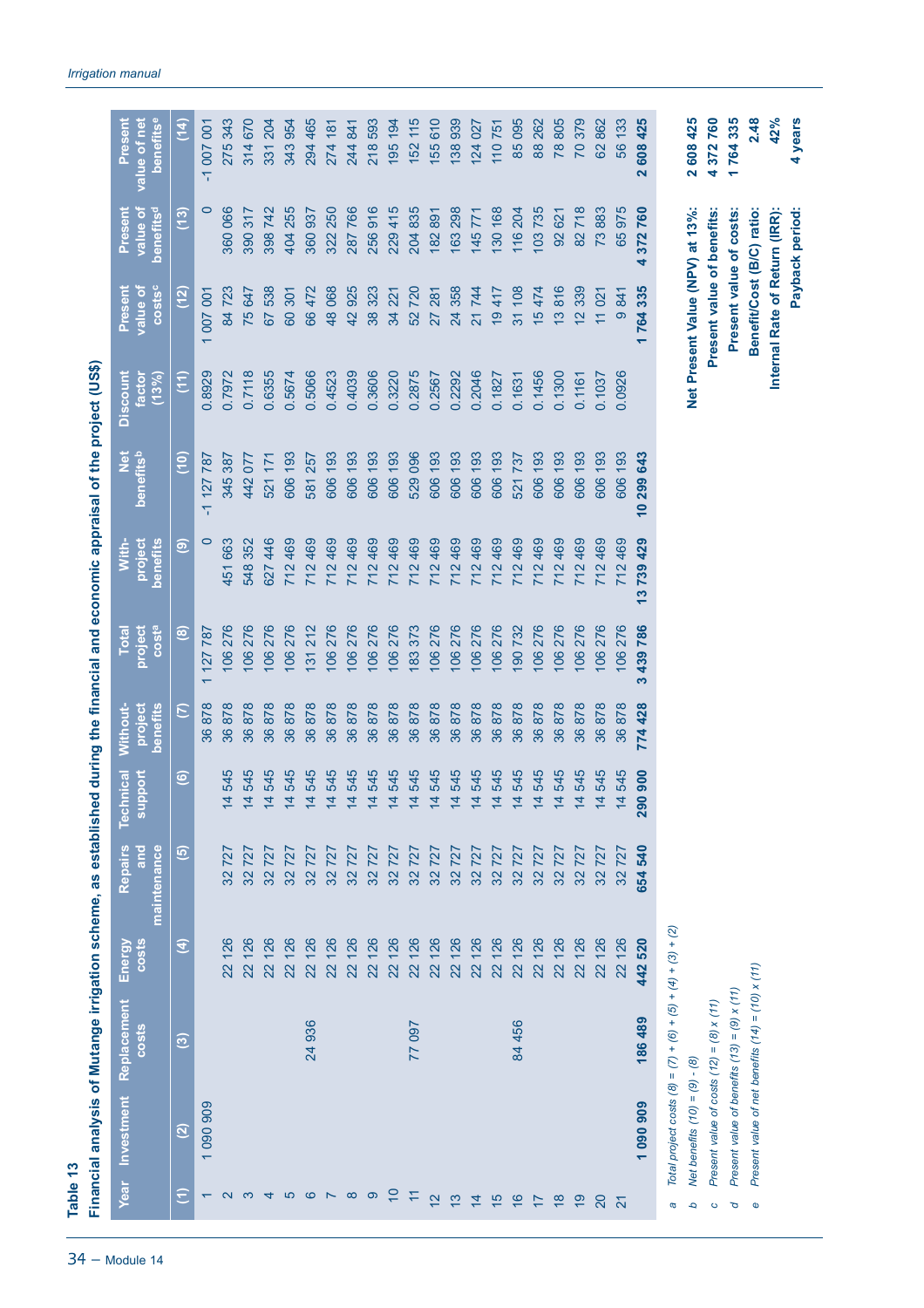Financial analysis of Mutange irrigation scheme, as established during the financial and economic appraisal of the project, taking into consideration a 30% increase<br>in investment, replacement, repairs and maintenance costs **Financial analysis of Mutange irrigation scheme, as established during the financial and economic appraisal of the project, taking into consideration a 30% increase in investment, replacement, repairs and maintenance costs (US\$)**

| benefitse<br>Present<br>value of net                    | $\frac{4}{1}$          | 299 222<br>$\overline{\mathcal{L}}$<br>$\circ$ | 516<br>267               | 682<br>307             | 965<br>324              | 383<br>338           | <b>701</b><br>285     | 269740                | 240 876    | 215053                | 192033               | 142 643              | 153089               | 136 689               | 122018                | 108958                        | 79362                 | 86832                 | 529<br>77             | 239<br>69             | 844<br>61             | 55 224                 | 236 154<br>$\overline{\mathbf{N}}$ |                                                               | 2 236 154                       | 4 372 760                                       | 2 136 607                                          | 2.05                                                    |  |
|---------------------------------------------------------|------------------------|------------------------------------------------|--------------------------|------------------------|-------------------------|----------------------|-----------------------|-----------------------|------------|-----------------------|----------------------|----------------------|----------------------|-----------------------|-----------------------|-------------------------------|-----------------------|-----------------------|-----------------------|-----------------------|-----------------------|------------------------|------------------------------------|---------------------------------------------------------------|---------------------------------|-------------------------------------------------|----------------------------------------------------|---------------------------------------------------------|--|
| benefits <sup>d</sup><br>Present<br>value of            | $\overline{(^{13})}$   |                                                | 360 066                  | 317<br>390             | 742<br>398 <sup>°</sup> | 255<br>404           | 937<br>360            | 250<br>322            | 766<br>287 | 916<br>256            | 415<br>229           | 835<br><b>204</b>    | 182891               | 163 298               | 771<br>145            | 168<br>130                    | 116 204               | 103735                | 621<br>92             | 718<br>$\frac{2}{8}$  | 73883                 | 975<br>65              | 372760<br>4                        |                                                               |                                 |                                                 | Present value of costs:                            |                                                         |  |
| costsc<br>Present<br>value ot                           | (12)                   | 299 222                                        | 550<br>$\overline{8}$    | 635<br>$\frac{8}{2}$   | 777<br>$\overline{73}$  | 65872                | 235<br>75             | 509<br>52             | 46890      | 863<br>$\overline{4}$ | 382<br>37            | 192<br>62            | 29801                | 26 609                | 23753                 | <b>210</b><br>$\overline{21}$ | 36842                 | 16903                 | 15092                 | 478<br>$\frac{3}{2}$  | 12039                 | 10750                  | 136 607<br>$\overline{\mathbf{N}}$ |                                                               | Net Present Value (NPV) at 13%: | Present value of benefits:                      |                                                    | Benefit/Cost (B/C) ratio:                               |  |
| Discount<br>(13%)<br><b>Factor</b>                      | $\left(11\right)$      | 0.8929                                         | 0.7972                   | 0.7118                 | 0.6355                  | 0.5674               | 0.5066                | 0.4523                | 0.4039     | 0.3606                | 0.3220               | 0.2875               | 0.2567               | 0.2292                | 0.2046                | 0.1827                        | 0.1631                | 0.1456                | 0.1300                | 0.1161                | 0.1037                | 0.0926                 |                                    |                                                               |                                 |                                                 |                                                    |                                                         |  |
| benefitsb<br>$\frac{di}{d}$                             | $\frac{6}{2}$          | 455 059<br>$\overline{\mathcal{L}}$            | 335 569                  | 259<br>432             | 352<br>511              | 375<br>596           | 958<br>563            | 375<br>596            | 375<br>596 | 596 375               | 596 375              | 496 149              | 596 375              | 375<br>596            | 375<br>596            | 375<br>596                    | 486 582               | 375<br>596            | 375<br>596            | 375<br>596            | 375<br>596            | 375<br>596             | 720 061<br>൭                       |                                                               |                                 |                                                 |                                                    |                                                         |  |
| benefits<br>project<br>With-                            | $\widehat{\mathbf{e}}$ | $\circ$                                        | 663<br>451               | 352<br>548             | 446<br>627              | 469<br>712           | 469<br>712            | 469<br>712            | 469<br>712 | 469<br>712            | 469<br>712           | 469<br>712           | 469<br>712           | 469<br>712            | 469<br>712            | 469<br>712                    | 469<br>712            | 469<br>712            | 469<br>712            | 469<br>712            | 469<br>712            | 469<br>712             | 429<br>739<br>\$                   |                                                               |                                 |                                                 |                                                    |                                                         |  |
| <b>costa</b><br>project<br><b>Total</b>                 | $\circledast$          | 059<br>455<br>$\overline{ }$                   | 094<br>116               | 094<br>116             | 094<br>116              | 094<br>116           | 510<br>148            | 094<br>116            | 094<br>116 | 094<br>116            | 094<br>116           | 320<br>216           | 094<br>116           | 094<br>116            | 094<br>116            | 094<br>116                    | 886<br>225            | 094<br>116            | 094<br>116            | 094<br>116            | 094<br>116            | 094<br>116             | 367<br>019<br>4                    |                                                               |                                 |                                                 |                                                    |                                                         |  |
| Without-<br>project<br>benefits                         | $\overline{c}$         | 878<br>36                                      | 36878                    | 36878                  | 36878                   | 878<br>86            | 878<br>86             | 36878                 | 878<br>36  | 878<br>36             | 878<br>36            | 36878                | 878<br>36            | 878<br>36             | 36878                 | 878<br>36                     | 878<br>36             | 878<br>36             | 878<br>36             | 878<br>36             | 878<br>36             | 878<br>36              | 428<br>774                         |                                                               |                                 |                                                 |                                                    |                                                         |  |
| <b>Technical</b><br><b>Toodr</b><br>$\bar{\bm{\theta}}$ | $\odot$                | 0                                              | 545<br>4                 | 545<br>$\frac{4}{4}$   | 545<br>$\frac{4}{4}$    | 545<br>$\frac{4}{4}$ | 545<br>$\overline{4}$ | 545<br>$\frac{4}{4}$  | 14545      | 545<br>$\overline{4}$ | 545<br>$\frac{4}{4}$ | 545<br>$\frac{4}{4}$ | 545<br>$\frac{4}{4}$ | 545<br>$\overline{4}$ | 545<br>$\frac{4}{4}$  | 545<br>$\frac{4}{4}$          | 545<br>$\overline{4}$ | 545<br>$\overline{4}$ | 545<br>$\frac{4}{4}$  | 545<br>$\overline{4}$ | 545<br>$\overline{4}$ | 545<br>$\overline{4}$  | 900<br>290                         |                                                               |                                 |                                                 |                                                    |                                                         |  |
| maintenance<br>Repairs                                  | $\widehat{\mathbf{e}}$ | $\circ$                                        | 545<br>$\frac{4}{2}$     | 545<br>42              | 545<br>42               | 545<br>42            | 545<br>42             | 545<br>42             | 545<br>42  | 545<br>42             | 545<br>42            | 545<br>42            | 545<br>42            | 545<br>42             | 545<br>42             | 545<br>42                     | 545<br>42             | 545<br>42             | 545<br>42             | 545<br>42             | 545<br>42             | 545<br>42              | 850902                             |                                                               |                                 |                                                 |                                                    |                                                         |  |
| <b>costs</b><br>Energy                                  | €                      | $\circ$                                        | 126<br>$22 \overline{)}$ | 126<br>$\overline{22}$ | 126<br>22               | 126<br>22            | 126<br>$\overline{2}$ | 126<br>$\overline{2}$ | 126<br>22  | 126<br>22             | 126<br>22            | 126<br>22            | 126<br>22            | 126<br>$\overline{2}$ | 126<br>$\overline{2}$ | 126<br>22                     | 126<br>22             | 126<br>22             | 126<br>$\overline{2}$ | 126<br>22             | 126<br>$\overline{2}$ | 126<br>$\overline{22}$ | 442 520                            |                                                               |                                 |                                                 |                                                    |                                                         |  |
| Replacement<br>$\frac{20}{5}$                           | ම                      |                                                |                          |                        |                         |                      | 32 417                |                       |            |                       |                      | 100 226              |                      |                       |                       |                               | 109793                |                       |                       |                       |                       |                        | 242 436                            | Total project costs $(8) = (7) + (6) + (5) + (4) + (3) + (2)$ |                                 | Present value of costs $(12) = (8) \times (11)$ | Present value of benefits $(13) = (9) \times (11)$ | Present value of net benefits $(14) = (10) \times (11)$ |  |
| Investment                                              | $\widehat{\mathbf{c}}$ | 418 182                                        |                          |                        |                         |                      |                       |                       |            |                       |                      |                      |                      |                       |                       |                               |                       |                       |                       |                       |                       |                        | 1418 182                           |                                                               | Net benefits $(10) = (9) - (8)$ |                                                 |                                                    |                                                         |  |
| Year                                                    | €                      |                                                | $\mathbf{\Omega}$        | ო                      | 4                       | 5                    | ဖ                     |                       | $\infty$   | ၜ                     | $\overline{C}$       |                      | $\frac{2}{3}$        | <u>ლ</u>              | $\frac{4}{4}$         | $\frac{5}{3}$                 | $\frac{6}{5}$         |                       | $\frac{8}{1}$         | $\frac{9}{2}$         | 20                    | 2                      | <b>Total</b>                       | a                                                             | ٩                               | $\circ$                                         | p                                                  | Ф                                                       |  |

**Payback period: 5 years**

Payback period:

5 years  $33%$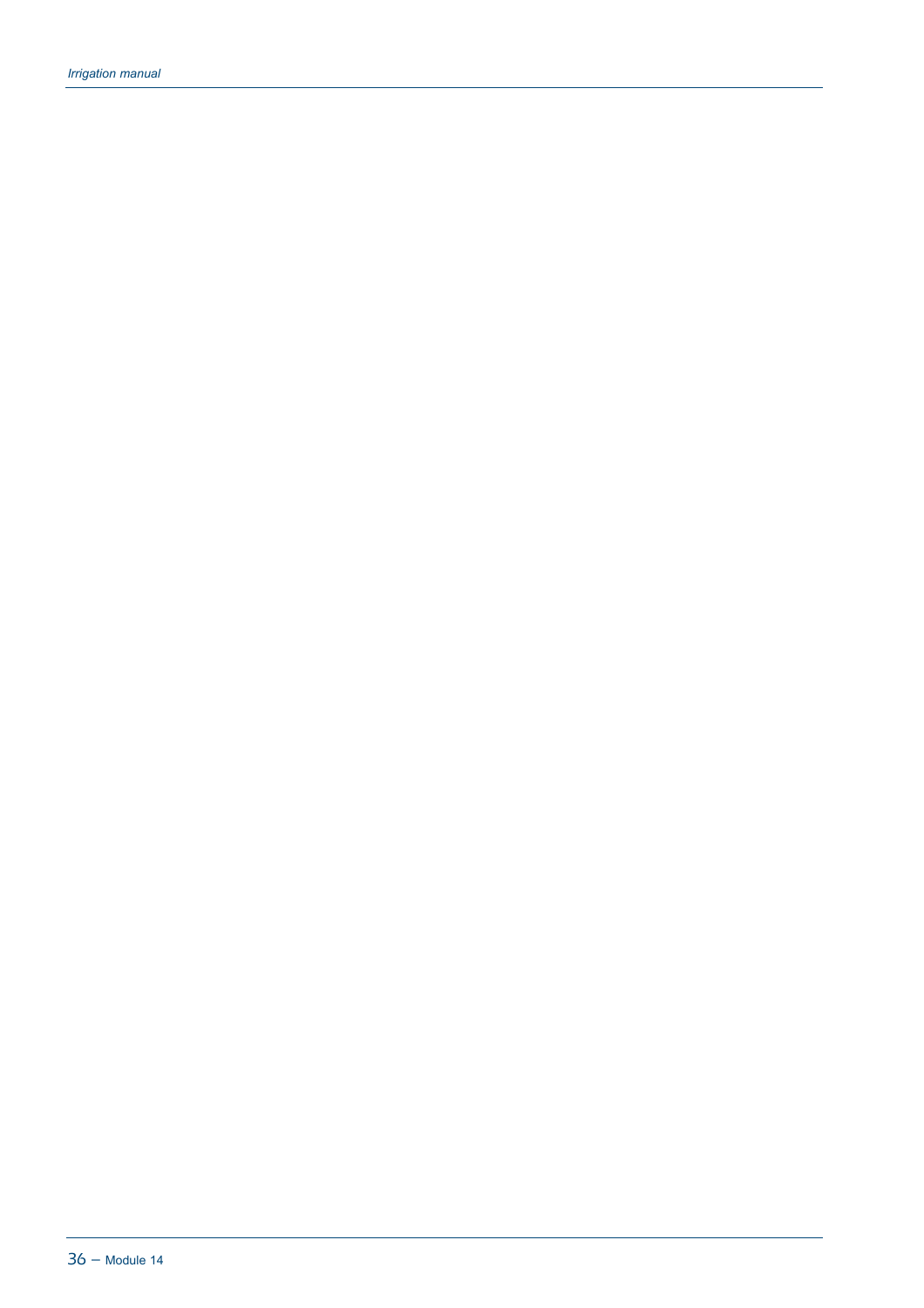# **References**

- Beaudoux, E., de Crombrugghe, G., Douxchamps, F., Gueneau, M. and Nieuwkerk, M. 1992. *Supporting development action from identification to evaluation*. Macmillan Education Ltd.
- BOND. 2001. *Beginner's guide to logical framework analysis*. BOND Guidance notes series 1.
- Casley, D.J. and Kumar K. 1990. *Project monitoring and evaluation in agriculture*. London.
- Casley, D.J. and Lury, D.A. 1981. *A handbook on monitoring and evaluation of agriculture and rural development projects*. World Bank.
- Casley, D.J. and Lury, D.A. 1989. *Data collection in developing countries*. Oxford University Press.
- DFID. 1997. Guidelines on humanitarian assistance.
- FAO. 1989. Guidelines for designing and evaluating surface irrigation systems. *FAO Irrigation and Drainage Paper No 45*. Developed by: Walker, W.R. Rome, Italy.
- FAO. 1992. CROPWAT: A computer programme for irrigation planning and management. *FAO Irrigation and Drainage Paper No. 46*. Prepared by: Smith, M. Rome, Italy.
- FAO. 1998. *SEAGA Sector Guide Irrigation*. Socioeconomic and gender analysis programme. Prepared by: Eva Jordans. Rome, Italy.
- FAO SAFR. 2000. *Socio-economic impact of smallholder irrigation in Zimbabwe: Case studies of ten irrigation schemes*. Harare, Zimbabwe.
- FAO/DFID/ICID. Undated. *Guidelines for water management and irrigation development.* Prepared by: Field, W.P and Collier, F.W. HR Wallington Ltd, Institute of Hydrology.
- FARMESA. 2001. *Farming systems approach to technology development and transfer: a source book*. Prepared by: Matata, J.B, Anandajayasekeram, P, Kiriro, T.N, Wandera, E.O. and Dixon, J. Harare, Zimbabwe.
- IDS. 1998. *Participatory monitoring & evaluation: learning from change*. Policy briefing. Issue 12, November 1998.
- IIMI. 1996. *Méthodologie d'évaluation des performances et de diagnostic des systèmes irrigués*. Projet Management de l'irrigation au Burkina Faso. Novembre 1996.
- Sally, H. 1995. *Performance assessment of rice irrigation in the Sahel: major indicators and preliminary results from Burkina Faso and Niger*. Paper presented at Workshop on irrigated rice in the Sahel: prospects for sustainable development, 27-31 March 1995.
- United Nations ACC Task Force on Rural Development Panel on Monitoring and Evaluation. 1984. *Guiding principles for the design and use of monitoring and evaluation in rural development projects and programmes*. Rome.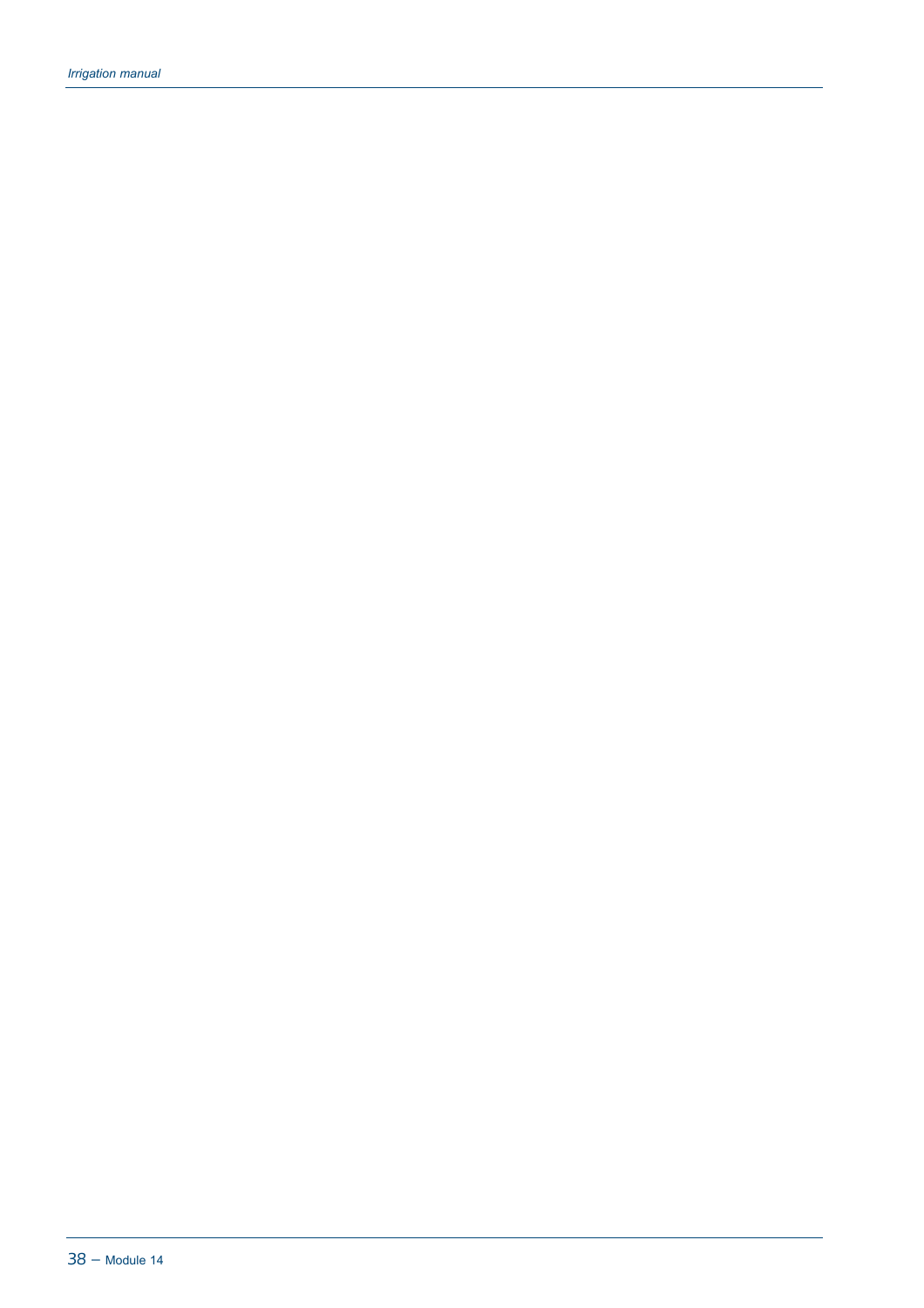# Appendix 1 Examples of indicators used for monitoring and evaluation of activities, outputs, immediate objectives and goals

Example of a drag-hose sprinkler irrigation scheme in Zimbabwe, following the logical framework of Table 2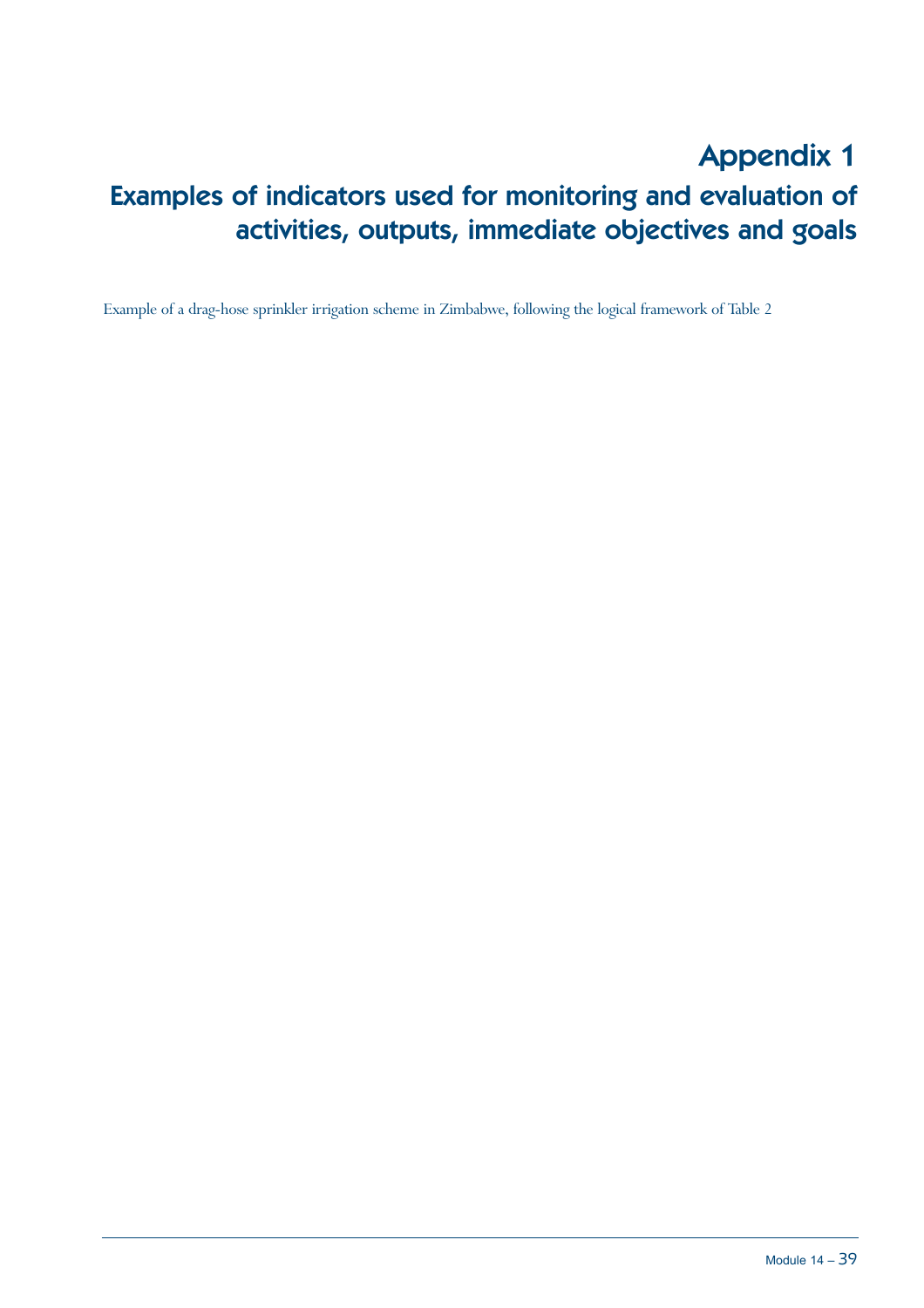| ndicators<br>Area of                                                          | Specific data or information<br>(indicators)                                                                                                                                                                                                                                                 | information<br>Source of                                       | Method of collection<br>and frequency                                                                                                                                                                                           | information                                 | Who uses this Use of information                                                                                                                                                                                                                                                                                                                                                                                                                                | Comments                                                                                                                                                                                          |
|-------------------------------------------------------------------------------|----------------------------------------------------------------------------------------------------------------------------------------------------------------------------------------------------------------------------------------------------------------------------------------------|----------------------------------------------------------------|---------------------------------------------------------------------------------------------------------------------------------------------------------------------------------------------------------------------------------|---------------------------------------------|-----------------------------------------------------------------------------------------------------------------------------------------------------------------------------------------------------------------------------------------------------------------------------------------------------------------------------------------------------------------------------------------------------------------------------------------------------------------|---------------------------------------------------------------------------------------------------------------------------------------------------------------------------------------------------|
| Selection                                                                     | Crops grown currently under dryland<br>Agricultural training, for example<br>Asset ownership, for example<br>equipment and draft power<br>Number of farmers selected<br>Farming experience<br>- Females, males<br>Master farmer<br>Average age<br>Ï<br>$\overline{1}$<br>$\overline{1}$<br>T | Baseline survey<br>AEW<br><b>RDC</b>                           | start of the scheme<br>irrigators once at<br>Part of selection<br>Survey of new<br>Committee                                                                                                                                    | Agritex, RDC<br>Funding<br>Agency           | Funding Agency wants to know<br>what sort of training is required<br>women farmers, the poor, etc.<br>whether project beneficiaries<br>fall within its priority area eg.<br>Agritex & RDC want to know<br>by new irrigators so as to<br>organize the courses.                                                                                                                                                                                                   | Agritex can carry out the baseline<br>survey through one of its units to<br>can engage a researcher to do<br>the survey and analysis to<br>provide the data<br>Funding Agency<br>provide the data |
| Training                                                                      | Attendance - men, women<br>Courses run for irrigators<br>Types of courses<br><b>Dates</b><br>Ï<br>$\mathbf{I}$                                                                                                                                                                               | <b>AEW</b>                                                     | Contained in monthly<br>report to DAEO                                                                                                                                                                                          | Funding<br>Agency<br>Agritex                | Keep track of output related<br>- Keep track of courses run<br>to funds disbursed<br>for irrigators<br>$\mathbf{I}$                                                                                                                                                                                                                                                                                                                                             | AEW's report to DAEO could be<br>copied to Funding Agency                                                                                                                                         |
| installed, tested<br>and performing<br>as expected<br>equipment<br>Irrigation | Energy consumption rate of<br>- Frequency of breakdown<br>- Condition of equipment<br>Uniformity of irrigation<br>- Discharge rate<br>system<br>$\overline{1}$<br>$\overline{1}$                                                                                                             | Farmers & AEW<br>IMC & AEW<br>Experts<br>Experts<br><b>IMC</b> | and then every 6 months<br>repairs when they occur<br>inauguration of scheme<br>check on equipment at<br>of all breakdowns and<br>IMC & AEW records<br>Observation weekly<br>Take meter reading<br>Tests and physical<br>weekly | Irrigators<br>Funding<br>Agency,<br>Agritex | about problems either at the<br>Frequent breakdown affects<br>the repair bill, also results in<br>· need for rehabilitation, etc.<br>rate gives advance warning<br>condition of equipment may<br>Energy consumption rate<br>Any change in discharge<br>periods of non-irrigation<br>water source or with the<br>Any deterioration in the<br>• imminent breakdown<br>determines size of the<br>scheme energy bill<br>equipment<br>mean<br>$\mathbf{I}$<br>T<br>T | Regular monitoring of these<br>indicators is required                                                                                                                                             |

**INPUTS/ACTIVITIES: Selection and training of new irrigators and installation of equipment**

INPUTS/ACTIVITIES: Selection and training of new irrigators and installation of equipment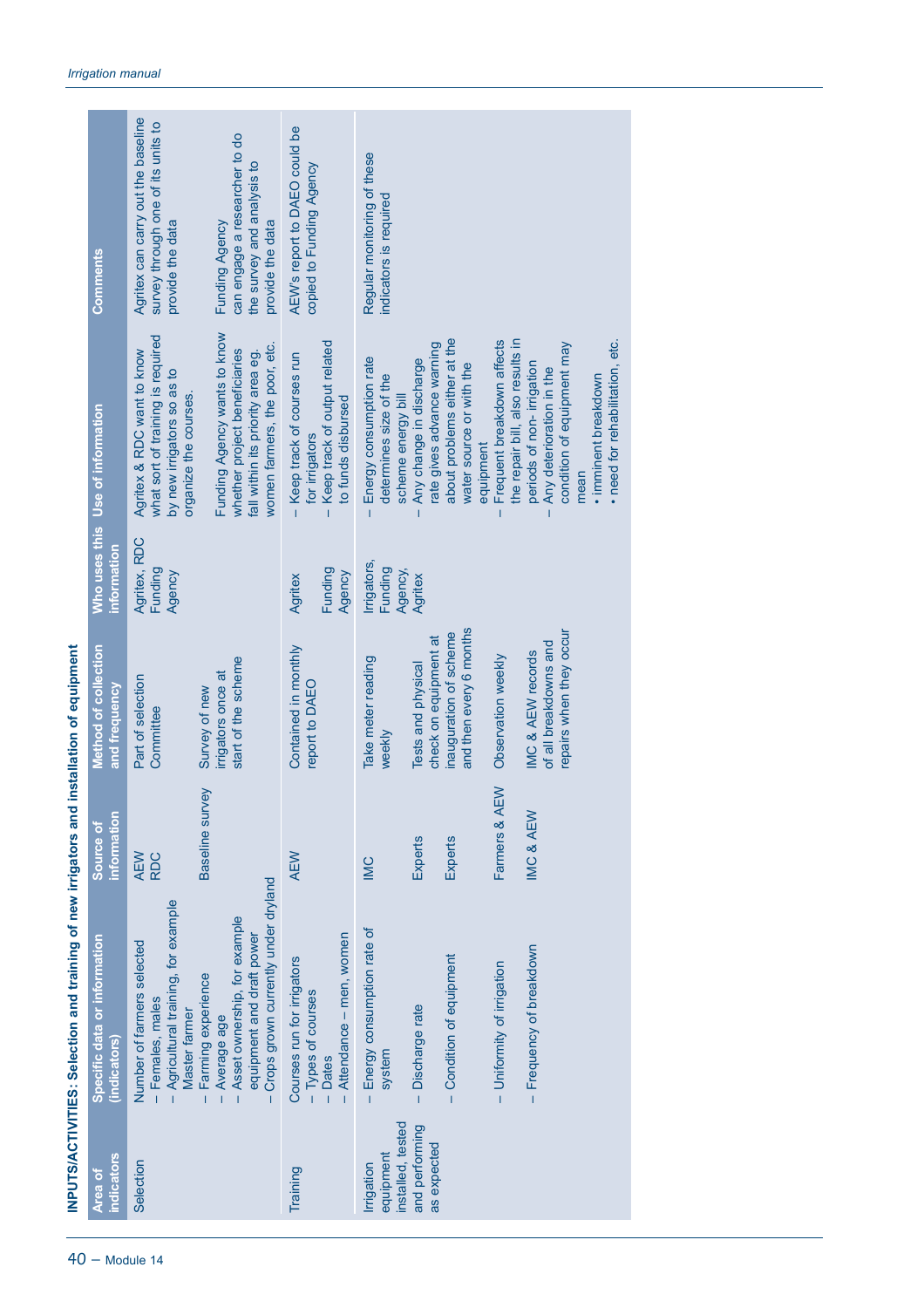| $\sim$ "ncreased diversity into high-income crops and adontion of annoniate annon-side masses $\sim$ |  |
|------------------------------------------------------------------------------------------------------|--|
|                                                                                                      |  |
|                                                                                                      |  |
|                                                                                                      |  |
| <b>ANDRUSTING</b><br><b>CONTROLLER</b>                                                               |  |

|                                                      | OUTPUTS: Increased diversity into high-income crops and adoption of appropriate agronomic practices |                              |                                                                                                   |                   |                                                                                                       |                                                                                                                     |
|------------------------------------------------------|-----------------------------------------------------------------------------------------------------|------------------------------|---------------------------------------------------------------------------------------------------|-------------------|-------------------------------------------------------------------------------------------------------|---------------------------------------------------------------------------------------------------------------------|
| indicators<br>Area of                                | Specific data or information<br><b>indicators</b>                                                   | information<br>Source of     | Method of collection<br>and frequency                                                             | information       | Who uses this Use of information                                                                      | <b>Comments</b>                                                                                                     |
| Diversify crop<br>production                         | Number of irrigators growing and<br>- Green maize<br>Groundnuts<br>area under:                      | Individual farmer<br>records | Farmer keeps record of<br>each crop after every<br>operation                                      | Farmer            | packaging, transport and selling<br>production and organize for<br>To be able to estimate total       | Also compare farmer records with<br>what farmers used to grow under<br>dryland as detailed in the<br>baseline study |
|                                                      | Leaf vegetables<br>- Irish potatoes<br>Sugar beans<br>Ť                                             | <b>AEW</b> records           | each plot at least once<br>they visit and observe<br>AEW may record as                            | Agritex           | for markets, negotiate prices, etc.<br>To be able to help farmers look                                | Training of irrigators on record<br>keeping is important before                                                     |
|                                                      | Green peppers<br>Peas<br>Etc.<br>$\overline{1}$                                                     |                              | a month                                                                                           | Funding<br>Agency | project objective is likely to be<br>assessment of whether the<br>To make a preliminary<br>achieved   | they can be expected to keep<br>records                                                                             |
| Adoption of<br>appropriate<br>agronomic<br>practices | Average seed rate per ha per crop<br>Crop varieties grown                                           | Farmer records               | particular operation<br>Farmer records as<br>soon as they are<br>through with a<br>Ť              | Farmer            | budget for the same crop next<br>This data will help him / her to<br>season                           | records with information on what<br>Compare data from farmer<br>the AEW recommends                                  |
|                                                      | Type and average quantity of top<br>dressing fertilizer used per crop                               | Agritex AEW                  | records for one of their<br>AEW summarizes a<br>sample of irrigators'<br>T                        | Agritex           | To assess whether farmers<br>need further training on<br>agronomy                                     | could be designed in such a way<br>that the AEW's report to DAEO<br>The project monitoring system                   |
|                                                      | Cultural practices used to control<br>pests and diseases per crop                                   |                              | monthly reports to<br>DAEO                                                                        |                   |                                                                                                       | is copied to Funding Agency                                                                                         |
|                                                      | Type and average quantity of<br>pesticide used per crop                                             |                              |                                                                                                   |                   |                                                                                                       | An evaluation of adoption rate<br>by an external team will give<br>an objective assessment of<br>adoption rate      |
|                                                      | Timeliness of operations                                                                            | evaluation team<br>External  | Adoption survey once<br>every year or just<br>midway into the<br>implementation<br>$\overline{1}$ | Funding<br>Agency | project objectives are likely to<br>assessment of whether the<br>To make a preliminary<br>be achieved |                                                                                                                     |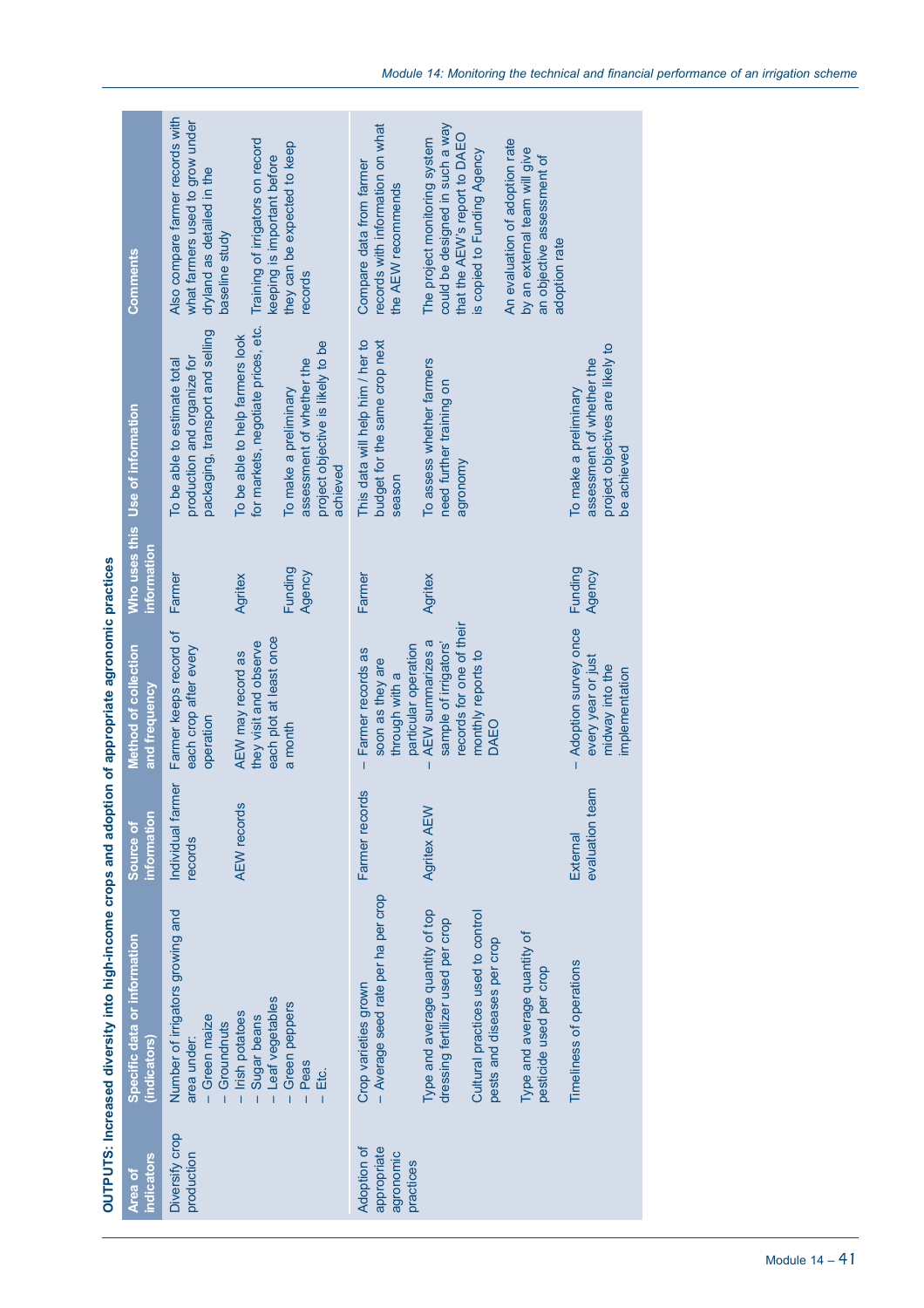|                                                                                         | <b>Comments</b>                              | through one of its units to provide<br>Agritex can carry out an end-of-<br>term evaluation of the scheme<br>the data                                                | researcher to do the analysis to<br>Funding Agency may engage a<br>provide the data                                                                      | through one of its units to provide<br>Agritex can carry out an end-of-<br>term evaluation of the scheme<br>the data                                               | researcher to do the analysis to<br>Funding Agency may engage a                     | provide the data                                                                                                            |                                                | through one of its units to provide<br>Agritex can carry out an end-of-<br>term evaluation of the scheme<br>the data |                                                                                                                 | researcher to do the analysis to<br>Funding Agency may engage a                                 | provide the data                                                                                       |
|-----------------------------------------------------------------------------------------|----------------------------------------------|---------------------------------------------------------------------------------------------------------------------------------------------------------------------|----------------------------------------------------------------------------------------------------------------------------------------------------------|--------------------------------------------------------------------------------------------------------------------------------------------------------------------|-------------------------------------------------------------------------------------|-----------------------------------------------------------------------------------------------------------------------------|------------------------------------------------|----------------------------------------------------------------------------------------------------------------------|-----------------------------------------------------------------------------------------------------------------|-------------------------------------------------------------------------------------------------|--------------------------------------------------------------------------------------------------------|
|                                                                                         | Use of information                           | To help farmers find a market.<br>performance. Wants to find a<br>transport. Wants to estimate<br>Wants to compare with past<br>market. Wants to organize<br>income | To assess to what extent project<br>To help farmers improve on<br>objectives are being met<br>past performance                                           | to remain in the scheme or seek<br>performance To decide whether<br>alternative employment<br>To compare with past                                                 | on favourable markets for inputs<br>To assist farmers make decisions<br>and produce | To assess to what extent project<br>objectives are being met                                                                | To assess irrigators' ability<br>service loans | To gauge whether the scheme<br>To decided whether the<br>scheme is sustainable<br>is still viable<br>$\overline{1}$  | similar scheme or a different<br>To decide whether to fund a<br>rehabilitate the scheme<br>To decide whether to | will manage to service its loans<br>To gauge whether the scheme<br>project altogether in future | To decide whether the scheme is<br>power, training of irrigators, etc.<br>worth the investment in man- |
|                                                                                         | Who uses this<br>information                 | Agritex<br>Farmer                                                                                                                                                   | Funding<br>Agency                                                                                                                                        | Farmer                                                                                                                                                             | Agritex                                                                             | Funding<br>Agency                                                                                                           | Creditor                                       | Donor agency                                                                                                         |                                                                                                                 | Creditor                                                                                        | Agritex                                                                                                |
| IMMEDIATE OBJECTIVE: Increased yields and incomes in an environmentally sustainable way | Method of collection<br>and frequency        | External evaluation team may<br>- AEW summarizes a sample<br>of irrigators' records for one<br>of his monthly reports to<br>DAEO                                    | once every year or just midway<br>own independent assessment<br>irrigators' records to make its<br>also summarize a sample of<br>into the implementation | irrigators' records to get average<br>gross margins less fixed costs<br>(Net irrigation income) for one<br>AEW analyses a sample of<br>of their monthly reports to | External evaluation team may<br><b>DAEO</b>                                         | once every year or just midway<br>own independent assessment<br>irrigators' records to make its<br>also analyze a sample of | into the implementation                        | Calculated using farmer records,<br>scheme level records and<br>estment cost records<br>$\sum$                       | Calculated every 5 years or so to<br>see whether the scheme is still<br>viable                                  |                                                                                                 |                                                                                                        |
|                                                                                         | information<br>Source of                     | Individual farmer<br>records of area<br>and output of<br>Agritex AEW<br>each crop                                                                                   |                                                                                                                                                          | Scheme level costs<br>of electricity, water,<br>enterprise records<br>Individual farmer                                                                            | repairs, etc.                                                                       |                                                                                                                             |                                                | records, investment<br>Farmer records,<br>scheme level<br>cost records                                               |                                                                                                                 |                                                                                                 |                                                                                                        |
|                                                                                         | Specific data or information<br>(indicators) | Average yields per ha for<br>each of the crops in the<br>scheme for successive<br>seasons                                                                           |                                                                                                                                                          | Average net irrigation profit<br>Gross margin per crop<br>per irrigator                                                                                            |                                                                                     |                                                                                                                             |                                                | Pay back period<br>$\geq$<br><b>IRR</b>                                                                              |                                                                                                                 |                                                                                                 |                                                                                                        |
|                                                                                         | ndicators<br>Area of                         | Increased<br>yields                                                                                                                                                 |                                                                                                                                                          | incomes of<br>Increased<br>irrigators                                                                                                                              |                                                                                     |                                                                                                                             |                                                | Viability                                                                                                            |                                                                                                                 |                                                                                                 |                                                                                                        |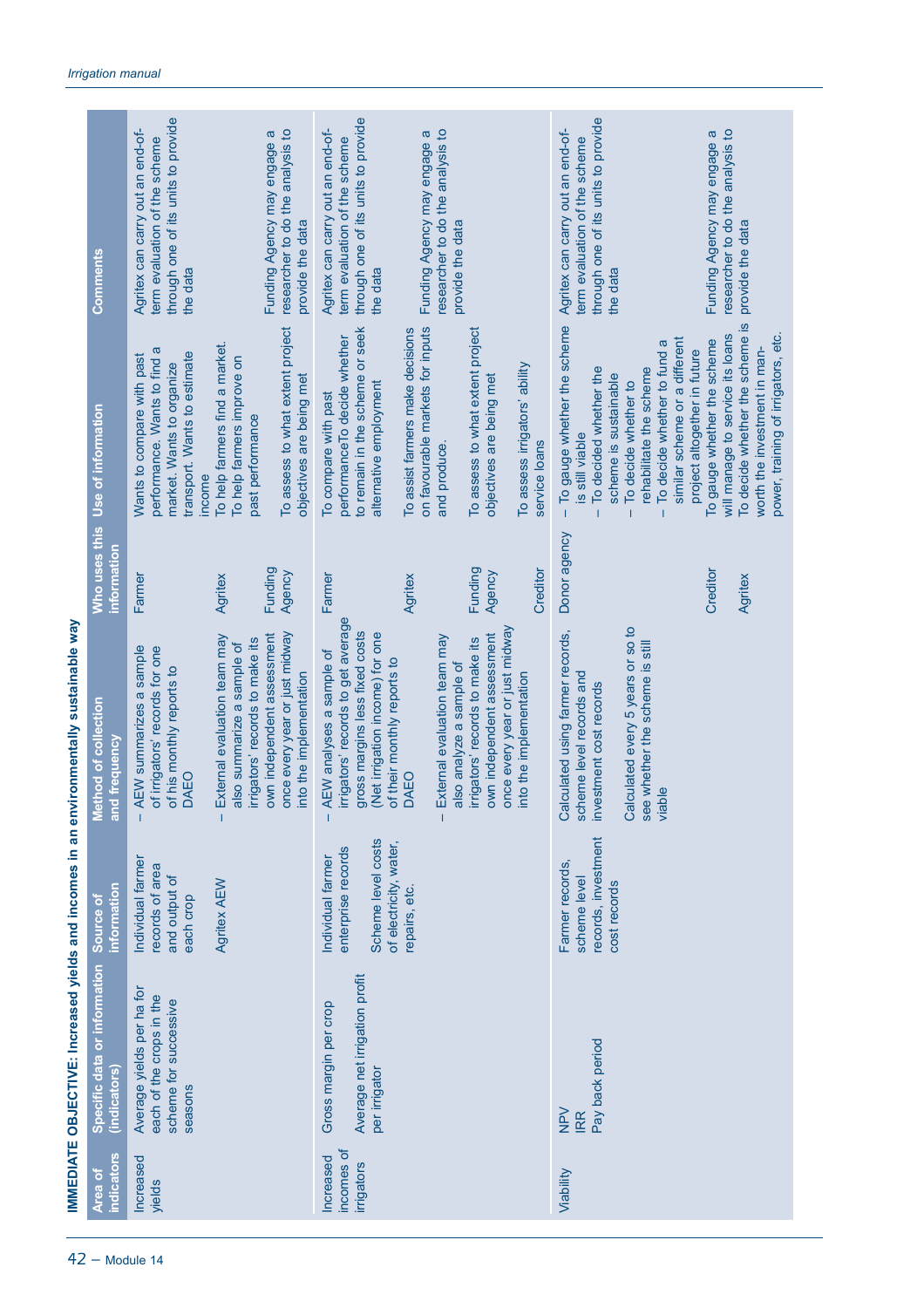| To gauge technical performance<br>and improve                                          |                         | - To gauge sustainability of<br>the scheme          | To fund corrective measures<br>Ï | To spearhead rehabilitation<br>of affected areas |                                              | put together a training programme<br>Local health center may want to<br>to curb spread of disease | Funding Agency may only want<br>to be associated with 'environ-  | may want to take precautions to<br>ment friendly' scheme Irrigators<br>prevent the spread of diseases |  |
|----------------------------------------------------------------------------------------|-------------------------|-----------------------------------------------------|----------------------------------|--------------------------------------------------|----------------------------------------------|---------------------------------------------------------------------------------------------------|------------------------------------------------------------------|-------------------------------------------------------------------------------------------------------|--|
| Funding<br>Farmer,<br>Agritex,<br>agency                                               |                         | Donor Agency<br>- Agritex and                       | $-Donor$<br>Agency               | Agritex                                          |                                              | Local health<br>Funding<br>worker                                                                 | irrigators<br>Agency                                             |                                                                                                       |  |
| - Field measurement<br>- Field measurement                                             | - Field measurement     | - Laboratory soil tests by<br>experts every 3 years | - Observation yearly             | - Laboratory test for nitrate<br>every 3 years   | - Observation yearly                         | Access to clinic records once<br>a year                                                           | midway into the implementation<br>Survey once every year or just |                                                                                                       |  |
| Experts<br>Experts                                                                     | Experts                 | Soil samples                                        | Irrigators, AEW and<br>outsiders | Water sample from<br>stream                      |                                              | Local clinic records                                                                              | Survey of irrigators                                             |                                                                                                       |  |
| Pressure and discharge in<br>Soil moisture in field<br>sustainability sprinkler system | Irrigation efficiencies | Soil pH / salinity                                  | Erosion                          | Water pollution                                  | Waterlogging / poor drainage Irrigators, AEW | Human disease incidence:<br>- Bilharzia<br>- Malaria                                              |                                                                  |                                                                                                       |  |
| and environ-<br><b>Technical</b><br>mental                                             |                         |                                                     |                                  |                                                  |                                              |                                                                                                   |                                                                  |                                                                                                       |  |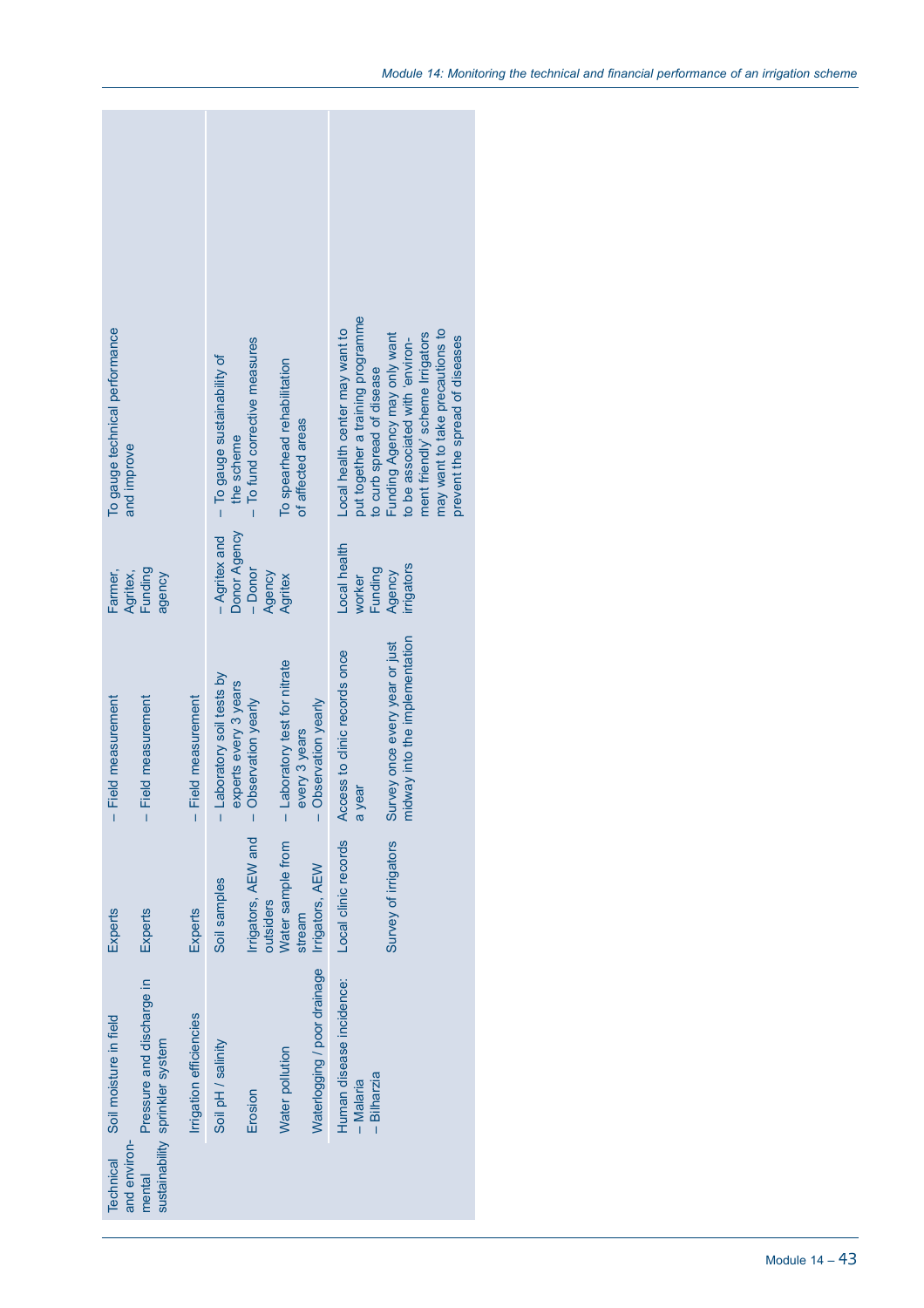|                                                                                          | Specific data or information | Source of                     | Method of collection                                  |                         | Who uses this Use of information                               | <b>Comments</b>                                                                                          |
|------------------------------------------------------------------------------------------|------------------------------|-------------------------------|-------------------------------------------------------|-------------------------|----------------------------------------------------------------|----------------------------------------------------------------------------------------------------------|
| (indicators)                                                                             |                              | information                   | and frequency                                         | information             |                                                                |                                                                                                          |
| - Change in quantity and quality of assets Observation<br>- Change in quality of housing |                              |                               | Observation                                           | Agritex and<br>Funding  | Decide whether to invest in a<br>similar scheme or a different | researcher to do the survey, midway<br>Funding Agency can engage a                                       |
| Improved access to education<br>Change in clothing quality<br>Ī                          |                              | ਨੋ<br>Survey of<br>irrigators | Survey 4-5 years after<br>implementation when         | Agency                  | project altogether in future                                   | into the implementation as well as<br>just before the end of the funding                                 |
| Improvement in diet                                                                      |                              | external                      | the scheme is supposed                                | Political               | To highlight the achievements                                  |                                                                                                          |
| - Change in role of women in the scheme                                                  |                              | evaluation<br>team            | to be operating at full<br>potential                  | leaders                 | of the government of the day                                   | and end-of-term evaluation of the<br>Agritex can carry out a mid term<br>scheme through one of its units |
| - Change in quantity and quality of                                                      |                              | Observation                   | Observation 4-5 years                                 | Funding                 | Decide whether to invest in a                                  |                                                                                                          |
| Better access to services such as<br>access roads<br>$\mathbf{I}$                        |                              | by external<br>evaluation     | after implementation<br>when the scheme is            | Agency and<br>political | similar scheme or a different<br>project altogether in future  |                                                                                                          |
| shops, credit facilities, markets etc.                                                   |                              | team                          | supposed to be operating leaders<br>at full potential |                         | To highlight the achievements<br>of the government of the day  |                                                                                                          |

44 – Module 14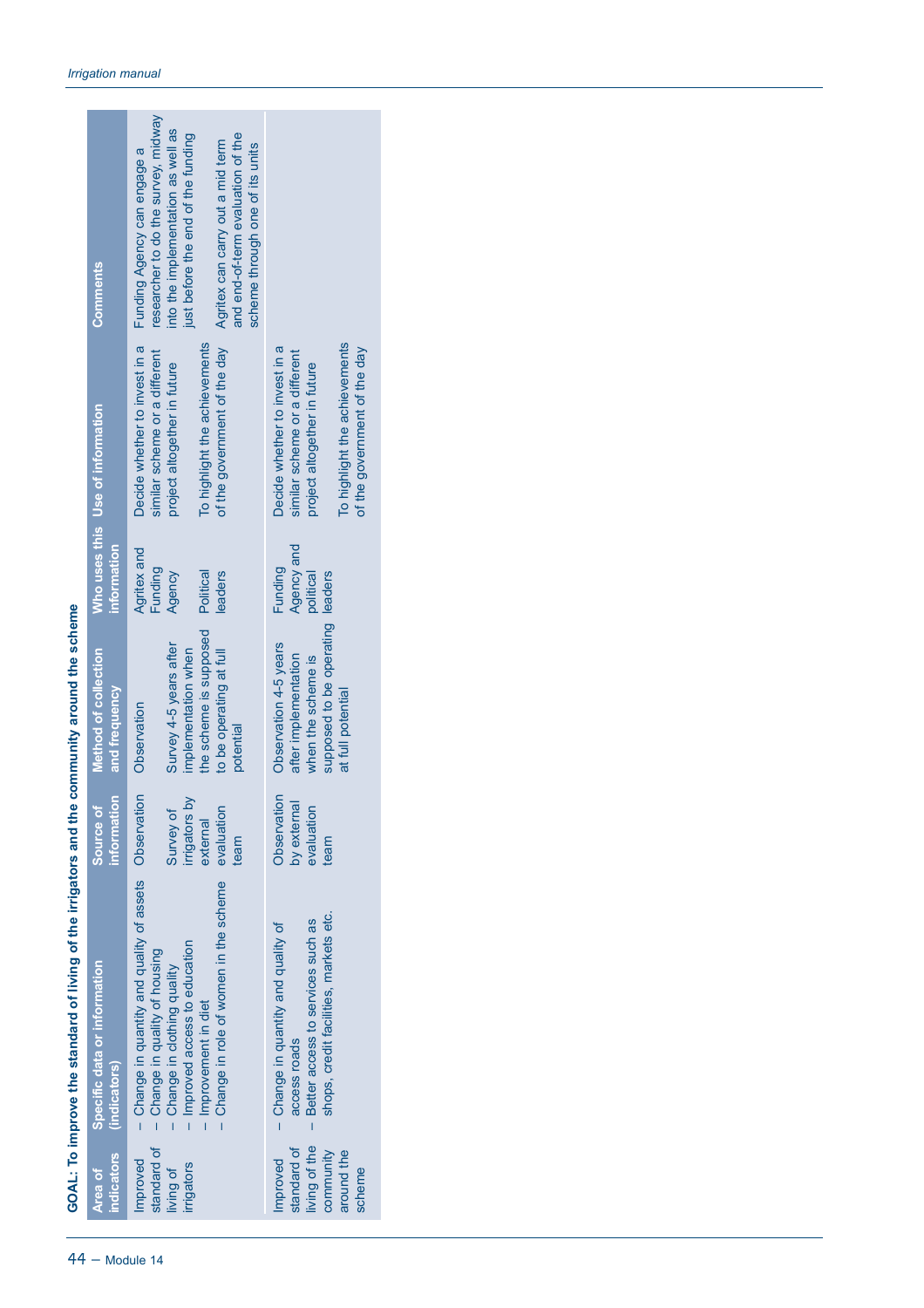# Appendix 2 Examples of questionnaires and checklists

#### **1. QUESTIONNAIRE FOR PLOT HOLDERS TO BE USED FOR SMALLHOLDER IRRIGATION SCHEME EVALUATION**

| <b>Identification details</b>   |       |                 |         |  |  |  |
|---------------------------------|-------|-----------------|---------|--|--|--|
| Name of interviewer:            |       |                 |         |  |  |  |
| Date of interview:              |       |                 |         |  |  |  |
| Name of irrigation scheme:      |       |                 |         |  |  |  |
| District:                       |       |                 |         |  |  |  |
| Province:                       |       |                 |         |  |  |  |
| Name of registered plot holder: |       |                 |         |  |  |  |
| Sex:                            | Male: |                 | Female: |  |  |  |
|                                 |       |                 |         |  |  |  |
| Marital status:                 |       | <b>Married</b>  |         |  |  |  |
|                                 |       | Single          |         |  |  |  |
|                                 |       | Widowed         |         |  |  |  |
|                                 |       | <b>Divorced</b> |         |  |  |  |
|                                 |       | Separated       |         |  |  |  |

Level of education of registered plot holder (years):

#### **Agronomic and financial performance**

- 1. When did you join the irrigation scheme?
- 2. Plot size (state units):
- 3. Total area under irrigation (state units):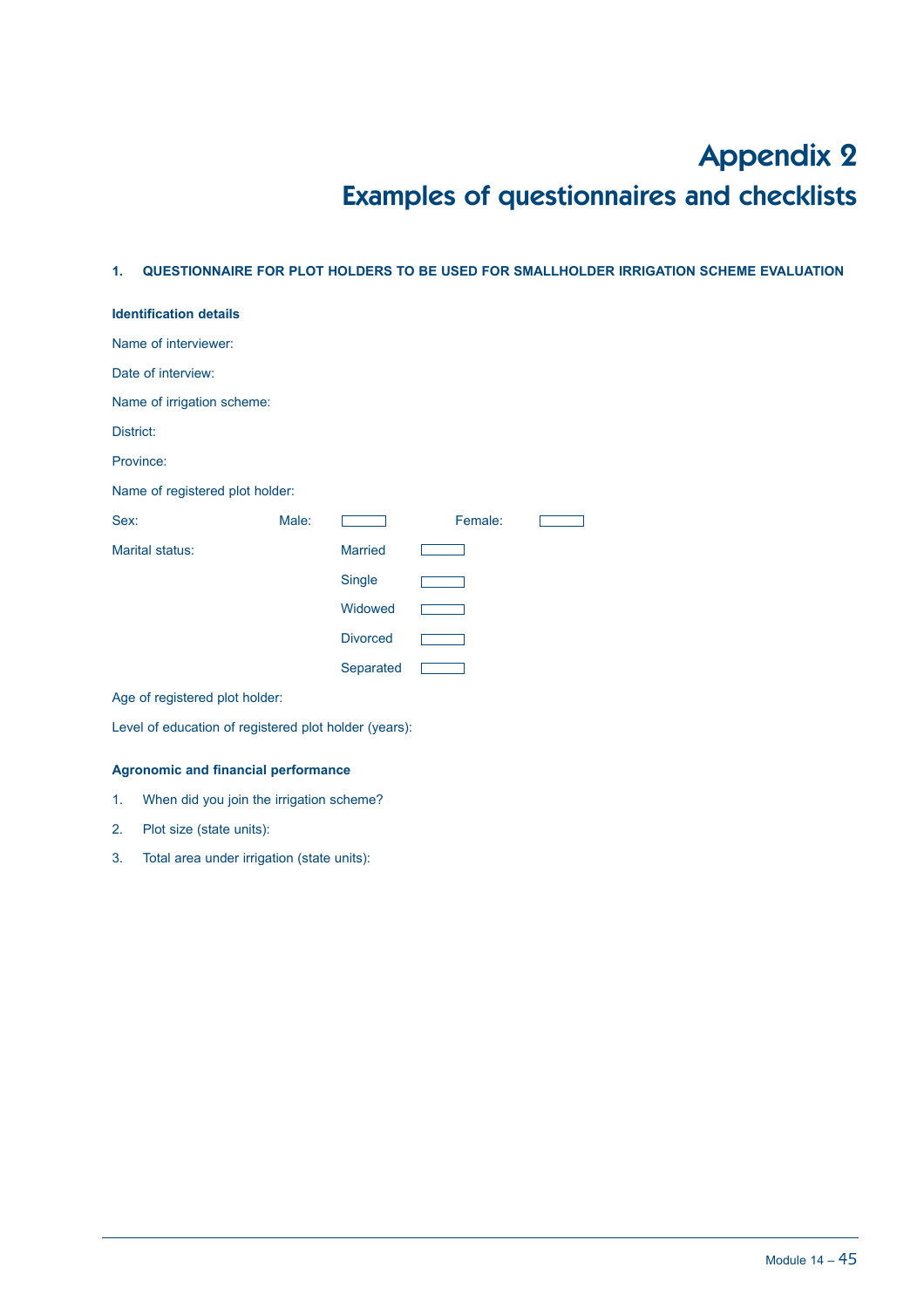#### 4. Please give details relating to crops you grew in your irrigation plot in 2001 in the table belowa

| Crop name:                                    |  |  |
|-----------------------------------------------|--|--|
| Variety                                       |  |  |
| Area planted (ha)                             |  |  |
| Cost of land preparation                      |  |  |
| Manure:                                       |  |  |
| Amount of manure                              |  |  |
| Cost of manure                                |  |  |
| <b>Basal or initial fertilizer:</b>           |  |  |
| Type                                          |  |  |
| Quantity (kg)                                 |  |  |
| Cost<br>-                                     |  |  |
| Seed:                                         |  |  |
| Quantity (kg)<br>$\equiv$                     |  |  |
| Cost<br>÷                                     |  |  |
| Fertilizer for top dressing:                  |  |  |
| <b>Type</b>                                   |  |  |
| Quantity (kg)                                 |  |  |
| Cost                                          |  |  |
| Pesticides:                                   |  |  |
| Type 1<br>$\equiv$                            |  |  |
| Type 2<br>$\overline{\phantom{0}}$            |  |  |
| Type 3                                        |  |  |
| Ξ<br>Total cost of pesticides                 |  |  |
| Cost of transport of inputs to farm           |  |  |
| Casual labour cost:                           |  |  |
| Land preparation                              |  |  |
| Weeding                                       |  |  |
| - Harvesting                                  |  |  |
| Other casual labour cost<br>$\qquad \qquad -$ |  |  |
| Total output produced                         |  |  |
| Total quantity consumed                       |  |  |
| Total quantity given away                     |  |  |
| Markets:                                      |  |  |
| Market 1                                      |  |  |
| Market 2                                      |  |  |
| Market 3                                      |  |  |
| Total quantity sold                           |  |  |
| Average price                                 |  |  |
| Cost of transport of produce to market        |  |  |
| Cost of transport of farmer (fares)           |  |  |
| Other marketing costs                         |  |  |

*a This table will be completed using farmer records.*

#### 5. Crop pests and diseases encountered:

### 6. What items did you repair/replace in your own plot in year 2001?

| <b>Item repaired/ replaced</b> | <b>Date</b> | Cost |
|--------------------------------|-------------|------|
| . .                            |             |      |
| $\sqrt{2}$                     |             |      |
| $\circ$<br>U.                  |             |      |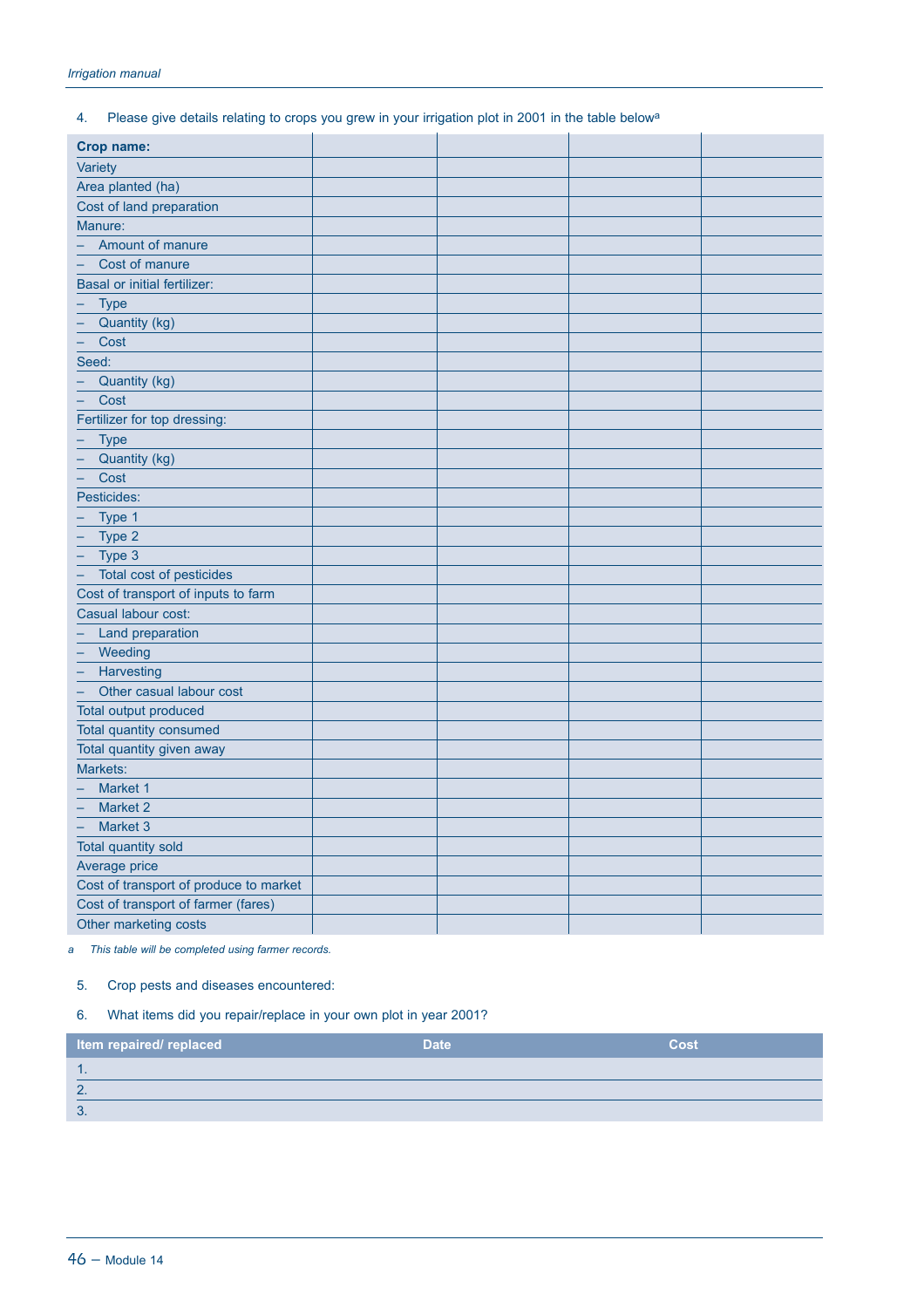7. What were your contributions towards electricity, water and other bills (for example security) in year 2001?

| Type of bill            | <b>Amount paid</b> | <b>Period covered</b> |
|-------------------------|--------------------|-----------------------|
| <b>Electricity bill</b> |                    |                       |
| Water bill              |                    |                       |
| Other (specify)         |                    |                       |

#### 8. What items were replaced at scheme level in 2001?

| Item repaired/ replaced | Your (individual farmer) contribution to cost |
|-------------------------|-----------------------------------------------|
|                         |                                               |
| - 2                     |                                               |
| 3.                      |                                               |

#### 9a. Did you borrow any money for crop production on your plot in the scheme in year 2001?

| -5 |  | Nο<br>___ |  |
|----|--|-----------|--|
|----|--|-----------|--|

#### 9b. If yes, please give details of the loan below

| <b>Amount</b> | <b>Source of funds</b> | <b>Terms of loan</b> | <b>Amount repaid</b> |
|---------------|------------------------|----------------------|----------------------|
|               |                        |                      |                      |
|               |                        |                      |                      |

#### **Social performance**

10. Indicate who in your household makes decisions and/or does the following activities related to your plot in the scheme.

| <b>Activity</b>         | Who makes decisions on activity? | Who performs the activity? |
|-------------------------|----------------------------------|----------------------------|
| Ploughing               |                                  |                            |
| Planting                |                                  |                            |
| <b>Buying of inputs</b> |                                  |                            |
| Weeding                 |                                  |                            |
| Fertilizer application  |                                  |                            |
| Chemical application    |                                  |                            |
| Harvesting              |                                  |                            |
| <b>Marketing</b>        |                                  |                            |
| Irrigating crops        |                                  |                            |

#### 11. Who decides on how irrigation money is spent? Explain.

#### 12. Asset ownership

| <b>Assets</b>    | <b>Number</b> |
|------------------|---------------|
| Ox-drawn plough  |               |
| Cultivator       |               |
| Planter          |               |
| Scotch cart      |               |
| Wheel barrow     |               |
| Harrow           |               |
| Hoe              |               |
| Knapsack sprayer |               |
| Irrigation pump  |               |
| <b>Tractor</b>   |               |
| Other (specify)  |               |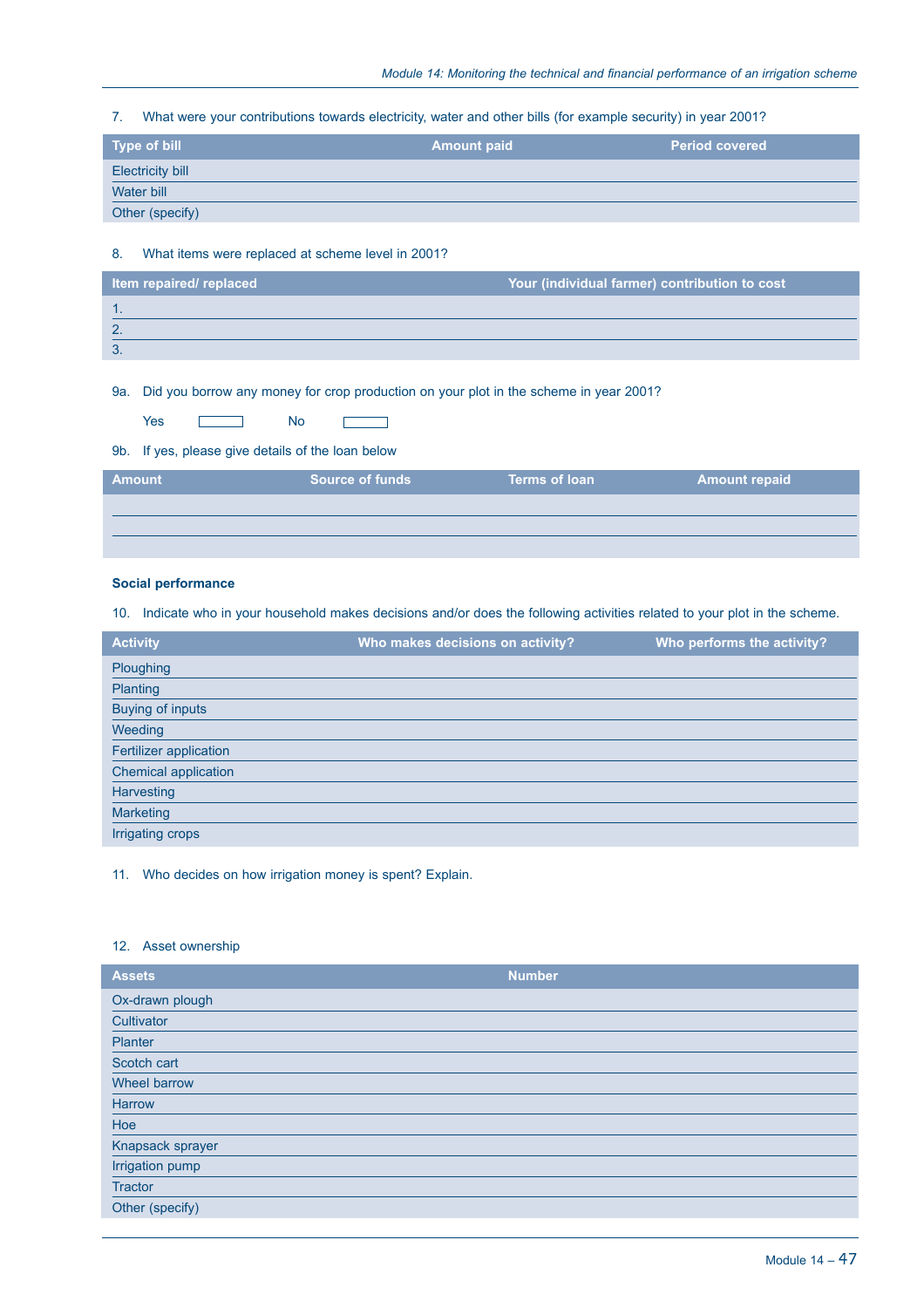#### 13. Livestock ownership

| <b>Livestock</b> | Who owns them? | <b>Number</b> |
|------------------|----------------|---------------|
| Cattle           |                |               |
| Draft cattle     |                |               |
| Donkey           |                |               |
| Goats            |                |               |
| Sheep            |                |               |
| Poultry          |                |               |
| <b>Rabbits</b>   |                |               |
| Pigs             |                |               |
| <b>Bee hives</b> |                |               |
| Fish ponds       |                |               |
| Other (specify)  |                |               |

#### 14. Household items owned

| <b>Item</b>       | <b>Number</b> |
|-------------------|---------------|
| Radio             |               |
| Solar panel       |               |
| <b>Television</b> |               |
| Phone             |               |
| Fridge            |               |
| Sewing machine    |               |
| Knitting machine  |               |
| Car               |               |
| <b>Bicycle</b>    |               |
| Motor bike        |               |
| <b>Stove</b>      |               |
| Sofa              |               |
| Chairs            |               |
| <b>Table</b>      |               |
| <b>Bed</b>        |               |
| Wardrobe          |               |
| Headboard         |               |
| Dressing table    |               |
| Kitchen unit      |               |

### 15. Quality of main house (circle the number)

- 1) Brick under tile
- 2) Brick under thatch
- 3) Brick under asbestos
- 4) Brick under corrugated iron
- 5) Pole and dagga under thatch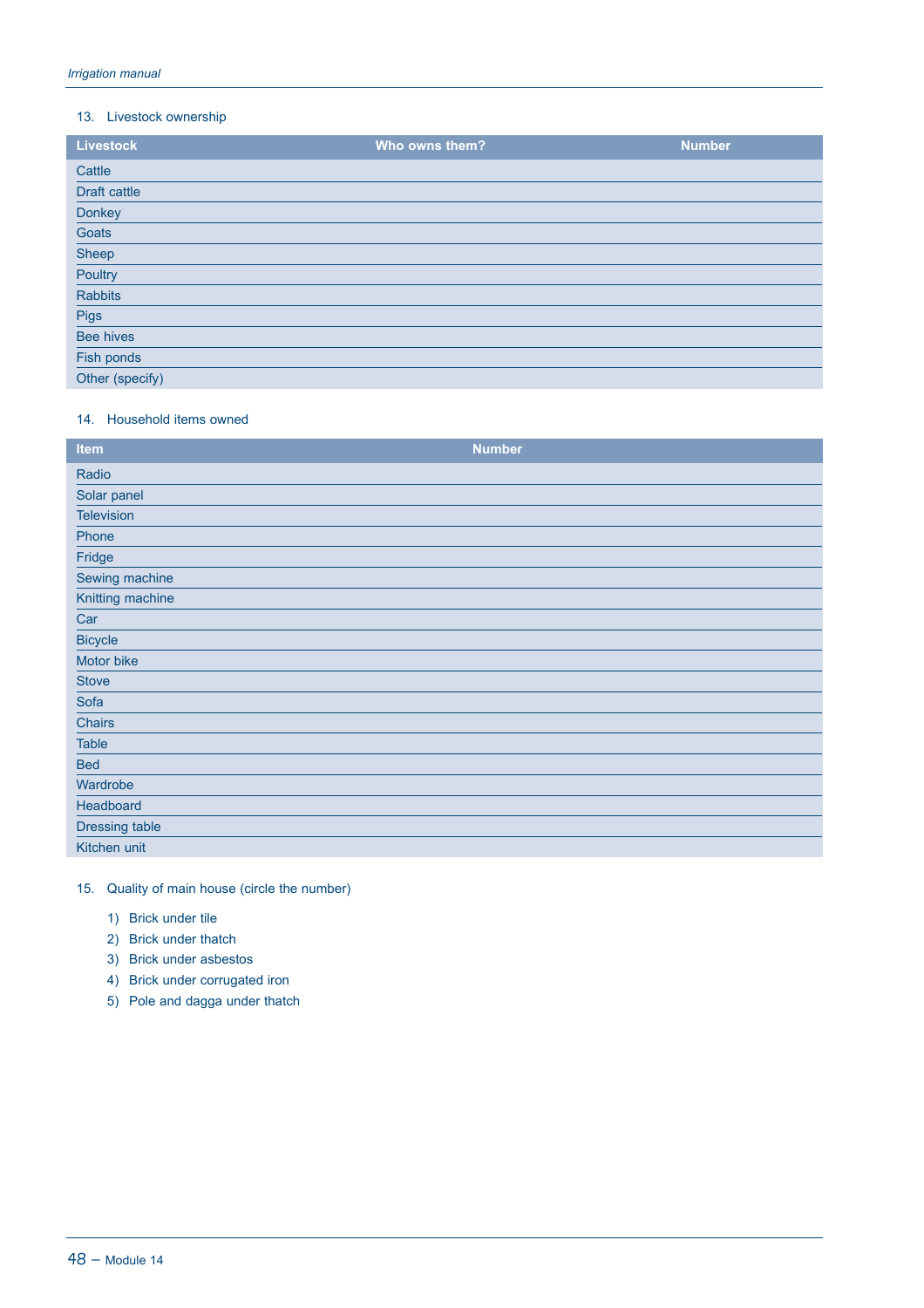#### 16. How many times a week does your household consume the following?

| <b>Food Items</b> | <b>Times per week</b> |
|-------------------|-----------------------|
| <b>Beans</b>      |                       |
| Meat              |                       |
| Fresh vegetables  |                       |
| Chicken           |                       |
| <b>Milk</b>       |                       |
| Eggs              |                       |
| Potatoes          |                       |
| Mufushwa          |                       |
| Others (specify)  |                       |
|                   |                       |

| 17a. Are all your school going age children at school? |  |  |  |
|--------------------------------------------------------|--|--|--|
|--------------------------------------------------------|--|--|--|

17b. If some are not at school state the reasons:

#### 17c. If yes, is it boarding or day?

18a. Number of people in respondent's household:

#### 18b. Household members breakdown by age

|                | <b>Number</b> |             | <b>Number of permanent residents</b> |             |
|----------------|---------------|-------------|--------------------------------------|-------------|
| Age            | Female        | <b>Male</b> | Female                               | <b>Male</b> |
| $0 - 5$ years  |               |             |                                      |             |
| $6 - 10$ years |               |             |                                      |             |
| 11 - 18 years  |               |             |                                      |             |
| 19 and above   |               |             |                                      |             |

19. How many people did you employ in 2001 as:

| a) Casual labour    | number of men: | number of women: |
|---------------------|----------------|------------------|
| b) Permanent labour | number of men: | number of women: |

20a. What are the advantages of the irrigation technology that you are using?

20b. What are the disadvantages of the irrigation technology that you are using?

#### **Technical performance**

21a. Is the equipment easy to operate? Elaborate.

21b. Is the equipment easy to maintain? Elaborate.

22a. What is the condition of the canals (any leakage)?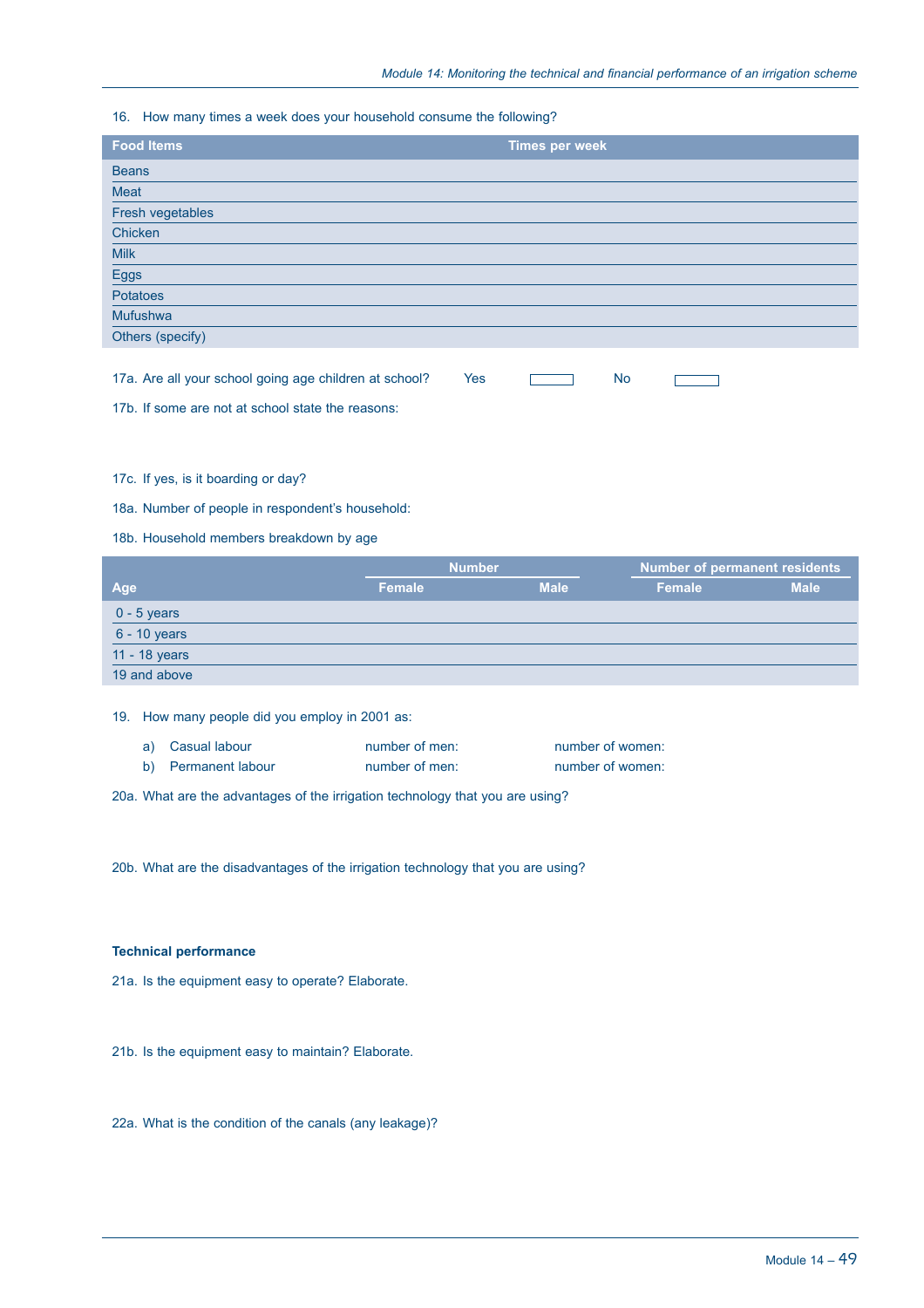|     | 22b. What is the condition of the reservoir (any leakage)?                                                               |
|-----|--------------------------------------------------------------------------------------------------------------------------|
|     | 22c. What is the condition of the sprinklers (do they give all the same jet)?                                            |
|     | 23. Is water ponding on your plot?                                                                                       |
|     | 24. Do all farmers receive the same amount of water?                                                                     |
| 25. | Do you have an irrigation schedule?                                                                                      |
|     | <b>Environmental performance</b>                                                                                         |
|     | 26. Do you have any erosion problems? Elaborate.                                                                         |
|     |                                                                                                                          |
|     | 27a. Do you have problems with nutrient mining or are there any visible soil changes since you started using the scheme? |
|     | <b>Yes</b><br><b>No</b>                                                                                                  |
|     | 27b. If yes, explain.                                                                                                    |
|     |                                                                                                                          |
|     | 28a. Do you have problems with waterlogging/drainage?<br><b>No</b><br>Yes                                                |
|     | 28b. If yes, explain how big is the area affected?                                                                       |
|     |                                                                                                                          |
|     | 29. How many members of your family suffered from the following diseases in year 2001:                                   |

| <b>Disease</b>       | <b>Number</b> |
|----------------------|---------------|
|                      |               |
| Malaria<br>Bilharzia |               |
| Diarrhoea            |               |
| Kwashiokor           |               |

**2. CHECKLIST FOR SCHEME-LEVEL RECORDS OF THE IRRIGATION MANAGEMENT COMMITTEE (IMC) AND THE AGRICULTURAL EXTENSION WORKER (AEW)**

#### **2.1. Checklist for the IMC**

- Size of scheme
- Total area under irrigation
- List of irrigators (gender disaggregated)
- List of IMC members (name, post, sex)
- Details of other scheme committees
- Minutes/records of IMC meetings
- Details of scheme savings account(s)
- Details of scheme levies
- Schedule of maintenance fee payment
- Energy consumption/meter reading
- Energy (i.e. electricity or fuel) bills and payment schedule
- Water consumption/meter reading